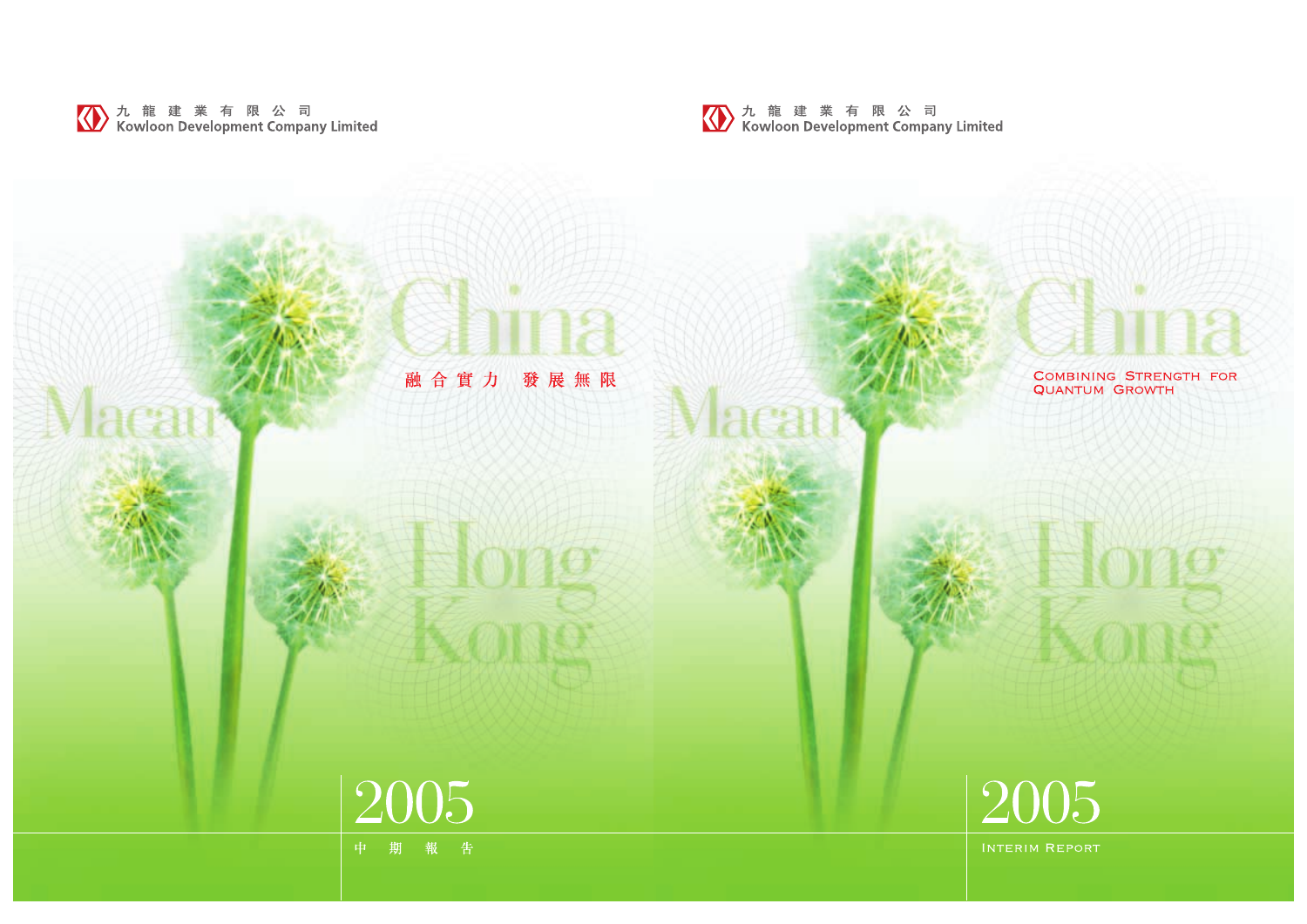| <b>Financial Highlights</b>                     | 1              |
|-------------------------------------------------|----------------|
| Chairman's Statement                            | $\overline{2}$ |
| <b>Financial Review</b>                         | 6              |
| Consolidated Income Statement                   | 7              |
| Consolidated Balance Sheet                      | 8              |
| Consolidated Statement of Changes in Equity     | 10             |
| Condensed Consolidated Cash Flow Statement      | 12             |
| Notes on the Unaudited Interim Financial Report | 13             |
| Independent Review Report of the Auditors       | 35             |
| Other Information                               | 36             |
| Corporate Information                           | 40             |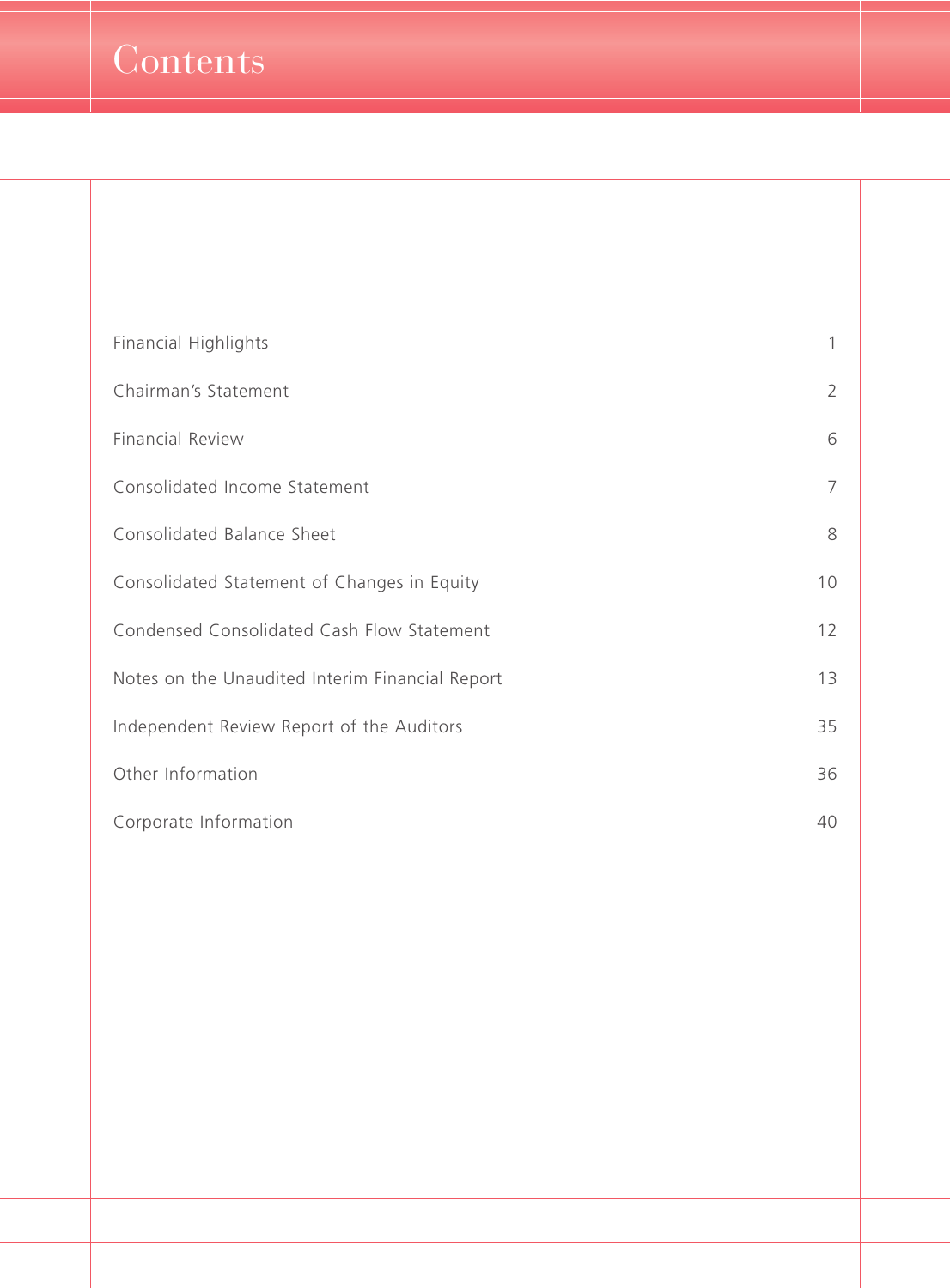|                                                         | Six months ended                       |                                        |        |
|---------------------------------------------------------|----------------------------------------|----------------------------------------|--------|
|                                                         | <b>30 June 2005</b><br><b>HK\$'000</b> | 30 June 2004<br>HK\$'000<br>(restated) | Change |
| <b>Turnover</b>                                         | 483,940                                | 381,917                                | $+27%$ |
| Profit attributable to<br><b>Company's shareholders</b> | 300,510                                | 152,967                                | $+96%$ |
| Excluding property revaluations                         | 182,176                                | 119,520                                | $+52%$ |
| Earnings per share (HK cents)<br>- Basic                | 53.0                                   | 27.4                                   | $+93%$ |
| Excluding property revaluations<br>(HK cents)           | 32.1                                   | 21.4                                   | $+50%$ |
| Interim dividend per share<br>(HK cents)                | 10.0                                   | 7.0                                    | $+43%$ |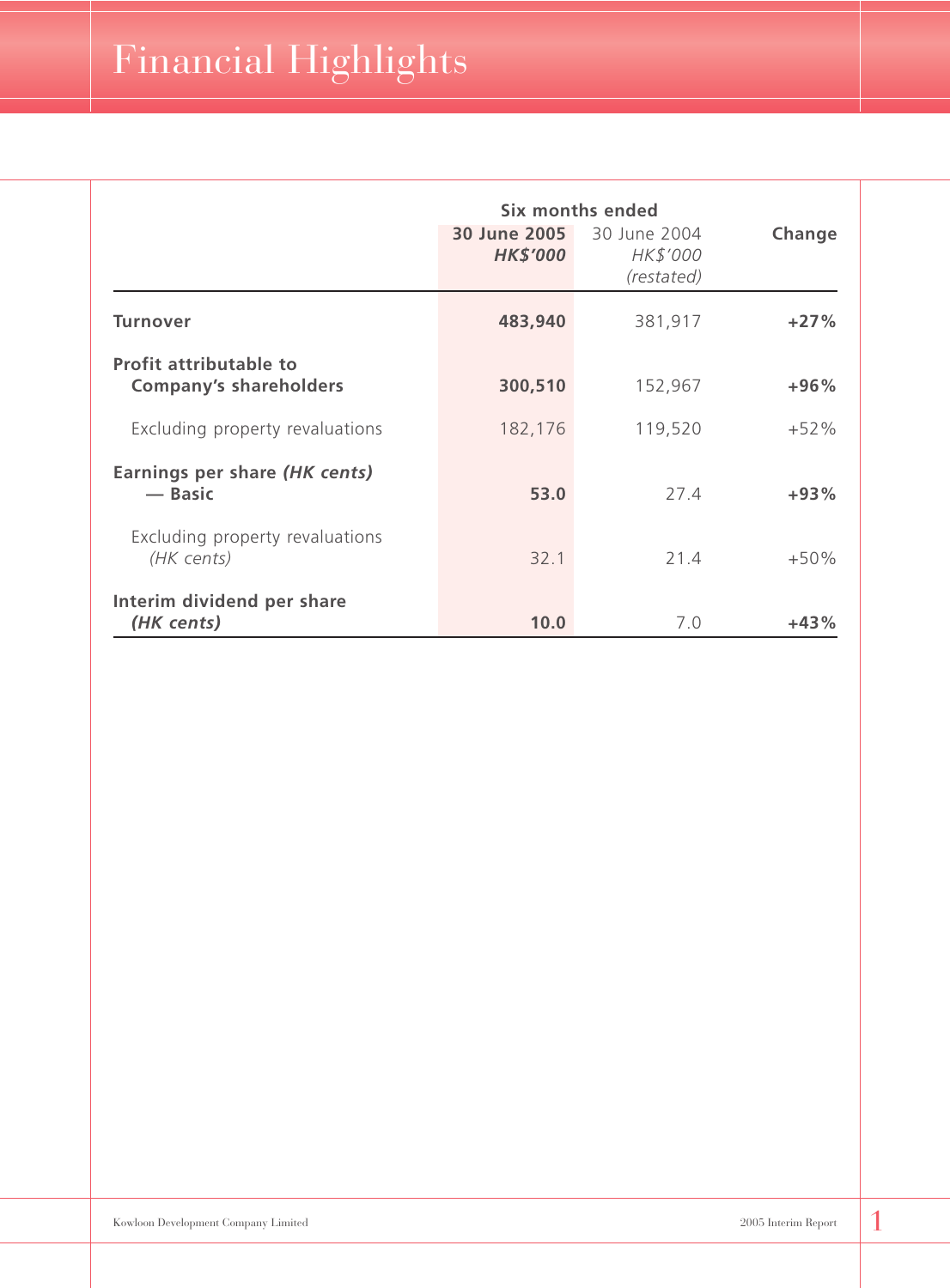### Interim Results and Dividend

The Group's unaudited profit attributable to the Company's shareholders for the six months ended 30 June 2005 amounted to HK\$301 million (earnings per share of 53 HK cents) as compared to HK\$153 million (restated) (earnings per share of 27.4 HK cents - restated), an increase of 96% over the comparable period last year. These interim results have been reviewed by the Company's Audit Committee and auditors. It should be noted that a number of new accounting standards which became effective on 1 January 2005 required restatement of the Group's previously reported results.

Excluding property revaluations, profit attributable to the Company's shareholders and earnings per share would have been HK\$182 million and 32.1 HK cents respectively, representing an increase of 52% and 50% respectively over the comparable period last year.

The Board of Directors has declared an interim dividend of 10 HK cents per share compared with 7 HK cents in the first half of 2004. On a year-over-year basis, the interim dividend per share rose 43%. This increase in the dividend reflects the management's confidence in the earnings growth prospects for the Group. The dividend will be payable on 28 October 2005 to shareholders registered as at 21 October 2005.

### Business Review

We have reported a record interim net profit for 2005. Indeed, the Group's core property business continued to benefit from management's long-term investment planning and strategies over the past years, as well as the favourable economic environment in the first half of the year. The Group is expected to maintain its robust growth momentum in the second half of the year.

In April 2005, through an 85% owned subsidiary, the Group entered into an agreement to acquire 70.3% of the issued shares of Shenzhen Properties & Resources Development (Group) Limited ("Shenzhen Properties") for a cash consideration of RMB459 million ("Acquisition"). Shenzhen Properties, indirectly owned by the Shenzhen Municipal Government, is an enterprise listed on the Shenzhen Stock Exchange and principally engaged in real estate development, investment and property management in the People's Republic of China ("PRC").

The Acquisition was approved by the shareholders at an extraordinary general meeting on 20 July 2005. It should be noted that the completion is subject to the approvals to be obtained from the relevant PRC regulatory authorities and the process has been progressing satisfactorily so far.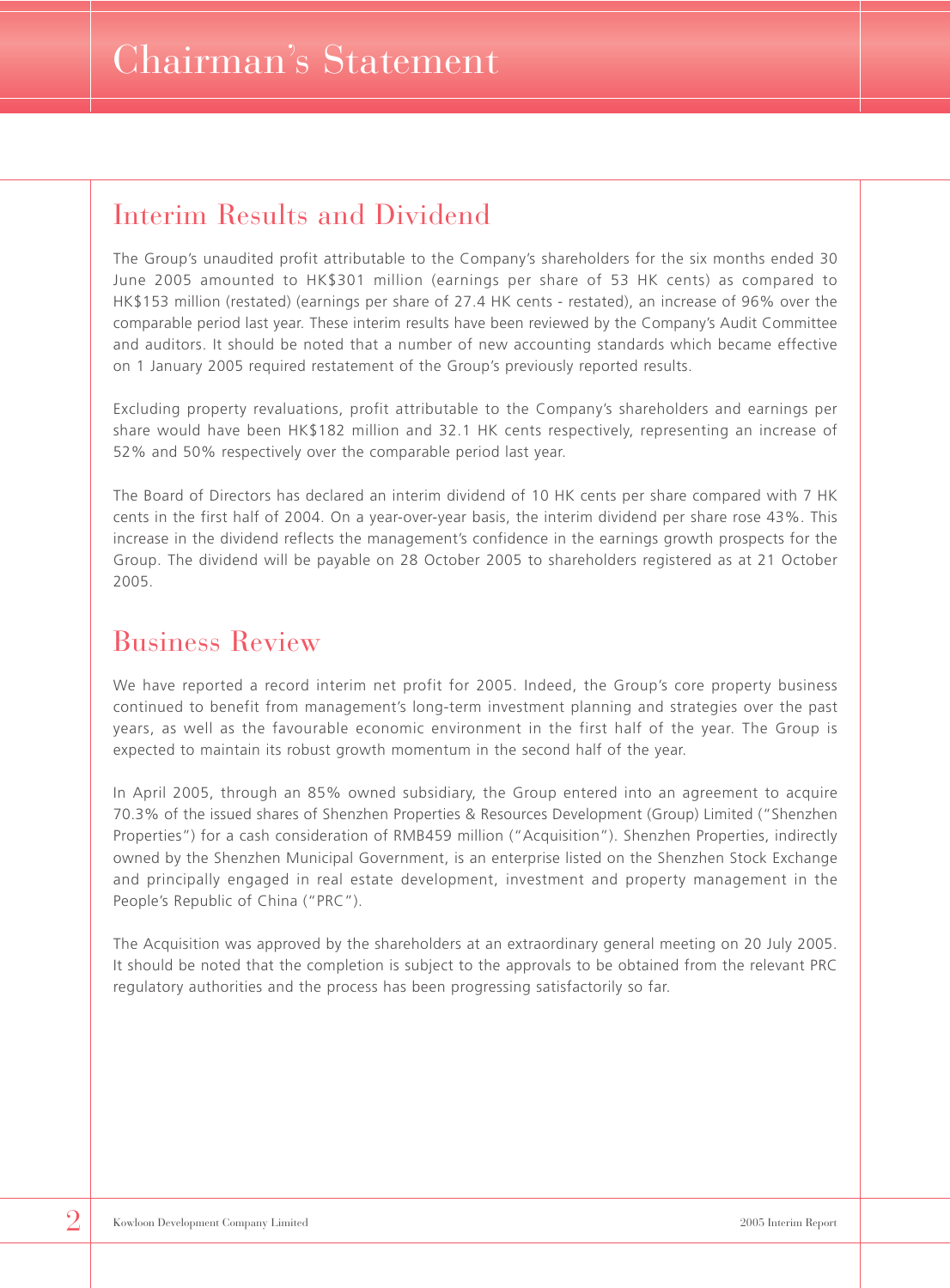#### **Property Development**

In the first six months of the year, the Group's property sales turnover rose to HK\$217 million, representing a 37% increase over the same period last year. And more encouragingly, a significantly higher operating profit of HK\$105 million was recorded for the period, up 148% from the comparable period in 2004. The income was primarily generated from the sales of the residential units of Padek Palace at No.377 Prince Edward Road West, Kowloon.

In Macau, we have made a success of the pre-sale in La Baie Du Noble, the commercial and residential property development project which we acquired an 80% interest in January last year, with over 95% of residential units being sold by the end of June this year. We intend to release the rest of units to the market after completion of the construction work by the end of the year.

The construction work of all our three major projects in Hong Kong is progressing smoothly. The status of the Group's projects in progress is shown below.

|                                                           |                                  |                                                     | <b>Attributable</b> |                                     | <b>Expected</b>  |
|-----------------------------------------------------------|----------------------------------|-----------------------------------------------------|---------------------|-------------------------------------|------------------|
|                                                           |                                  | Group's                                             | Gross               |                                     | Date of          |
| Location                                                  | Usage                            | Interest                                            | <b>Floor Area</b>   | <b>Status</b>                       | Completion       |
|                                                           |                                  | (% )                                                | (sq.fit.)           |                                     |                  |
| <b>Macau</b>                                              |                                  |                                                     |                     |                                     |                  |
| La Baie Du Noble<br>The Orient Pearl District<br>Macau    | Commercial<br>and<br>Residential | 80                                                  | 1,280,000           | Superstructure<br>works in progress | December<br>2005 |
| <b>Hong Kong</b>                                          |                                  |                                                     |                     |                                     |                  |
| No. 33<br>Ka Wai Man Road<br>Kennedy Town<br>Hong Kong    | Residential                      | Joint Venture<br>with Urban<br>Renewal<br>Authority | 78,372              | Superstructure<br>works in progress | 1st half 2006    |
| No. 31 Robinson Road<br>Mid-Levels<br>Hong Kong           | Residential                      | 100                                                 | 128,084             | Superstructure<br>works in progress | 1st half 2007    |
| No. 35<br>Clear Water Bay Road<br>Ngau Chi Wan<br>Kowloon | Commercial<br>and<br>Residential | 100                                                 | 2,163,295           | Foundation works<br>in progress     | 2008/09          |
|                                                           |                                  |                                                     | 3,649,751           |                                     |                  |

#### *Property development projects in progress*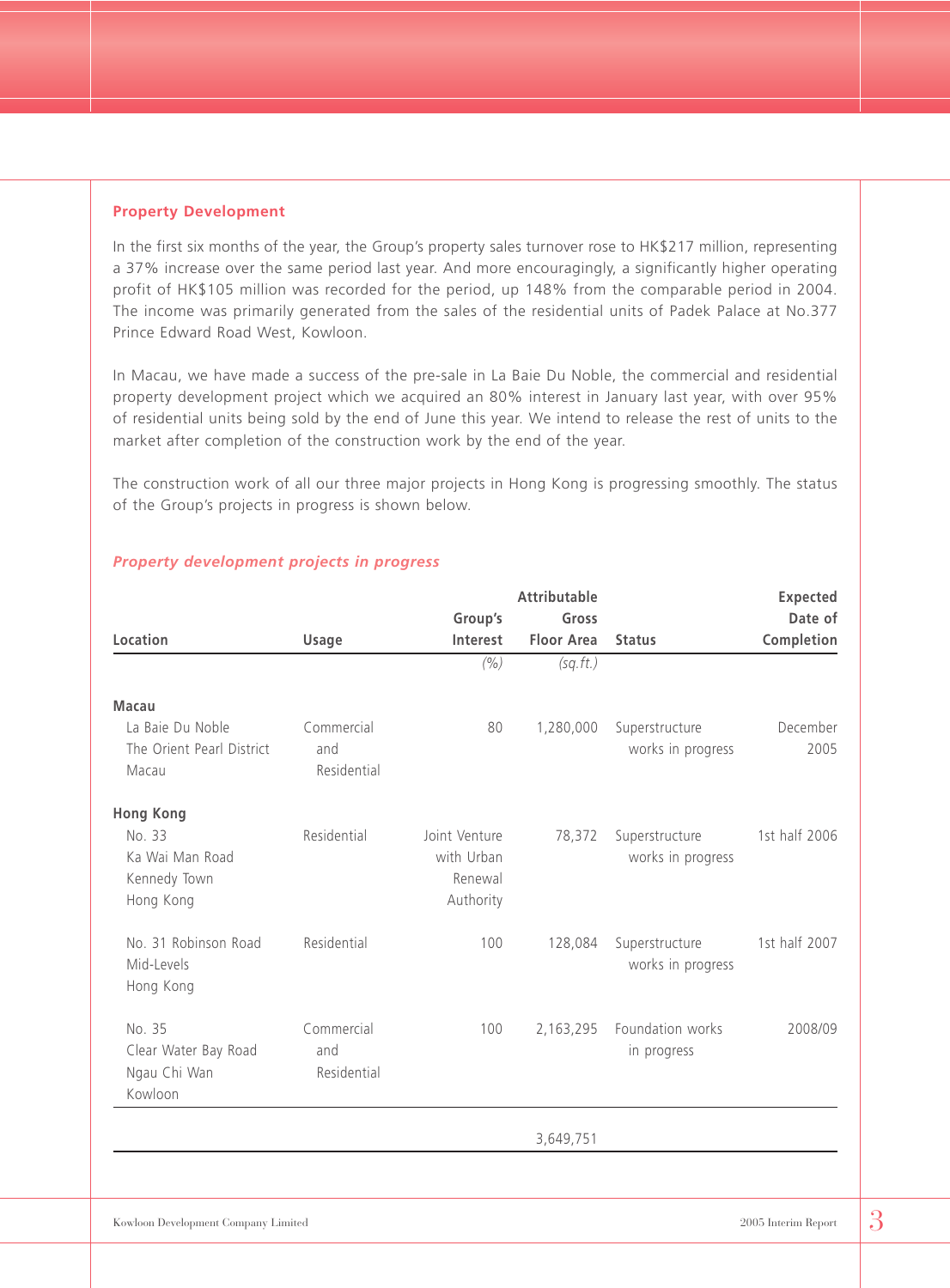#### **Property Investment**

With overall rental levels improving in Hong Kong over the past year, the Group's gross rental income generated by its investment property portfolio for the first half of 2005 rose to HK\$99 million, an increase of 9.6% compared with the same period in 2004. The average occupancy rate for the Group's investment property portfolio remained above 90% in the first half of the year.

#### **Property Management**

The size of the portfolio managed by the Group and its associated companies as at 30 June 2005 remains at about 7.7 million sq. ft. and overall property management contributed HK\$1.4 million to the Group's profit, an increase of 40% over the comparable period last year. Despite a relatively insignificant net income generated for the Group, our property management team enables us to provide quality management services to our properties.

#### **Financing and Investments**

The performance of our mortgages business and investment division was satisfactory in the first six months of the year. Financing and investment activities combined contributed HK\$37 million to the Group's operating profit, a 45% increase compared with the same period last year.

#### **Other Businesses**

Among our other businesses, the performance of the footwear wholesale and retail business of a 20% owned company, Southern Success Corporation, has continued to improve, contributing HK\$4.1 million to the Group's net profit, a 17% increase compared with the same period in 2004.

### Outlook

We have been striving to grow the Company at a sustainable rate since the change of management in early 2002. Over the past three years, we have achieved an average net earnings growth rate of 40% per year and more importantly we have also strengthened our foundation for future growth. This year is expected to be the most rewarding year for the Group since 2002. Looking beyond 2005, we are confident that the Group will continue its dynamic growth.

Indeed, the Group is now well positioned in its three major markets. Last year, we acquired an 80% interest in La Baie Du Noble in Macau and it represented an important step for us to establish our business presence there. The recent proposed acquisition of a controlling stake in Shenzhen Properties represented another significant step for the Group to expand its core property business into the PRC. More importantly, Shenzhen Properties will serve as an important platform for the Group to accelerate its development in the PRC.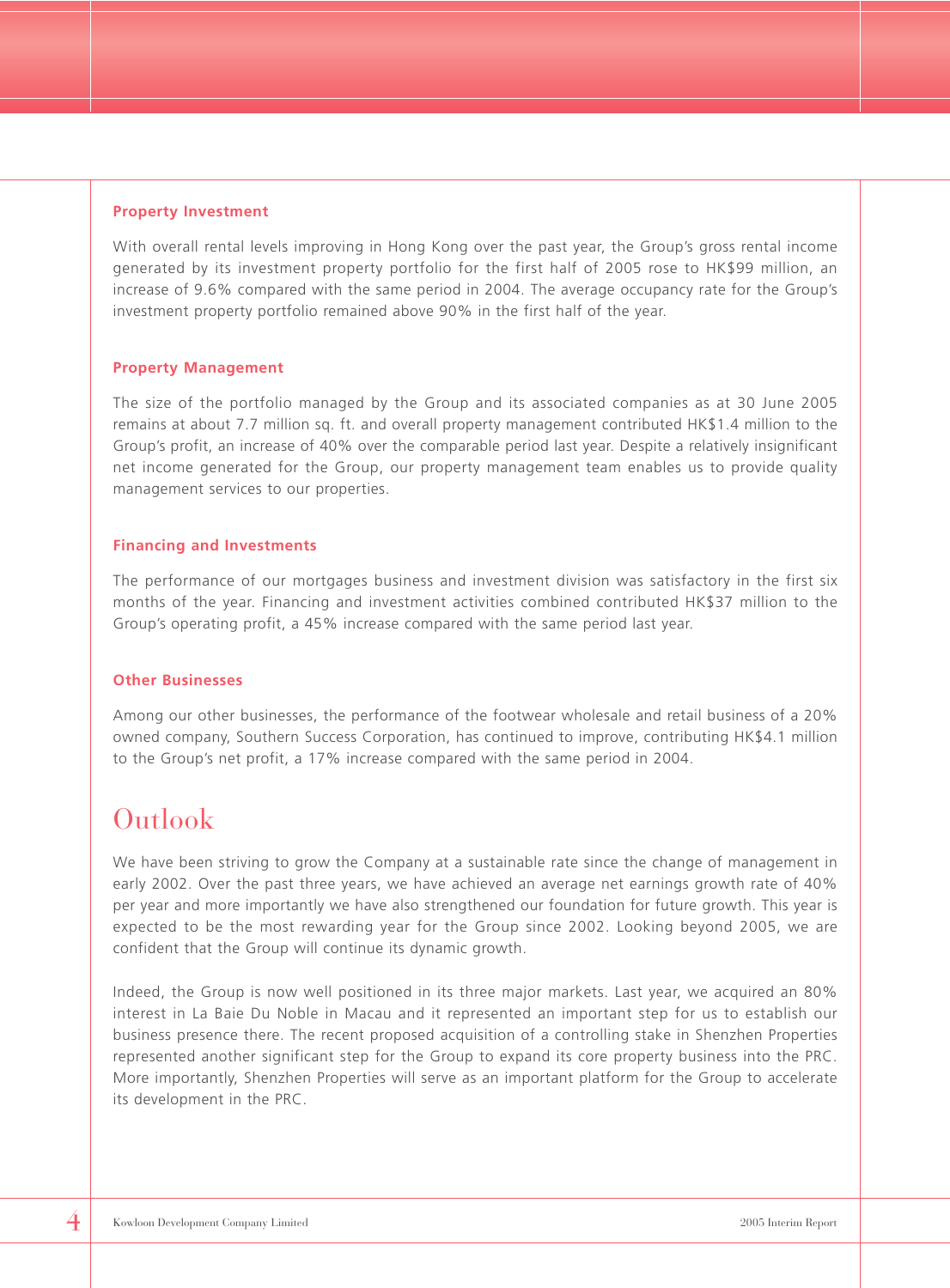Our penetration into the Macau and PRC markets has essentially set a stage for the Group to readily access the best investment opportunities in addition to the Hong Kong market. We believe this strategy will provide the Group with greater investment flexibility and deliver the best return to our shareholders.

Finally, I would like to take this opportunity to express my gratitude to my fellow Directors for their guidance; and to all the staff for their diligence and dedication.

#### **Or Wai Sheun**

*Chairman*

Hong Kong, 7 September 2005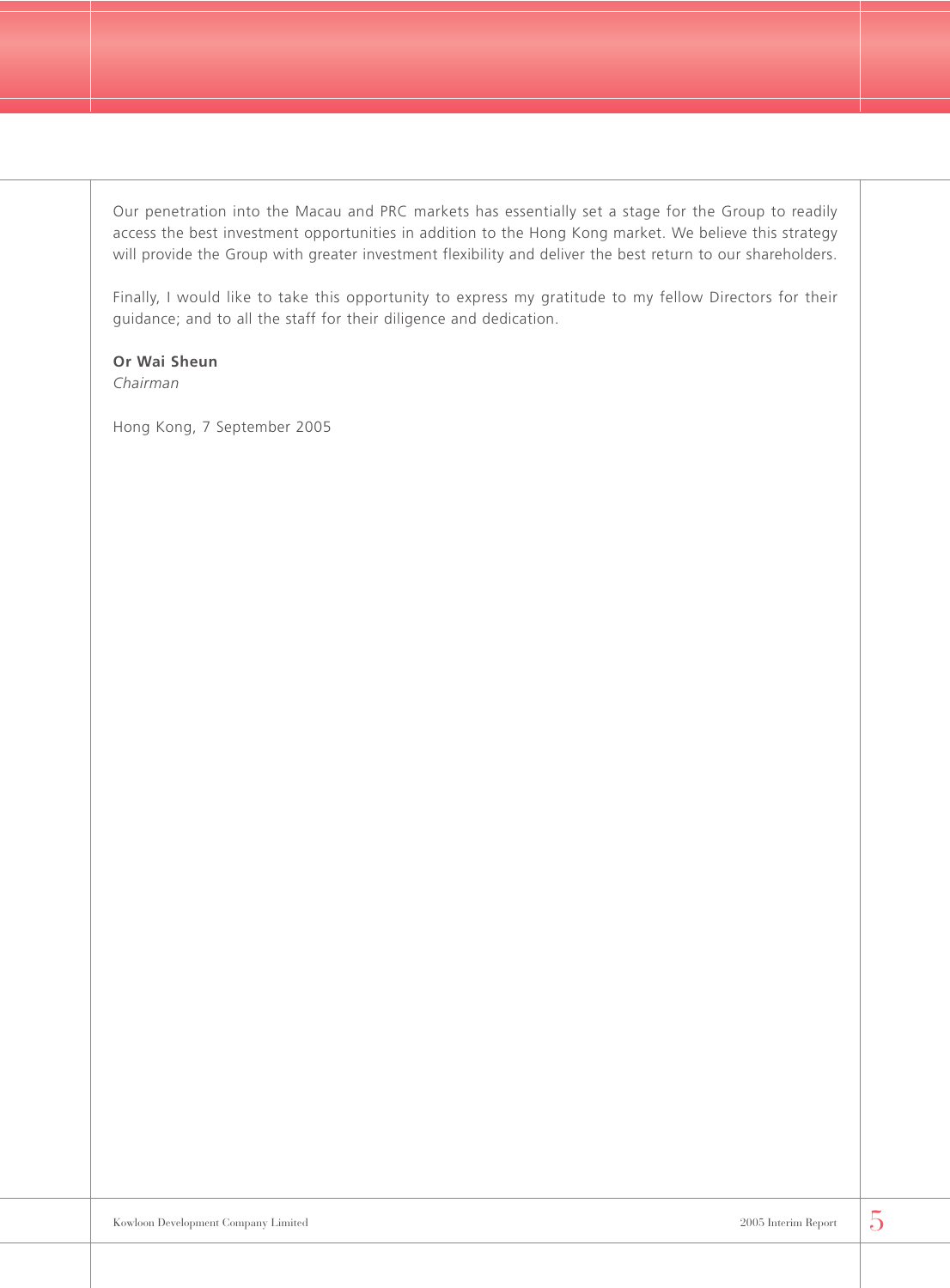#### **Financial Resources and Borrowings**

The total bank loans of the Group as at 30 June 2005 amounted to HK\$2,107 million representing an increase of HK\$355 million from 31 December 2004. The gearing ratio, calculated on the basis of bank loans to total equity was 48%, a slight increase from the 45% as at 31 December 2004. During the first half of the year, the Group has paid HK\$192 million in relation to the proposed acquisition of Shenzhen Properties and repaid HK\$240 million to a subsidiary of the ultimate holding company. Cash generated from the sale of residential units in Padek Palace at No.377 Prince Edward Road West for the first six months in 2005 amounted to HK\$155 million.

All banking facilities are arranged on a floating rate basis with HK\$700 million bank loans being hedged by structured swaps engaged during the period under review.

The remaining 50% of the consideration (50% of RMB459 million) for the proposed acquisition of Shenzhen Properties will be payable after the relevant PRC regulatory approvals have been obtained, and the waiver to make a general offer for the shares in Shenzhen Properties has been obtained or upon completion of such obligations. The recent Chinese currency reform will increase the total costs of the proposed acquisition by approximately HK\$3 million according to the current exchange rate. The Group's exposure to other currency risks is insignificant.

With committed undrawn banking facilities in place, recurrent rental revenue and cash generated from property sales in Hong Kong and Macau, the Group has sufficient funds to satisfy its working capital needs, capital commitments and the obligations for the acquisition of Shenzhen Properties.

#### **Commitments**

As at 30 June 2005, the Group had contracted commitments of HK\$684 million for properties, HK\$183 million for acquisition of subsidiaries and another HK\$45 million for financial investments.

Commitments authorized but not contracted for related to properties under development amounted to HK\$1 million.

#### **Contingent Liabilities and Pledge of Assets**

The Group has given guarantees in the amount of HK\$9 million to insurance companies in respect of performance bonds entered into by associated companies engaged in property management services.

As at 30 June 2005, properties of the Group with an aggregate carrying value of HK\$4,108 million were pledged to banks to secure credit facilities.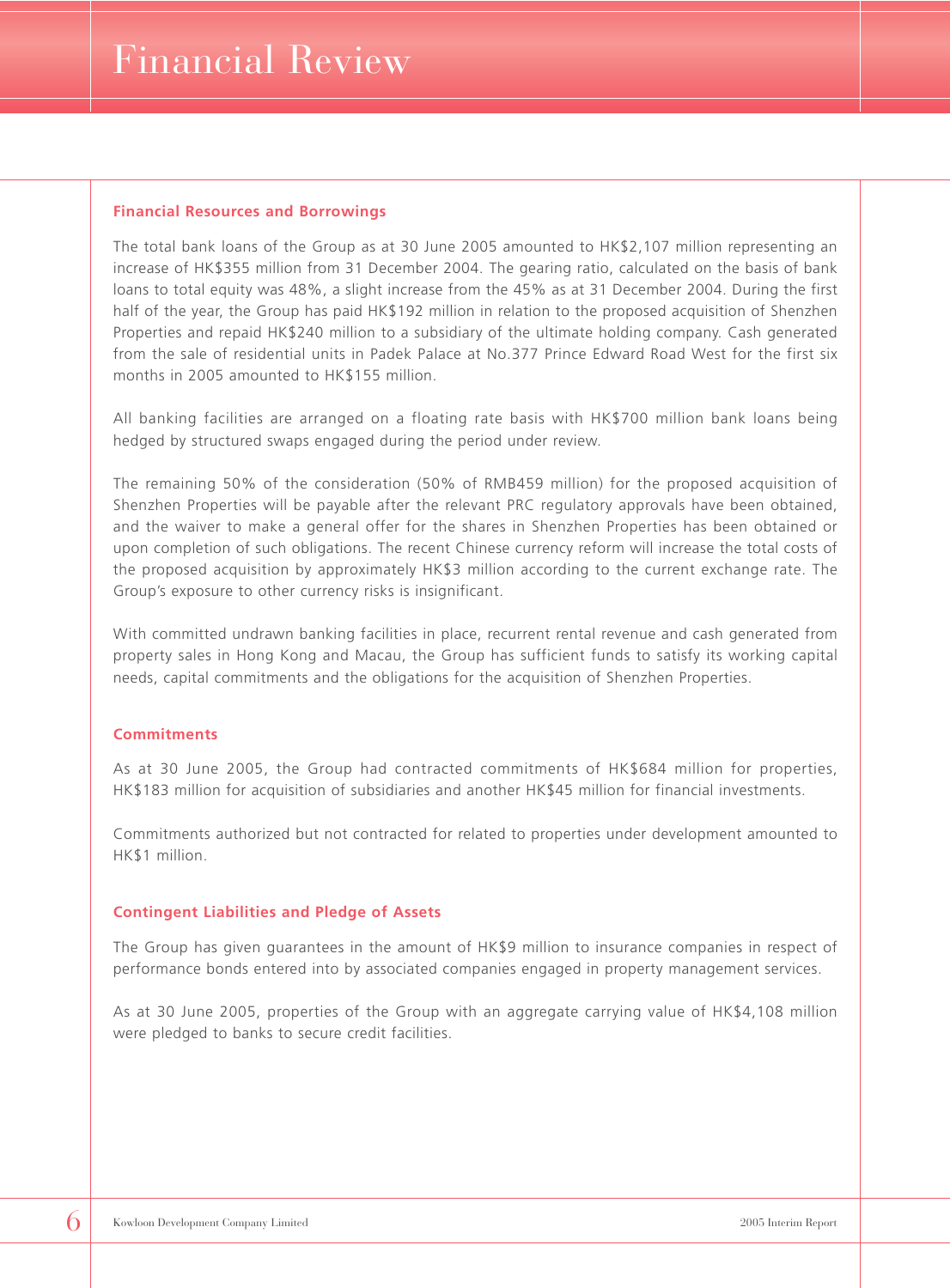$\rm{{Consolidated Income Statement}}$ 

|                                             | Six months ended 30 June |                   |                |
|---------------------------------------------|--------------------------|-------------------|----------------|
|                                             |                          | 2005<br>\$'000    | 2004<br>\$'000 |
|                                             |                          |                   | (unaudited     |
|                                             | Note                     | (unaudited)       | and restated)  |
| <b>Turnover</b>                             | $\mathcal S$             | 483,940           | 381,917        |
| Other revenue                               |                          | 1,284             | 1,006          |
| Depreciation and amortization               |                          | (503)             | (327)          |
| Staff costs                                 |                          | (19, 439)         | (15, 498)      |
| Cost of inventories                         |                          | (232,066)         | (191, 662)     |
| Fair value changes on investment properties | 8                        | 143,436           | 40,543         |
| Other operating expenses                    |                          | (18, 111)         | (34, 832)      |
| <b>Profit from operations</b>               | $\mathcal S$             | 358,541           | 181,147        |
| Finance costs                               | 4(a)                     | (2,480)           | (5,590)        |
| Share of profits less losses of associated  |                          |                   |                |
| companies                                   |                          | 4,682             | 4,379          |
| <b>Profit before taxation</b>               | $\overline{4}$           | 360,743           | 179,936        |
| Income tax                                  | 5                        | (60, 195)         | (26, 928)      |
| <b>Profit after taxation</b>                |                          | 300,548           | 153,008        |
| Attributable to:                            |                          |                   |                |
| Shareholders of the Company                 | 15                       | 300,510           | 152,967        |
| Minority interests                          | 15                       | 38                | 41             |
| <b>Profit after taxation</b>                | 15                       | 300,548           | 153,008        |
| Earnings per share                          |                          |                   |                |
| <b>Basic</b>                                | 7                        | <b>53.0 cents</b> | 27.4 cents     |
| Dividend per share                          | 6(a)                     | <b>10.0 cents</b> | 7.0 cents      |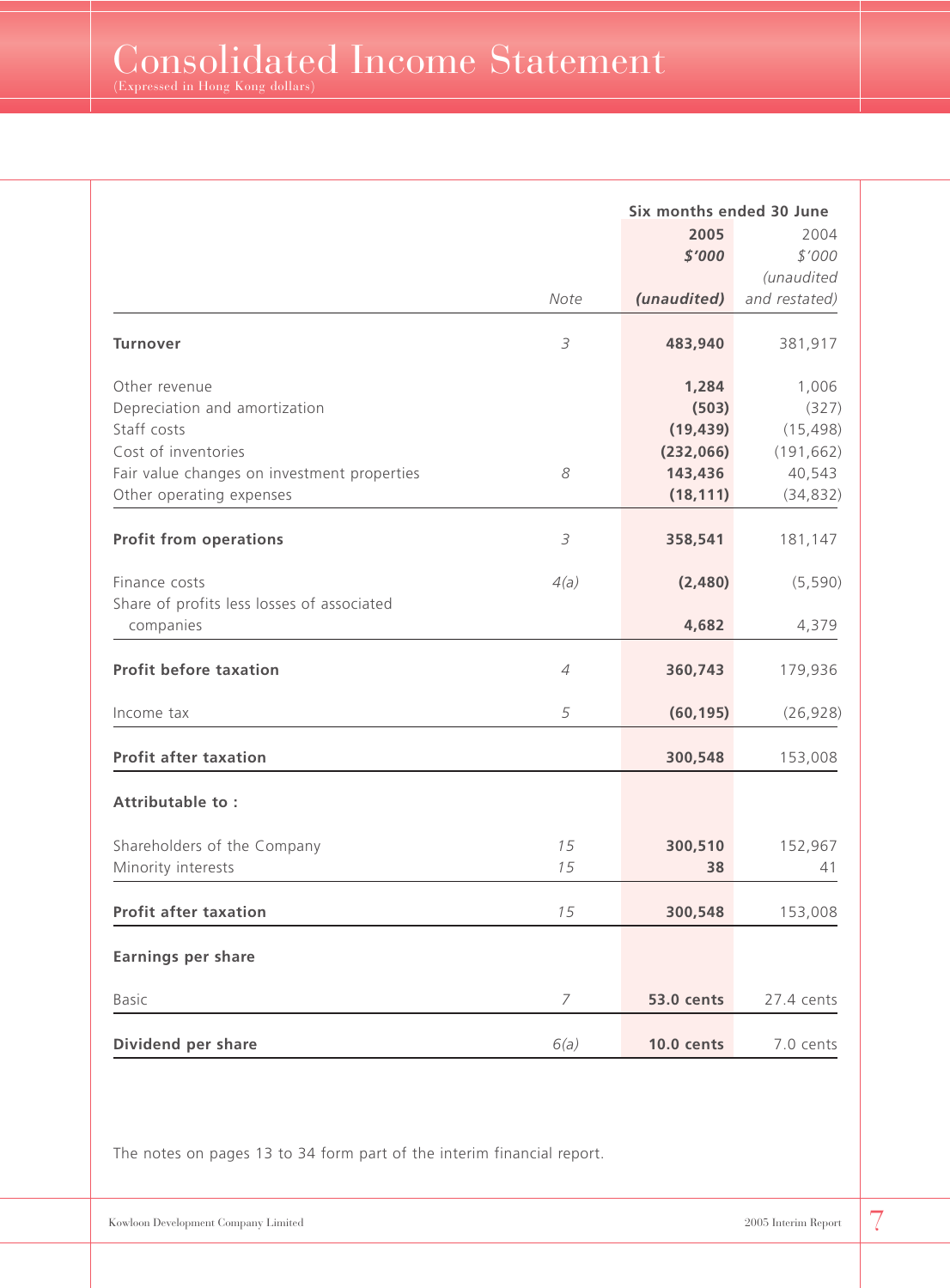|                                                               |      | At 30 June 2005<br>\$'000<br>\$'000 |                 | \$'000<br><i>(audited</i> | At 31 December 2004<br>\$'000<br><i>(audited</i> |
|---------------------------------------------------------------|------|-------------------------------------|-----------------|---------------------------|--------------------------------------------------|
|                                                               | Note | (unaudited)                         | (unaudited)     | and restated)             | and restated)                                    |
| <b>Non-current assets</b>                                     |      |                                     |                 |                           |                                                  |
| Fixed assets                                                  |      |                                     |                 |                           |                                                  |
| - Investment properties                                       |      |                                     | 3,628,630       |                           | 3,461,940                                        |
| - Other property, plant and                                   |      |                                     |                 |                           |                                                  |
| equipment                                                     |      |                                     | 2,462           |                           | 2,563                                            |
|                                                               | 8    |                                     | 3,631,092       |                           | 3,464,503                                        |
| Interest in leasehold land                                    |      |                                     |                 |                           |                                                  |
| held for own use under                                        |      |                                     |                 |                           |                                                  |
| an operating lease                                            |      |                                     | 2,044<br>51,708 |                           | 2,059                                            |
| Interest in associated companies<br>Investments in securities |      |                                     | 111,110         |                           | 46,026<br>110,099                                |
| Loans and advances                                            |      |                                     | 50,315          |                           | 60,158                                           |
| Deferred tax assets                                           |      |                                     | 3,592           |                           | 3,223                                            |
|                                                               |      |                                     | 3,849,861       |                           | 3,686,068                                        |
| <b>Current assets</b>                                         |      |                                     |                 |                           |                                                  |
| Interest in property development                              | 10   | 748,484                             |                 | 400,000                   |                                                  |
| Inventories                                                   | 11   | 2,107,811                           |                 | 2,126,451                 |                                                  |
| Trade and other receivables                                   | 12   | 379,901                             |                 | 209,143                   |                                                  |
| Loans and advances                                            |      | 83,247                              |                 | 84,834                    |                                                  |
| Amount due from an associated                                 |      |                                     |                 |                           |                                                  |
| company                                                       |      | 143                                 |                 | 83                        |                                                  |
| Derivative financial instruments                              |      | 10,693                              |                 |                           |                                                  |
| Investments in securities                                     |      | 112,418                             |                 | 129,251                   |                                                  |
| Cash and cash equivalents                                     |      | 27,072                              |                 | 44,497                    |                                                  |
|                                                               |      | 3,469,769                           |                 | 2,994,259                 |                                                  |
| <b>Current liabilities</b>                                    |      |                                     |                 |                           |                                                  |
| Trade and other payables                                      | 13   | 223,733                             |                 | 491,970                   |                                                  |
| Bank loans                                                    |      | 757,265                             |                 | 665,442                   |                                                  |
| Current taxation                                              |      | 54,271                              |                 | 24,677                    |                                                  |
|                                                               |      | 1,035,269                           |                 | 1,182,089                 |                                                  |
| Net current assets                                            |      |                                     | 2,434,500       |                           | 1,812,170                                        |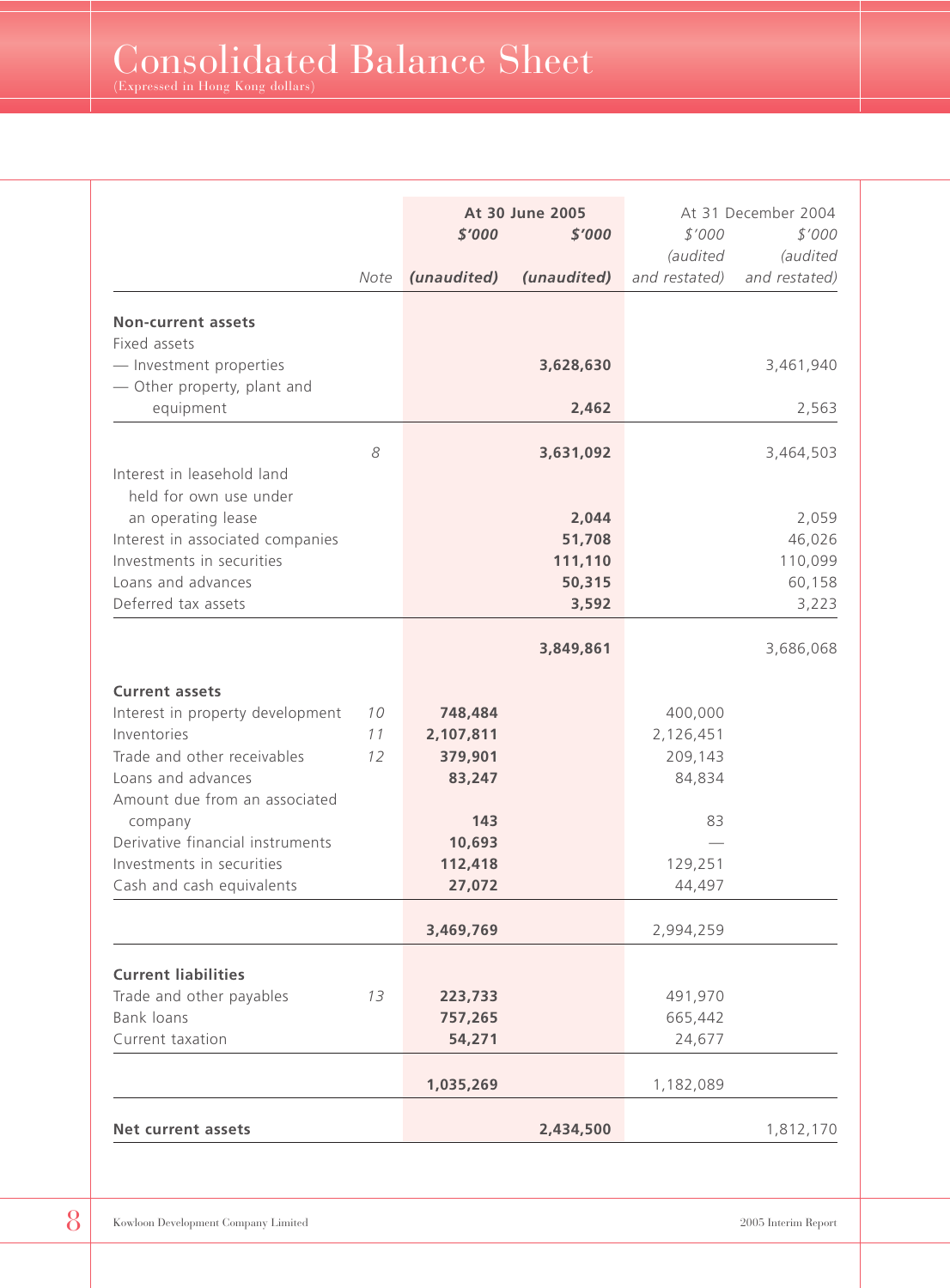|                                  |      |             | At 30 June 2005 |                 | At 31 December 2004 |
|----------------------------------|------|-------------|-----------------|-----------------|---------------------|
|                                  |      | \$'000      | \$'000          | \$'000          | \$'000              |
|                                  |      |             |                 | <i>(audited</i> | (audited            |
|                                  | Note | (unaudited) | (unaudited)     | and restated)   | and restated)       |
| <b>Total assets less current</b> |      |             |                 |                 |                     |
| <b>liabilities</b>               |      |             | 6,284,361       |                 | 5,498,238           |
| <b>Non-current liabilities</b>   |      |             |                 |                 |                     |
| Loan from ultimate holding       |      |             |                 |                 |                     |
| company                          | 14   | 3,766       |                 | 7,519           |                     |
| Bank loans                       |      | 1,349,744   |                 | 1,086,987       |                     |
| Other payables                   |      | 62,263      |                 | 62,263          |                     |
| Deferred tax liabilities         |      | 469,698     |                 | 444,192         |                     |
|                                  |      |             | 1,885,471       |                 | 1,600,961           |
| Net assets                       |      |             | 4,398,890       |                 | 3,897,277           |
| Total equity attributable to     |      |             |                 |                 |                     |
| shareholders of                  |      |             |                 |                 |                     |
| the Company                      |      |             |                 |                 |                     |
| Share capital                    |      |             | 56,677          |                 | 56,677              |
| Reserves                         |      |             | 4,340,967       |                 | 3,839,392           |
|                                  | 15   |             | 4,397,644       |                 | 3,896,069           |
| <b>Minority interests</b>        | 15   |             | 1,246           |                 | 1,208               |
| <b>Total equity</b>              | 15   |             | 4,398,890       |                 | 3,897,277           |

Approved and authorized for issue by the board of directors on 7 September 2005.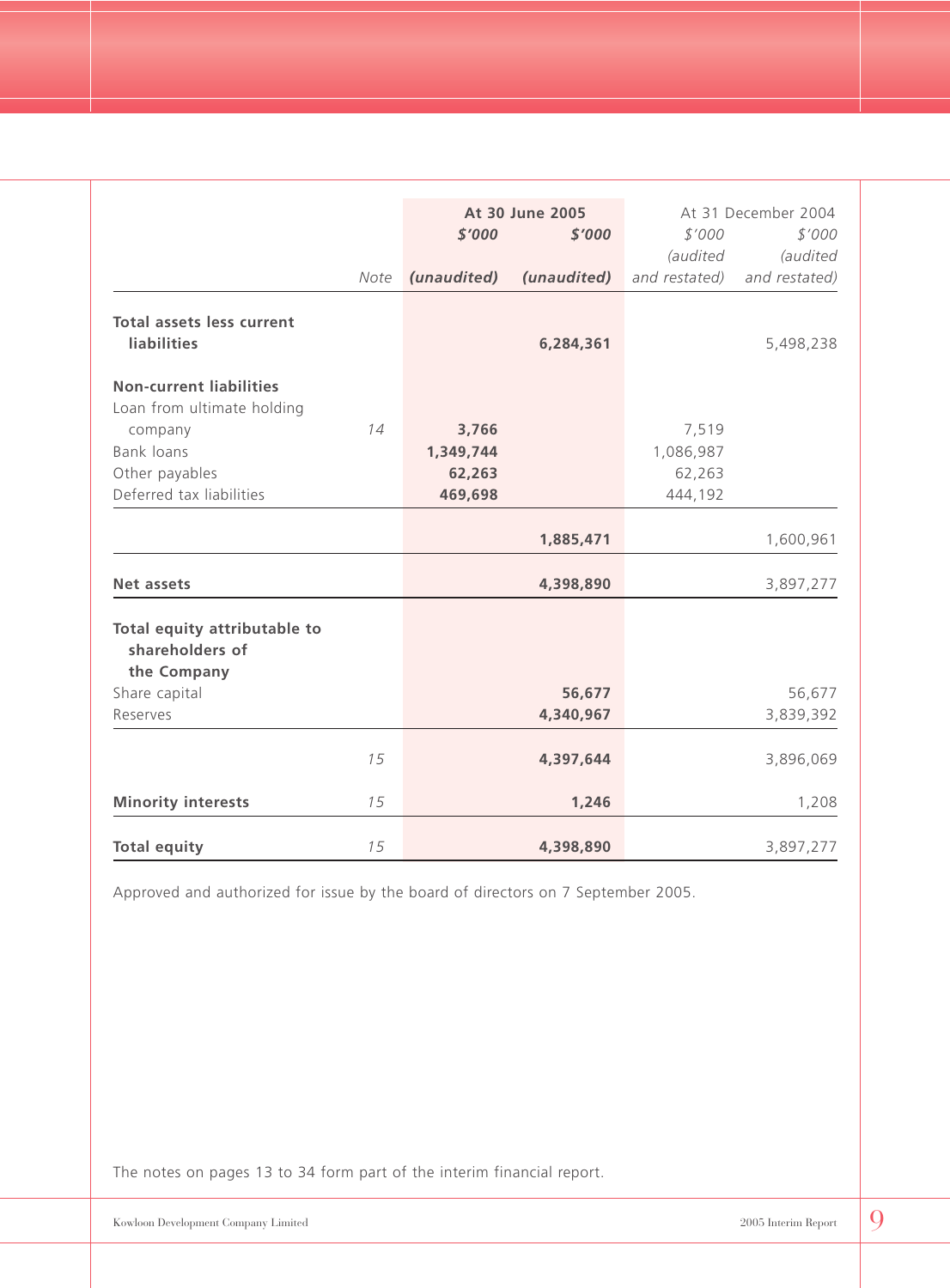|                                                                                           |                         | Six months<br>ended 30 June 2005<br>\$'000<br>\$'000 |             | \$'000<br>(unaudited | Six months<br>ended 30 June 2004<br>\$'000<br>(unaudited |
|-------------------------------------------------------------------------------------------|-------------------------|------------------------------------------------------|-------------|----------------------|----------------------------------------------------------|
|                                                                                           | Note                    | (unaudited)                                          | (unaudited) | and restated)        | and restated)                                            |
| Total equity at 1 January                                                                 |                         |                                                      |             |                      |                                                          |
| Attributable to shareholders of<br>the Company (as previously<br>reported at 31 December) | 15                      | 4,253,761                                            |             | 3,286,773            |                                                          |
| Minority interests (as previously<br>presented separately from<br>liabilities and equity  |                         |                                                      |             |                      |                                                          |
| at 31 December)                                                                           | 15                      | 1,208                                                |             | 1,476                |                                                          |
|                                                                                           | 15                      | 4,254,969                                            |             | 3,288,249            |                                                          |
| Prior period adjustments arising<br>from changes in accounting<br>policies                | $2(a)(i)$ &<br>(ii), 15 | (357, 692)                                           |             | (312, 368)           |                                                          |
| As restated, before opening<br>balance adjustment                                         | 15                      | 3,897,277                                            |             | 2,975,881            |                                                          |
| Opening balance adjustment<br>arising from changes in<br>accounting policies              | $2(a)(i)$ , 15          | 172,842                                              |             |                      |                                                          |
| At 1 January, after prior period<br>and opening balance<br>adjustments                    |                         |                                                      | 4,070,119   |                      | 2,975,881                                                |
| Net income for the period<br>recognized directly in equity                                |                         |                                                      |             |                      |                                                          |
| Surplus on revaluation of<br>investment properties<br>(as previously reported)            |                         |                                                      |             | 40,543               |                                                          |
| Prior period adjustment arising<br>from changes in accounting<br>policies                 | 2(a)(iv)                |                                                      |             | (40, 543)            |                                                          |
| Surplus on revaluation of investment<br>properties (2004 : as restated)                   |                         |                                                      |             |                      |                                                          |
| Changes in fair value of equity<br>securities available-for-sale                          | 15                      |                                                      | (5, 726)    |                      |                                                          |
| Changes in fair value of interest<br>in property development                              | $2(a)(iv)$ , 15         |                                                      | 175,641     |                      |                                                          |
| Net income for the period<br>recognized directly in equity<br>(2004 : as restated)        |                         |                                                      | 169,915     |                      |                                                          |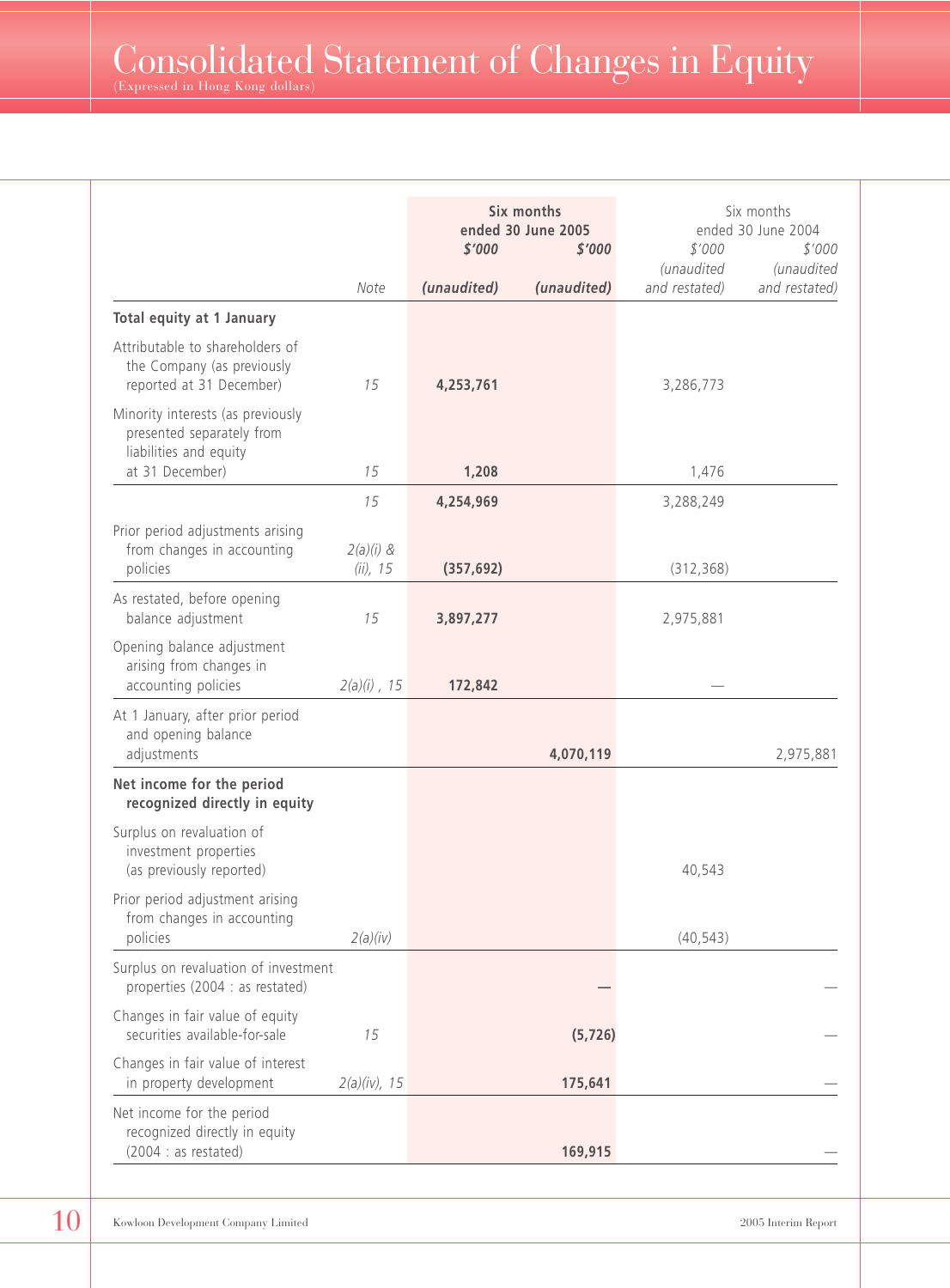|                                                                                                     |               | Six months<br>ended 30 June 2005 |                      | Six months<br>ended 30 June 2004 |
|-----------------------------------------------------------------------------------------------------|---------------|----------------------------------|----------------------|----------------------------------|
|                                                                                                     | \$'000        | \$'000                           | \$'000<br>(unaudited | \$'000<br>(unaudited             |
| Note                                                                                                | (unaudited)   | (unaudited)                      | and restated)        | and restated)                    |
| Net profit for the period                                                                           |               |                                  |                      |                                  |
| Attributable to shareholders of<br>the Company (as previously reported)                             |               |                                  | 119,625              |                                  |
| Minority interests (as previously<br>presented separately in the<br>income statement)               |               |                                  | 41                   |                                  |
|                                                                                                     |               |                                  | 119,666              |                                  |
| Prior period adjustments arising<br>from changes in accounting policies 2(a)(iii)                   |               |                                  | 33,342               |                                  |
| Net profit for the period<br>(2004 : as restated)<br>15                                             |               | 300,548                          |                      | 153,008                          |
| Total net income recognized<br>for the period<br>(2004 : as restated)                               |               | 470,463                          |                      | 153,008                          |
| Attributable to:<br>Shareholders of the Company<br>Minority interests                               | 470,425<br>38 |                                  | 152,967<br>41        |                                  |
|                                                                                                     | 470,463       |                                  | 153,008              |                                  |
| Dividends declared<br>$6(b)$ , 15                                                                   |               | (141, 692)                       |                      | (124, 689)                       |
| <b>Movements in equity arising</b><br>from capital transactions<br>with shareholders of the Company |               |                                  |                      |                                  |
| Issue of shares<br>15                                                                               |               |                                  |                      | 8,300                            |
| Net share premium received<br>15                                                                    |               |                                  |                      | 547,945                          |
| Total equity at 30 June                                                                             |               | 4,398,890                        |                      | 3,560,445                        |
| <b>Restatements of total net loss</b><br>recognized for the period<br>are attributable to:          |               |                                  |                      |                                  |
| Shareholders of the Company<br>Minority interests                                                   |               |                                  |                      | (7, 201)                         |
|                                                                                                     |               |                                  |                      | (7, 201)                         |
| Arising from restatements of :                                                                      |               |                                  |                      |                                  |
| Net loss recognized directly in equity<br>2(a)(iv)<br>Net profit for the period<br>2(a)(iii)        |               |                                  |                      | (40, 543)<br>33,342              |
|                                                                                                     |               |                                  |                      | (7, 201)                         |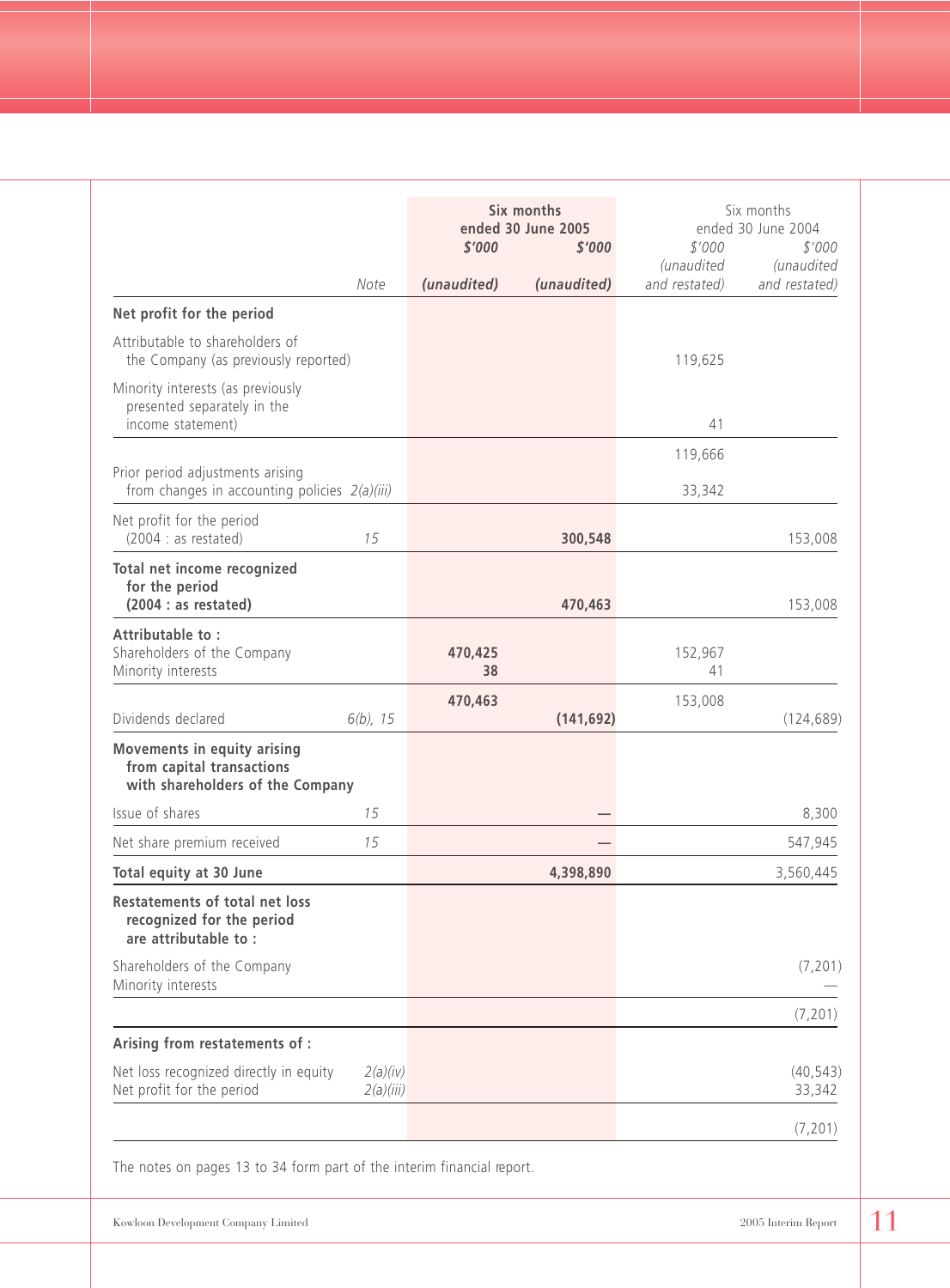|                                           | Six months ended 30 June |                   |
|-------------------------------------------|--------------------------|-------------------|
|                                           | 2005                     | 2004              |
|                                           | \$'000                   | \$'000            |
|                                           |                          | <i>(unaudited</i> |
|                                           | (unaudited)              | and restated)     |
| Net cash used in operating activities     | (203, 309)               | (25, 675)         |
| Net cash used in investing activities     | (23, 852)                | (564, 781)        |
| Net cash from financing activities        | 209,736                  | 587,463           |
| Net decrease in cash and cash equivalents | (17, 425)                | (2,993)           |
| Cash and cash equivalents at 1 January    | 44,497                   | 8,889             |
| Cash and cash equivalents at 30 June      | 27,072                   | 5,896             |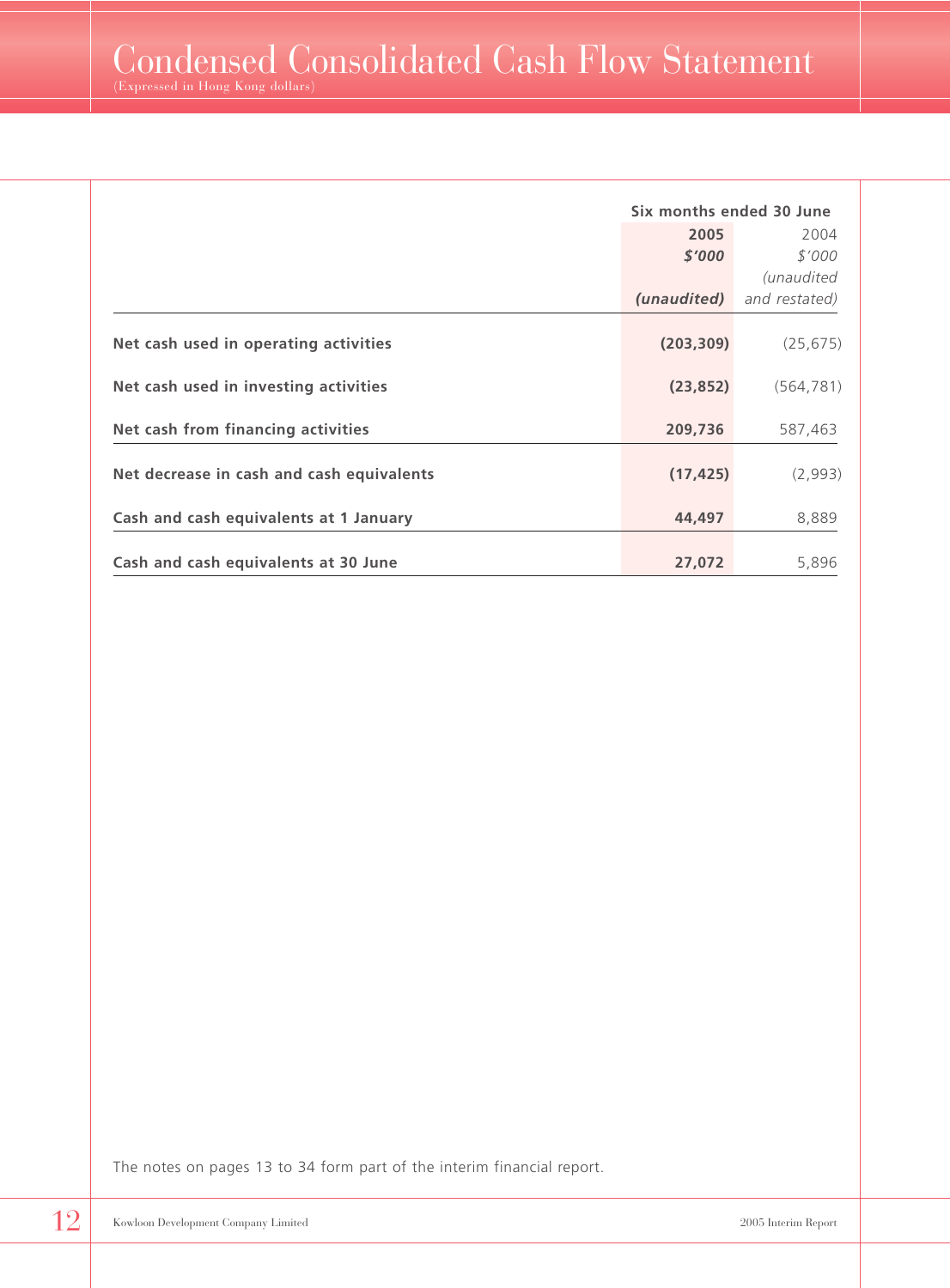### 1 Basis of preparation

This interim financial report has been prepared in accordance with the applicable disclosure provisions of the Rules Governing the Listing of Securities on The Stock Exchange of Hong Kong Limited, including compliance with Hong Kong Accounting Standard ("HKAS") 34, Interim financial reporting, issued by the Hong Kong Institute of Certified Public Accountants ("HKICPA").

The interim financial report has been prepared in accordance with the same accounting policies adopted in the 2004 annual financial statements, except for the accounting policy changes that are expected to be reflected in the 2005 annual financial statements. Details of these changes in accounting policies are set out in note 2.

This interim financial report contains condensed consolidated financial statements and selected explanatory notes. The notes include an explanation of events and transactions that are significant to an understanding of the changes in financial position and performance of the Group since the 2004 annual financial statements.

The interim financial report is unaudited, but has been reviewed by KPMG in accordance with Statement of Auditing Standards 700, "Engagements to review interim financial reports", issued by the HKICPA. KPMG's independent review report to the Board of Directors is included on page 35.

The financial information relating to the financial year ended 31 December 2004 that is included in the interim financial report as being previously reported information does not constitute the Company's statutory financial statements for that financial year but is derived from those financial statements. The auditors have expressed an unqualified opinion on those financial statements in their report dated 30 March 2005.

### 2 Changes in accounting policies

The HKICPA has issued a number of new and revised Hong Kong Financial Reporting Standards ("HKFRSs", which term collectively includes HKASs and Interpretations) that are effective or available for early adoption for accounting periods beginning on or after 1 January 2005. The Board of Directors has determined the accounting policies to be adopted in the preparation of the Group's annual financial statements for the year ending 31 December 2005, on the basis of HKFRSs currently in issue.

The following sets out further information on the changes in accounting policies for the annual accounting period beginning on 1 January 2005 which have been reflected in this interim financial report.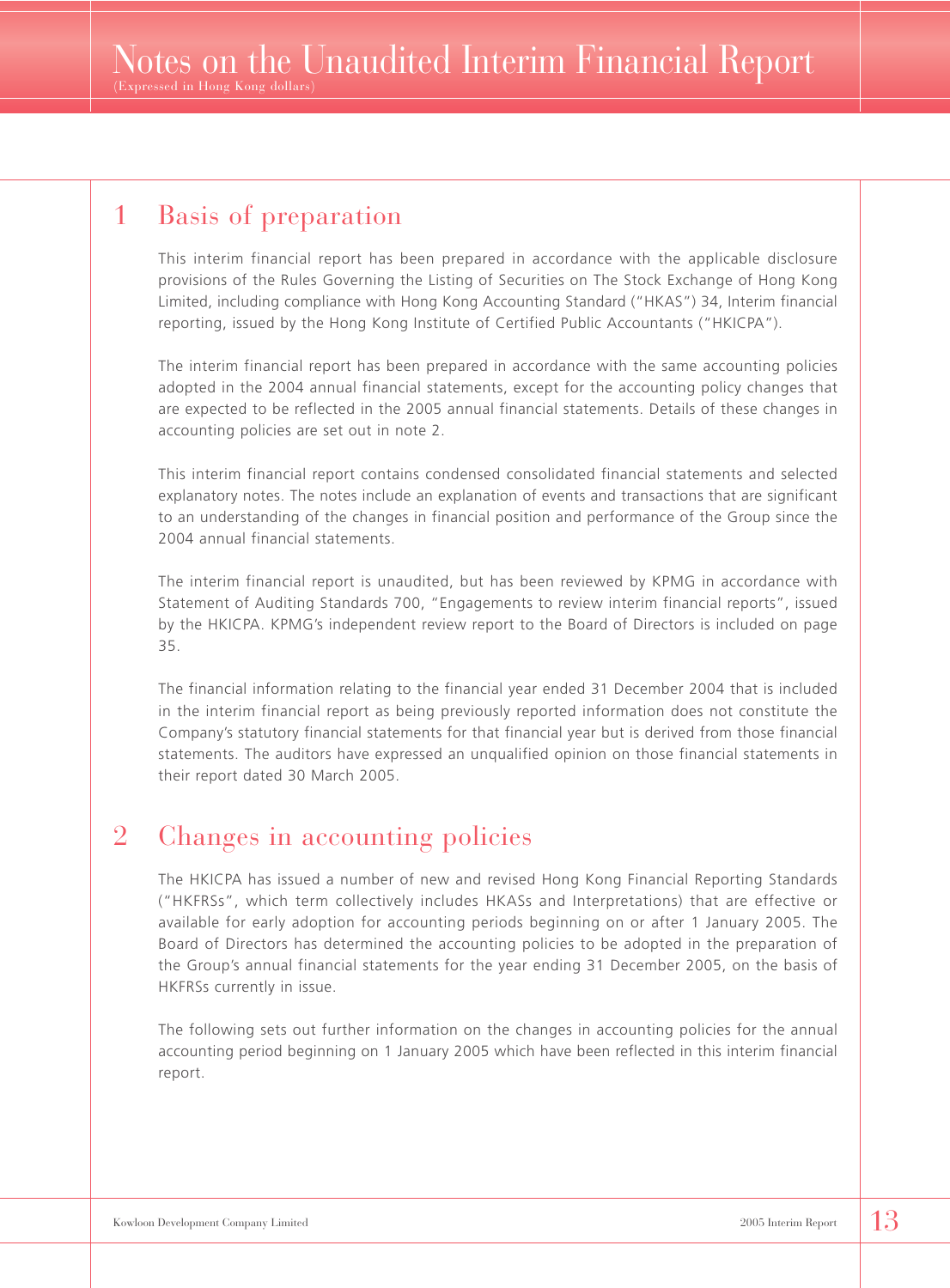#### **(a) Summary of the effect of changes in the accounting policies**

#### *(i) Effect on opening balance of total equity at 1 January 2005*

The following table sets out adjustments that have been made to the opening balances at 1 January 2005. These are the aggregate effect of retrospective adjustments to the total equity as at 31 December 2004 and the opening balance adjustment made as at 1 January 2005.

|                                                      |          |                   | Investment  |                               |
|------------------------------------------------------|----------|-------------------|-------------|-------------------------------|
|                                                      |          |                   | property    |                               |
|                                                      |          | <b>Retained</b>   | revaluation |                               |
|                                                      | Note     | profits<br>\$'000 | reserve     | <b>Total equity</b><br>\$'000 |
|                                                      |          |                   | \$'000      |                               |
| <b>Effect of new policy</b><br>(increase/(decrease)) |          |                   |             |                               |
| Prior period adjustments:                            |          |                   |             |                               |
| HKAS 17                                              |          |                   |             |                               |
| Leasehold land held for                              |          |                   |             |                               |
| development for sale                                 | 2(d)     | (561)             |             | (561)                         |
| HKAS 40                                              |          |                   |             |                               |
| Investment properties,                               |          |                   |             |                               |
| net of deferred tax                                  | 2(b)     | 1,683,620         | (2,040,751) | (357, 131)                    |
| Total increase/(decrease) in equity                  |          |                   |             |                               |
| before opening balance                               |          |                   |             |                               |
| adjustment                                           |          | 1,683,059         | (2,040,751) | (357, 692)                    |
|                                                      |          |                   |             |                               |
| Opening balance adjustment:                          |          |                   |             |                               |
| HKAS <sub>39</sub>                                   |          |                   |             |                               |
| Interest in property development                     | 2(e)(ii) | 172,842           |             | 172,842                       |
| Total effect at 1 January 2005                       |          | 1,855,901         | (2,040,751) | (184, 850)                    |
|                                                      |          |                   |             |                               |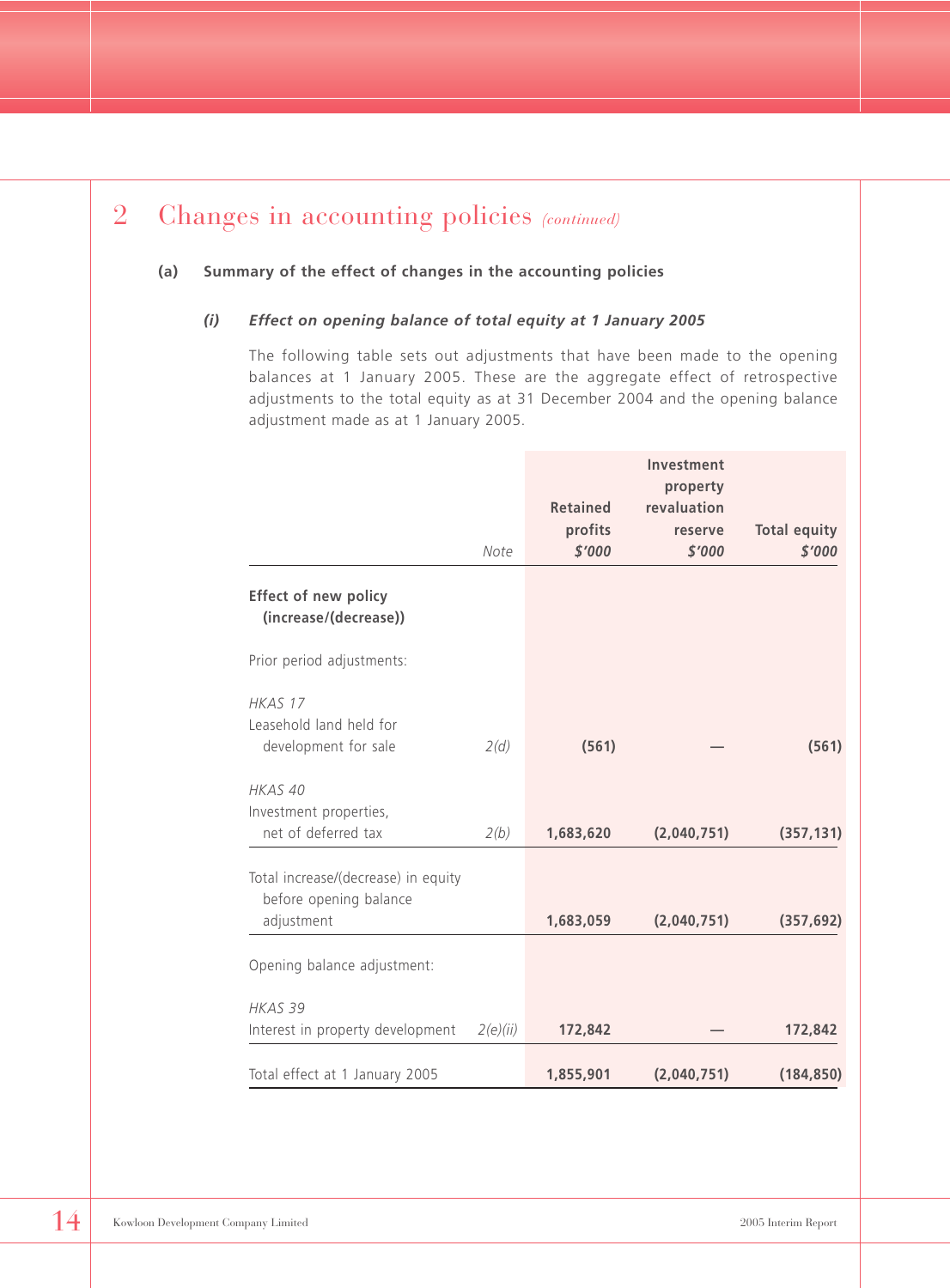#### **(a) Summary of the effect of changes in the accounting policies** *(continued)*

#### *(ii) Effect on opening balance of total equity at 1 January 2004*

The following table sets out adjustments that have been made to the opening balances at 1 January 2004. However, the change in the policy as explained in note 2(e) did not result in retrospective adjustment being made to the opening balances as at 1 January 2004 as this was prohibited by the relevant transitional provisions.

|                                                      | Note | Retained<br>profits<br>\$'000 | Investment<br>property<br>revaluation<br>reserve<br>\$'000 | Total equity<br>\$'000 |
|------------------------------------------------------|------|-------------------------------|------------------------------------------------------------|------------------------|
| <b>Effect of new policy</b><br>(increase/(decrease)) |      |                               |                                                            |                        |
| HKAS 17                                              |      |                               |                                                            |                        |
| Leasehold land held for                              |      |                               |                                                            |                        |
| development for sale                                 | 2(d) | (351)                         |                                                            | (351)                  |
| HKAS 40                                              |      |                               |                                                            |                        |
| Investment properties,                               |      |                               |                                                            |                        |
| net of deferred tax                                  | 2(b) | 1,470,942                     | (1,782,959)                                                | (312, 017)             |
| Total effect at 1 January 2004                       |      | 1,470,591                     | (1,782,959)                                                | (312, 368)             |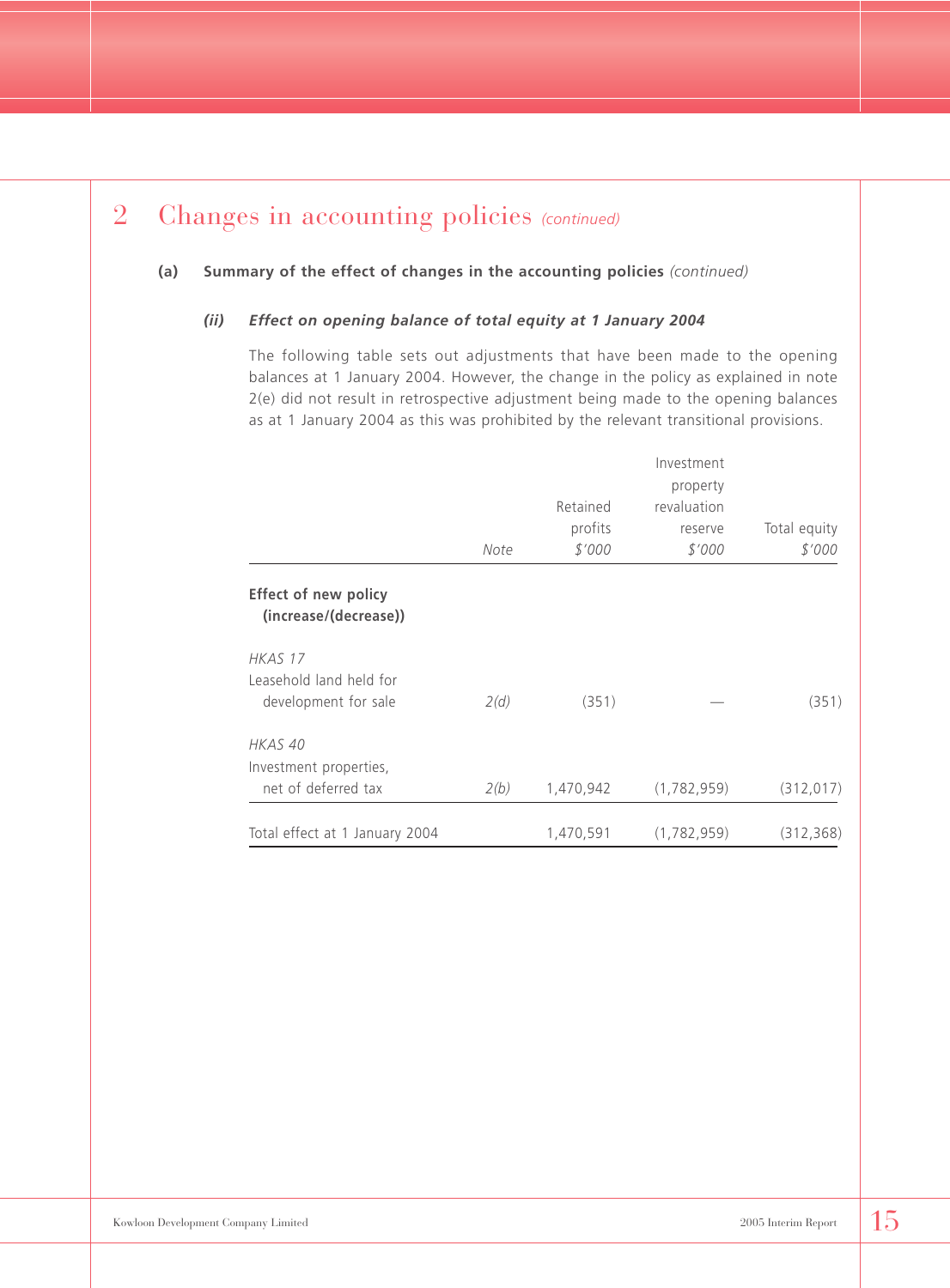#### **(a) Summary of the effect of changes in the accounting policies** *(continued)*

#### *(iii) Effect on profit after taxation for the six months ended 30 June 2005 and 30 June 2004*

The following table sets out adjustments that have been made to the profit after taxation for the six months period ended 30 June 2005 and 2004. As retrospective adjustment has not been made for all changes in policies, as explained in note 2(e), the amounts shown for the six months period ended 30 June 2004 may not be comparable to the amounts shown for the current interim period.

|                                                      |         |            | Six months ended 30 June |
|------------------------------------------------------|---------|------------|--------------------------|
|                                                      |         | 2005       | 2004                     |
|                                                      | Note    | \$'000     | \$'000                   |
| <b>Effect of new policy</b><br>(increase/(decrease)) |         |            |                          |
| HKAS 17                                              |         |            |                          |
| Leasehold land held for                              |         |            |                          |
| development for sale                                 | 2(d)    | (105)      | (105)                    |
| HKAS 39                                              |         |            |                          |
| Derivative financial instruments                     | 2(e)(i) | 8,822      |                          |
| HKAS 40                                              |         |            |                          |
| Investment properties,                               |         |            |                          |
| net of deferred tax                                  | 2(b)    | 118,334    | 33,447                   |
| Total effect for the period                          |         | 127,051    | 33,342                   |
|                                                      |         |            |                          |
| Effect on earnings per share                         |         |            |                          |
| — basic                                              |         | 22.4 cents | 6.0 cents                |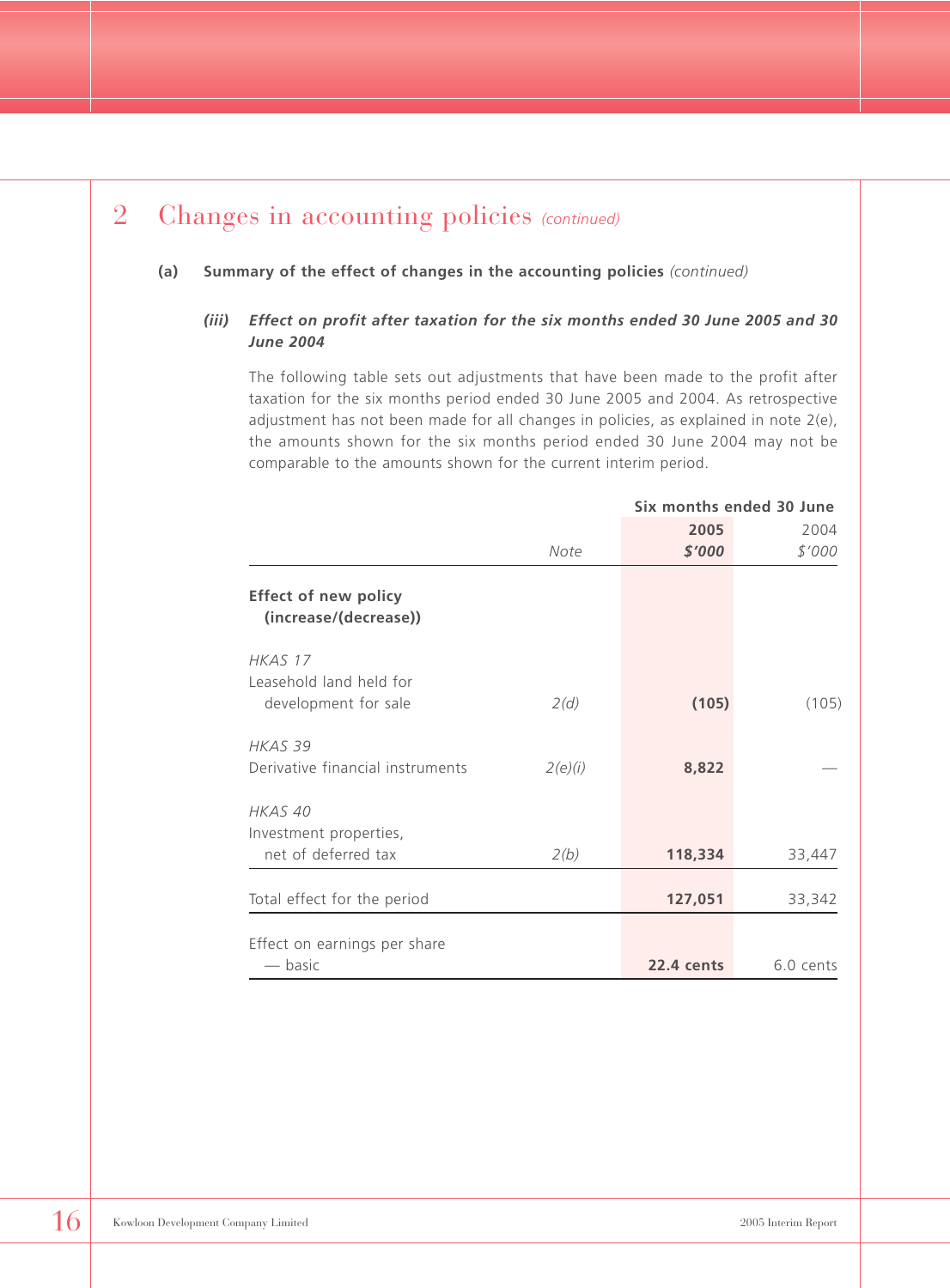#### **(a) Summary of the effect of changes in the accounting policies** *(continued)*

#### *(iv) Effect on net income recognized directly in equity for the six months ended 30 June 2005 and 30 June 2004*

The following table sets out adjustments that have been made to the net income recognized directly in equity for the six months period ended 30 June 2005 and 2004. As retrospective adjustment has not been made for the changes in policies, as explained in note 2(e), the amounts shown for the six months period ended 30 June 2004 may not be comparable to the amounts shown for the current interim period.

|                                                      |          | Six months ended 30 June |           |  |
|------------------------------------------------------|----------|--------------------------|-----------|--|
|                                                      |          | 2005                     | 2004      |  |
|                                                      | Note     | \$'000                   | \$'000    |  |
| <b>Effect of new policy</b><br>(increase/(decrease)) |          |                          |           |  |
| HKAS 39                                              |          |                          |           |  |
| Interest in property development                     |          |                          |           |  |
| - effect on fair value reserve                       | 2(e)(ii) | 175,641                  |           |  |
| HKAS 40                                              |          |                          |           |  |
| Investment properties                                |          |                          |           |  |
| - effect on investment property                      |          |                          |           |  |
| revaluation reserve                                  | 2(b)     | (143, 436)               | (40, 543) |  |
|                                                      |          |                          |           |  |
| Total effect for the period                          |          | 32,205                   | (40, 543) |  |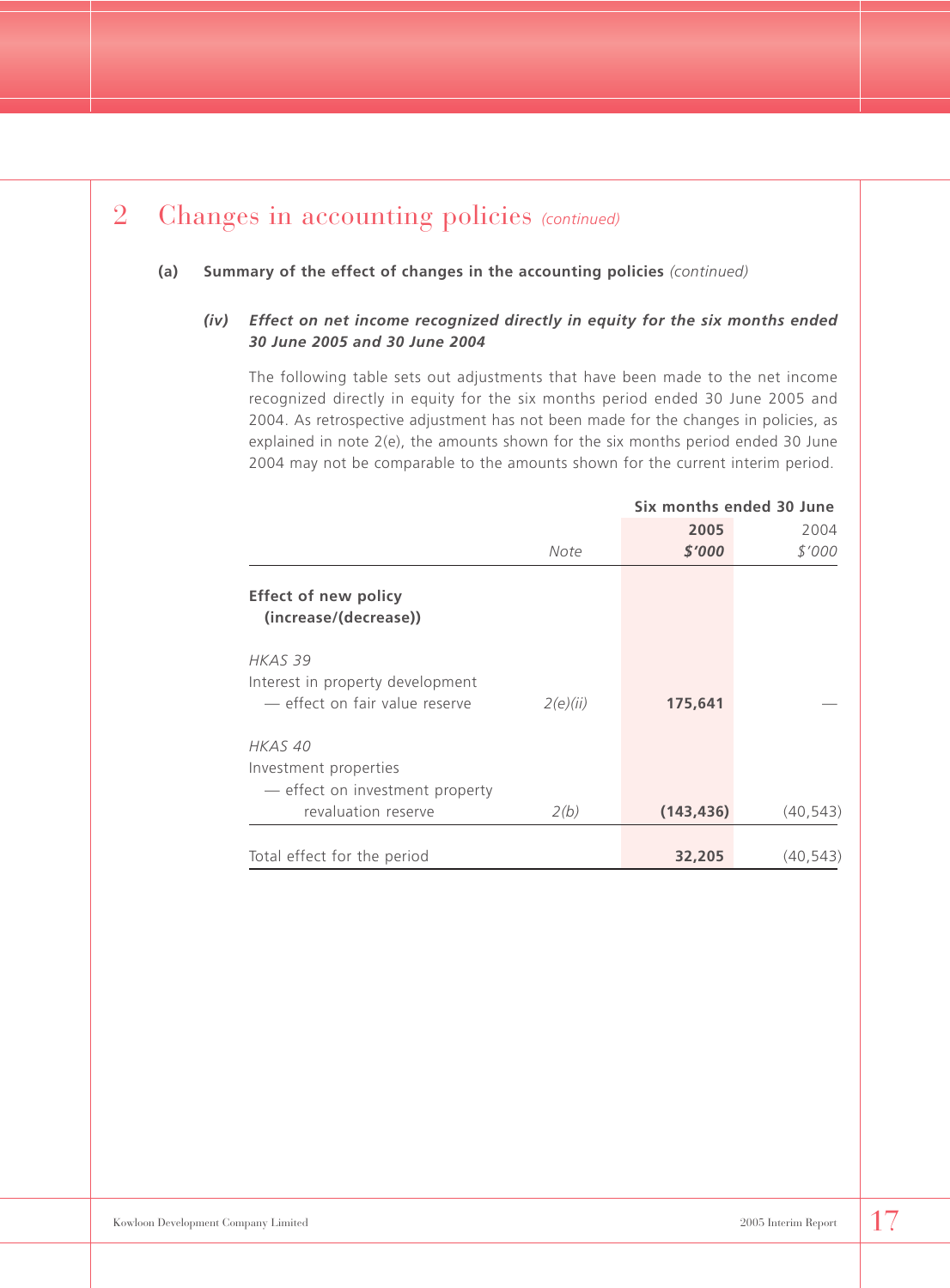#### **(a) Summary of the effect of changes in the accounting policies** *(continued)*

#### *(v) Effect on total equity as at 30 June 2005 and 31 December 2004*

The following table summarizes effect of adjustments in note 2(a)(i) to 2(a)(iv) on total equity as at 30 June 2005 and 31 December 2004.

|                                                                                            | Note                | At<br>30 June<br>2005<br>\$'000 | At<br>31 December<br>2004<br>\$'000 |
|--------------------------------------------------------------------------------------------|---------------------|---------------------------------|-------------------------------------|
| <b>Effect of new policy</b><br>(increase/(decrease))                                       |                     |                                 |                                     |
| HKAS 17<br>Leasehold land held for development<br>for sale                                 | 2(d)                | (666)                           | (561)                               |
| HKAS <sub>39</sub><br>Derivative financial instruments<br>Interest in property development | 2(e)(i)<br>2(e)(ii) | 8,822<br>348,484                |                                     |
| HKAS 40<br>Investment properties,<br>net of deferred tax                                   | 2(b)                | (382, 233)                      | (357, 131)                          |
| Total effect                                                                               |                     | (25, 593)                       | (357, 692)                          |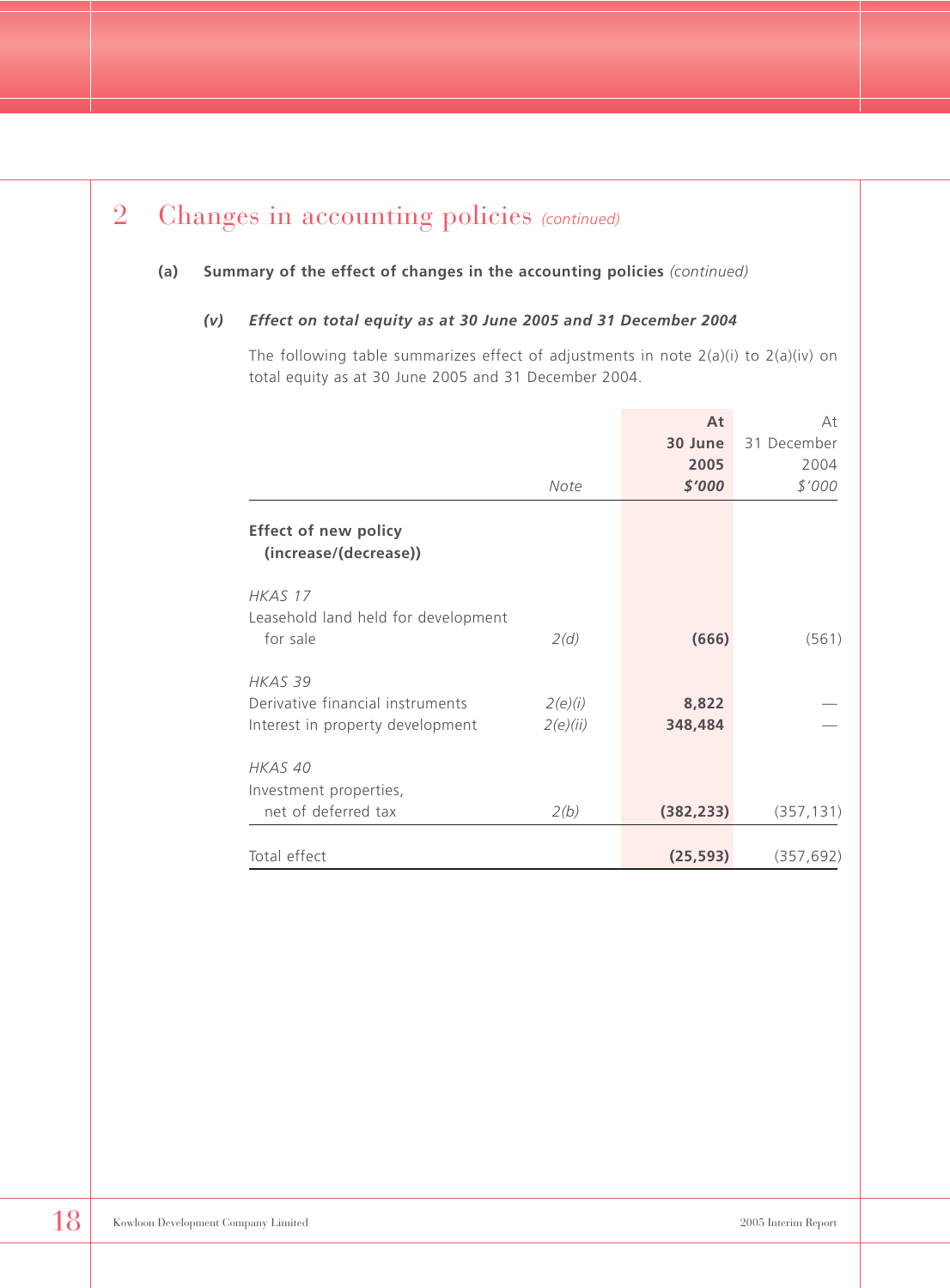#### **(b) Investment properties (HKAS 40, Investment property, and HK(SIC) Interpretation 21, Income taxes — Recovery of revalued non-depreciable assets)**

Changes in accounting policies relating to investment properties are as follows:

#### *(i) Timing of recognition of movements in fair value in the income statement*

In prior years, movements in the fair value of the Group's investment properties were recognized directly in the investment property revaluation reserve except when, on a portfolio basis, the reserve was insufficient to cover a deficit on the portfolio, or when a deficit previously recognized in the income statement had reversed, or when an individual investment property was disposed of. In these limited circumstances, movements in the fair value were recognized in the income statement.

Upon adoption of HKAS 40 as from 1 January 2005, all changes in the fair value of investment properties are recognized directly in the income statement in accordance with the fair value model in HKAS 40.

The change in accounting policy has been adopted retrospectively by increasing the opening balance of retained earnings as of 1 January 2005 by \$2,040,751,066 (1 January 2004: \$1,782,959,470) to include all of the Group's previous investment property revaluation reserve.

As a result of this new policy, the Group's profit before taxation for the six months ended 30 June 2005 has increased by \$143,435,752 (six months ended 30 June 2004: \$40,542,173), being the net increase in the fair value of the Group's investment properties.

#### *(ii) Measurement of deferred tax on movements in fair value*

In prior years, the Group was required to apply the tax rate that would be applicable to the sale of investment properties to determine whether any amounts of deferred tax should be recognized on the revaluation of investment properties. As there would have been no tax payable on the disposal of the Group's investment properties, no deferred tax was provided in prior years.

As from 1 January 2005, in accordance with HK(SIC) Interpretation 21, the Group recognizes deferred tax on movements in the value of investment property using tax rates that are applicable to the property's use, if the Group has no intention to sell it and the property would have been depreciable had the Group not adopted the fair value model.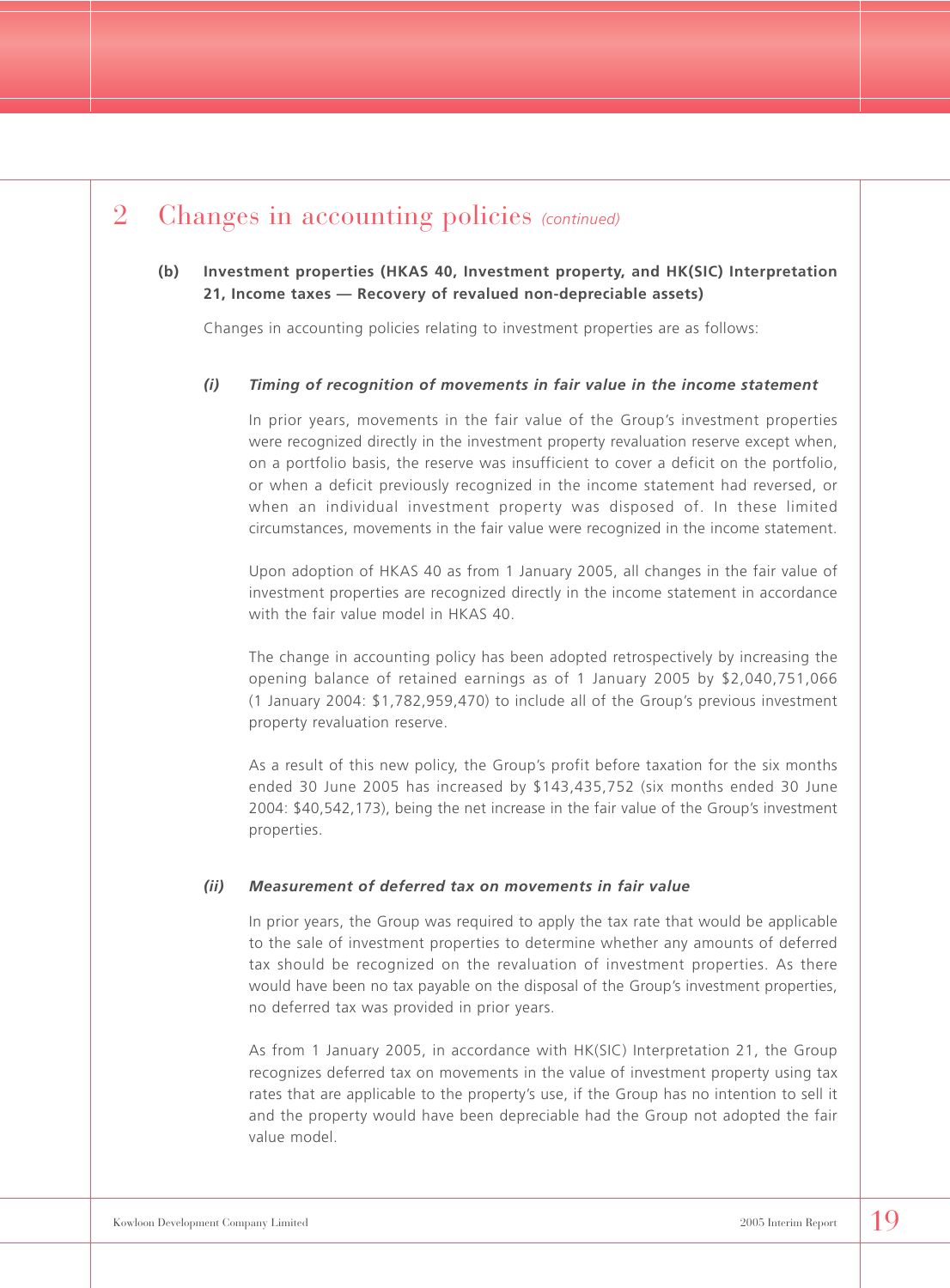#### **(b) Investment properties (HKAS 40, Investment property, and HK(SIC) Interpretation 21, Income taxes — Recovery of revalued non-depreciable assets)** *(continued)*

#### *(ii) Measurement of deferred tax on movements in fair value (continued)*

The change in accounting policy has been adopted retrospectively by reducing the opening balance of retained earnings as of 1 January 2005 by \$357,131,436 (1 January 2004: \$312,017,907) and increasing deferred tax liabilities by \$420,444,891 (1 January 2004: \$375,331,362).

As a result of this new policy, the Group's taxation expense for the six months ended 30 June 2005 has increased by \$25,101,257 (six months ended 30 June 2004: \$7,094,880).

#### **(c) Leasehold land and buildings held for own use (HKAS 17, Leases)**

In prior years, leasehold land and buildings held for own use were included under fixed assets and stated at cost less accumulated depreciation and impairment losses.

With the adoption of HKAS 17 as from 1 January 2005, the land and buildings elements of a lease of land and buildings are considered separately for the purposes of lease classification, unless the lease payments cannot be split reliably between land and buildings, in which case, the entire lease is generally treated as a finance lease. To the extent that the allocation of the lease payments between land and buildings elements can be made reliably, the leasehold land are reclassified to leasehold land held for own use under operating lease, which are carried at cost and amortized on a straight-line basis over the lease term whereas the leasehold buildings are stated at cost less accumulated depreciation and impairment losses.

The new accounting policy has been adopted retrospectively with the balances of leasehold land reclassified from fixed assets to leasehold land held for own use under operating lease. Apart from this presentational change with comparatives restated, there is no material effect on the interim financial report.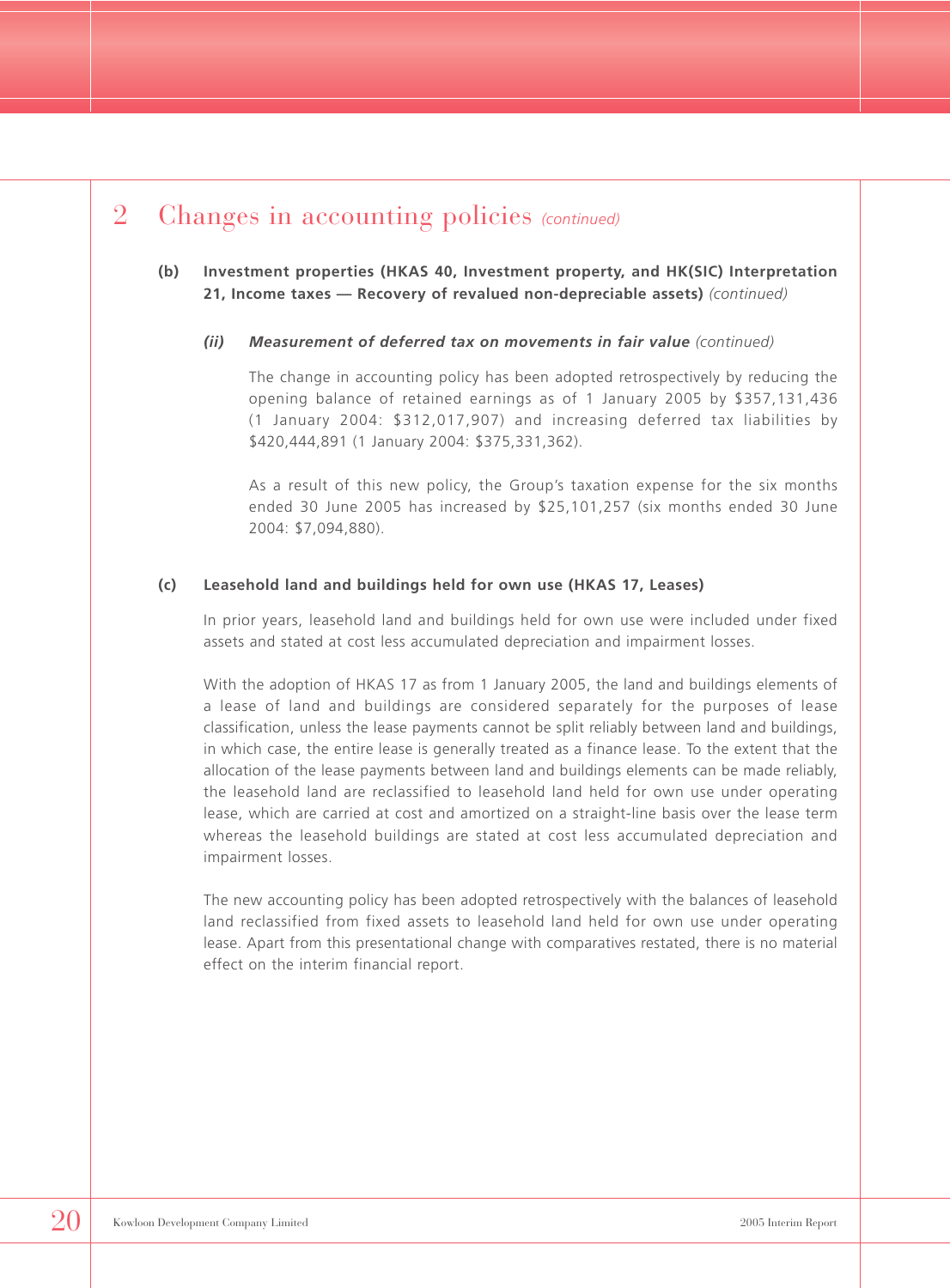#### **(d) Leasehold land held for development for sale (HKAS 17, Leases)**

In prior years, leasehold land held for development for sale was stated at cost less impairment losses and no amortization is provided.

With the adoption of HKAS 17 as from 1 January 2005, any pre-paid land premiums for acquiring the land leases, or other lease payments, are amortized on a straight-line basis over the lease term. If the property is in the course of development or re-development, the amortization charge is included as part of the costs of the property under development. In all other cases, the amortization charge for the period is recognized in the income statement immediately.

The new accounting policy has been adopted retrospectively, with the opening balance of retained earnings and the comparative information adjusted for the amounts relating to prior periods as disclosed in note 2(a) and the consolidated statement of changes in equity.

#### **(e) Financial instruments (HKAS 32, Financial instruments: Disclosure and presentation and HKAS 39, Financial instruments: Recognition and measurement)**

#### *(i) Derivatives and hedging*

In prior years, derivative financial instruments entered into by the Group were not separately recorded in the financial statements. The notional amounts of derivatives were recorded off balance sheet.

With effect from 1 January 2005 and in accordance with HKAS 39, all derivative financial instruments entered into by the Group are stated at fair value. Changes in the fair value of derivatives are generally recognized in the income statement unless the derivative financial instrument qualifies for hedge accounting. Where a derivative financial instrument qualifies for hedge accounting and is designated as a cash flow hedge, the effective part and the ineffective part of any unrealized gain or loss on the instrument is recognized directly in equity and in the income statement respectively. The cumulative gain or loss associated with the effective part of cash flow hedge is removed from equity and is generally recognized in the income statement in the same period or periods during which the gain or loss arising from the hedged transaction is recognized in the income statements.

The effect of the policy change for the current period is disclosed in note 2(a) and there has been no effect on the opening balance as there was no outstanding derivative financial instrument entered into by the Group as at 31 December 2004.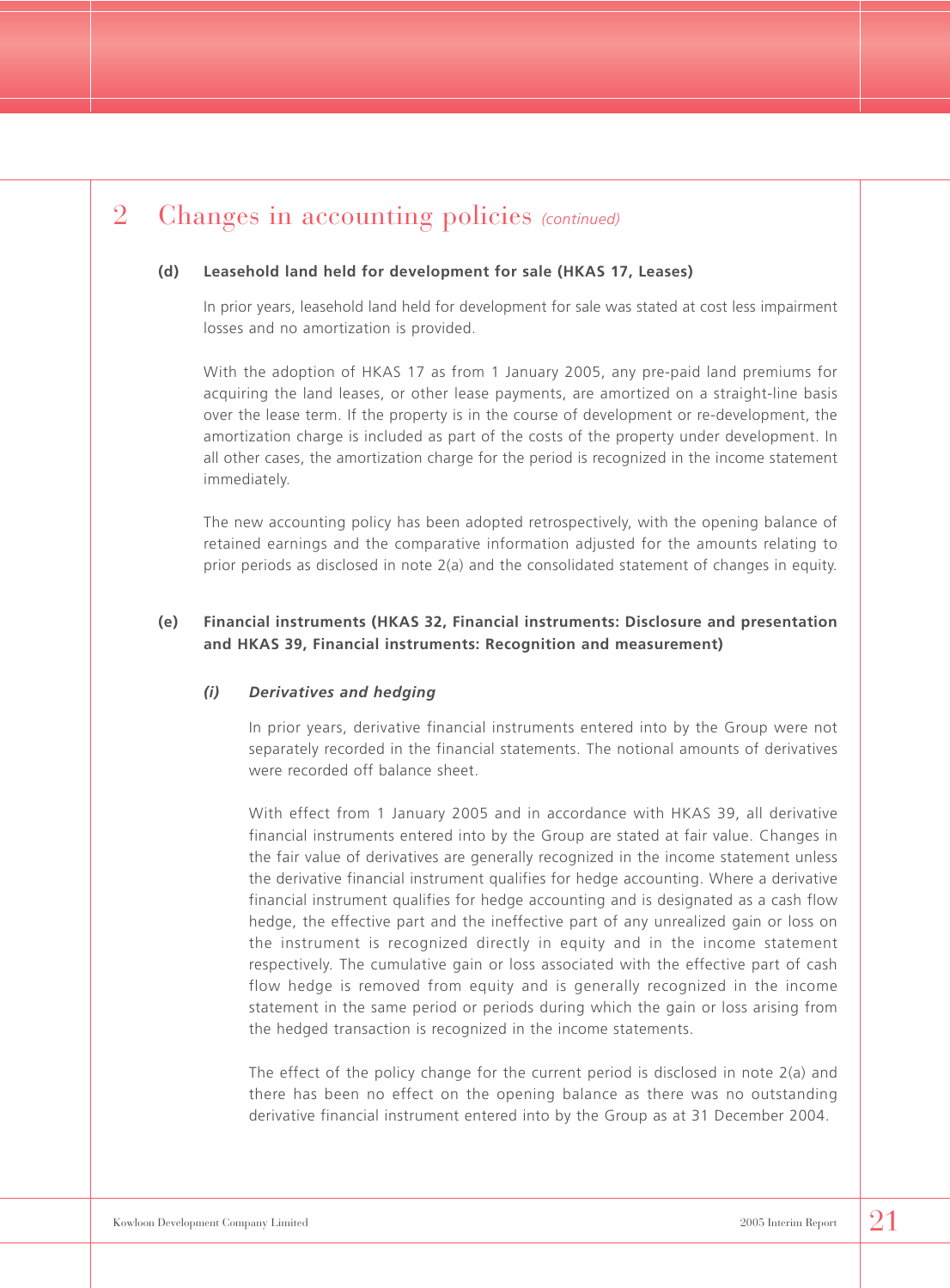#### **(e) Financial instruments (HKAS 32, Financial instruments: Disclosure and presentation and HKAS 39, Financial instruments: Recognition and measurement)** *(continued)*

#### *(ii) Financial assets and financial liabilities other than debt and equity securities*

In prior years, interest in property development was stated at cost less impairment losses.

With effect from 1 January 2005 and in accordance with HKAS 39, interest in property development is classified as available-for-sale financial assets and carried at fair value. Changes in fair value are recognized in the fair value reserve, unless there is objective evidence that the interest in property development has been impaired, any amount held in fair value reserve in respect of the interest in property development is transferred to the income statement for the period in which the impairment is identified. Any subsequent increase in the fair value of the interest in property development is recognized directly in equity.

This change was adopted prospectively by way of an adjustment to the opening balance of retained earnings of \$172,842,297 as at 1 January 2005 as shown in note 2(a)(i). Comparative amounts have not been restated nor has the opening balance of the fair value reserve been restated as this is prohibited by the transitional arrangements in HKAS 39.

As a result of this new policy, net income recognized in equity for the six months ended 30 June 2005 has increased by \$175,641,499.

#### **(f) Minority interests (HKAS 1, Presentation of financial statements and HKAS 27, Consolidated and separate financial statements)**

In prior years, minority interests at the balance sheet date were presented in the consolidated balance sheet separately from liabilities and as deduction from net assets. Minority interests in the results of the Group for the year were also separately presented in the income statement as a deduction before arriving at the profit attributable to shareholders.

With effect from 1 January 2005, in order to comply with HKAS 1 and HKAS 27, minority interests at the balance sheet date are presented in the consolidated balance sheet within equity, separately from the equity attributable to the shareholders of the Company, and minority interests in the results of the Group for the period are presented on the face of the consolidated income statement as an allocation of the total profit or loss for the period between the minority interests and the shareholders of the Company.

The presentation of minority interests in the consolidated balance sheet, income statement and statement of changes in equity for the comparative period has been restated accordingly.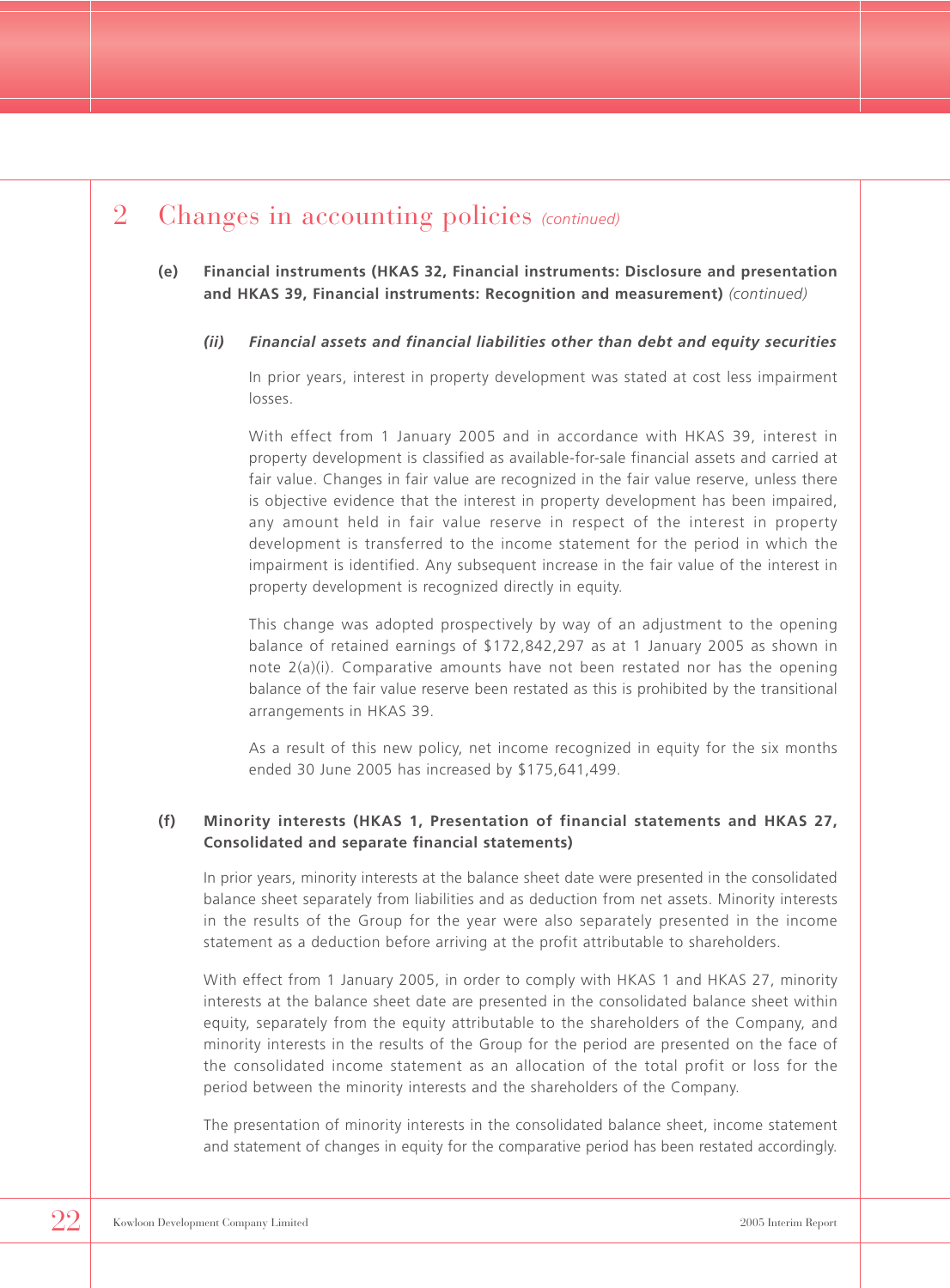### 3 Segment information

Segment information is presented in respect of the Group's business and geographical segments. Business segment information is chosen as the primary reporting format because this is more relevant to the Group internal financial reporting.

Turnover comprises income from property and securities investments, net proceeds from sale of properties, film distribution income and interest income.

|                                 |              |          | Six months ended 30 June 2005 |                  |               |
|---------------------------------|--------------|----------|-------------------------------|------------------|---------------|
|                                 |              |          |                               | <b>Financing</b> |               |
|                                 |              | Property | Property                      | and              |               |
|                                 | Consolidated |          | investment development        | investments      | <b>Others</b> |
|                                 | \$'000       | \$'000   | \$'000                        | \$'000           | \$'000        |
| Turnover                        | 483,940      | 99,142   | 217,308                       | 157,612          | 9,878         |
| Contribution from operations    | 228,428      | 86,628   | 104,741                       | 37,411           | (352)         |
| Fair value changes on           |              |          |                               |                  |               |
| investment properties           | 143,436      | 143,436  |                               |                  |               |
| Unallocated group expenses      | (13, 323)    |          |                               |                  |               |
| Profit from operations          | 358,541      |          |                               |                  |               |
| Finance costs                   | (2,480)      |          |                               |                  |               |
| Share of profits less losses of |              |          |                               |                  |               |
| associated companies            | 4,682        |          |                               |                  | 4,682         |
| Profit before taxation          | 360,743      |          |                               |                  |               |
| Income tax                      | (60, 195)    |          |                               |                  |               |
|                                 |              |          |                               |                  |               |
| Profit after taxation           | 300,548      |          |                               |                  |               |

#### **(a) Business segments**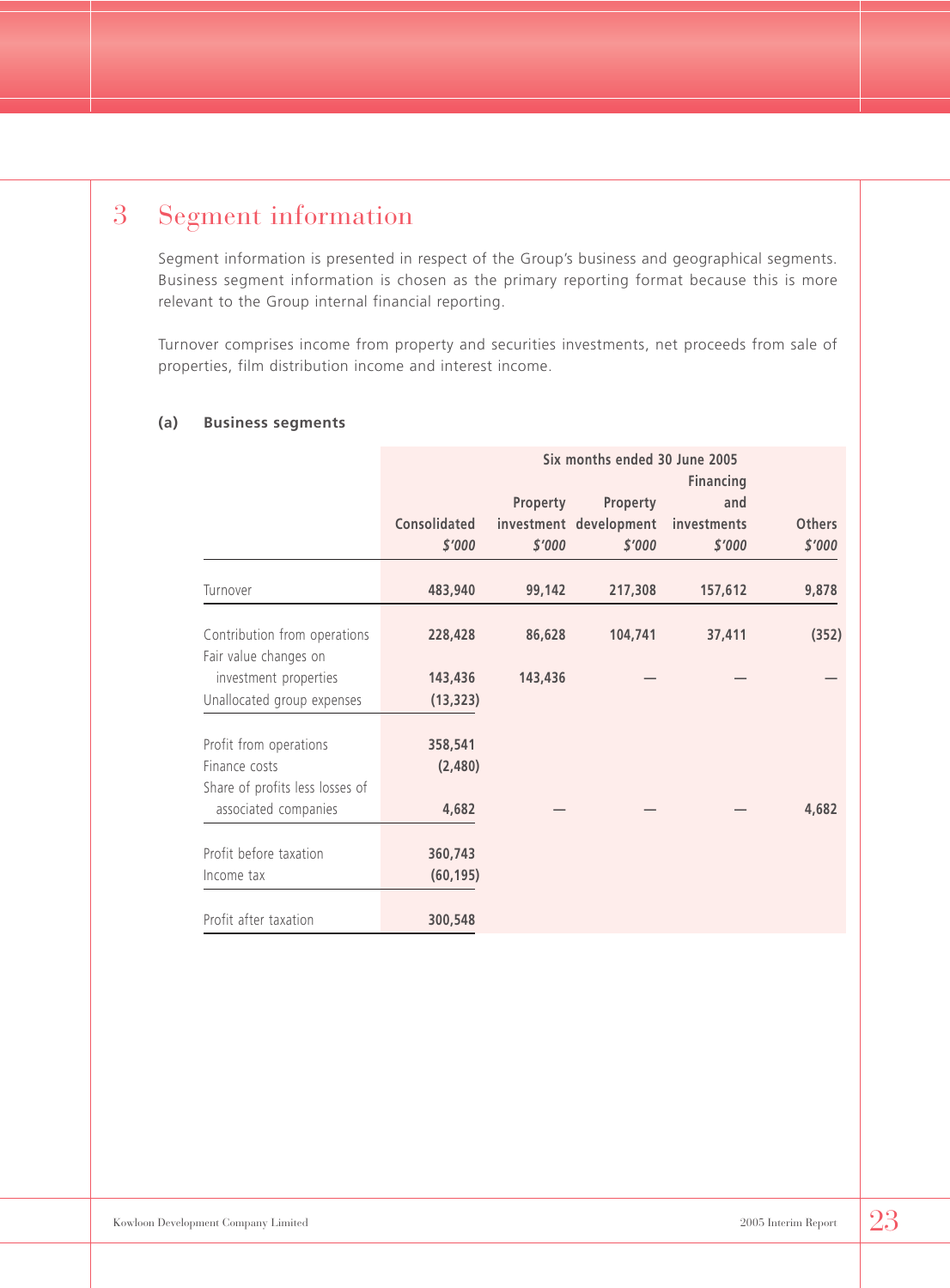### 3 Segment information *(continued)*

#### **(a) Business segments** *(continued)*

|                                 | Six months ended 30 June 2004 (restated) |            |             |                        |        |
|---------------------------------|------------------------------------------|------------|-------------|------------------------|--------|
|                                 |                                          | Property   |             | Property Financing and |        |
|                                 | Consolidated                             | investment | development | investments            | Others |
|                                 | \$'000                                   | \$'000     | \$'000      | \$'000                 | \$'000 |
| Turnover                        | 381,917                                  | 90,461     | 158,136     | 130,480                | 2,840  |
| Contribution from operations    | 151,342                                  | 82,951     | 42,160      | 25,738                 | 493    |
| Fair value changes on           |                                          |            |             |                        |        |
| investment properties           | 40,543                                   | 40,543     |             |                        |        |
| Unallocated group expenses      | (10, 738)                                |            |             |                        |        |
| Profit from operations          | 181,147                                  |            |             |                        |        |
| Finance costs                   | (5, 590)                                 |            |             |                        |        |
| Share of profits less losses of |                                          |            |             |                        |        |
| associated companies            | 4,379                                    |            |             |                        | 4,379  |
| Profit before taxation          | 179,936                                  |            |             |                        |        |
| Income tax                      | (26, 928)                                |            |             |                        |        |
| Profit after taxation           | 153,008                                  |            |             |                        |        |

#### **(b) Geographical segments**

|               |                       |               |         | Group profit    |  |
|---------------|-----------------------|---------------|---------|-----------------|--|
|               | <b>Group turnover</b> |               |         | from operations |  |
|               |                       | Six months    |         | Six months      |  |
|               |                       | ended 30 June |         | ended 30 June   |  |
|               | 2005                  | 2004          | 2005    | 2004            |  |
|               | \$'000                | \$'000        | \$'000  | \$'000          |  |
|               |                       |               |         | (restated)      |  |
|               |                       |               |         |                 |  |
| Hong Kong     | 476,626               | 360,956       | 352,563 | 161,250         |  |
| North America | 4,452                 | 18,664        | 4,362   | 18,326          |  |
| Europe        | 2,240                 | 2,297         | 1,048   | 1,571           |  |
| Others        | 622                   |               | 568     |                 |  |
|               |                       |               |         |                 |  |
|               | 483,940               | 381,917       | 358,541 | 181,147         |  |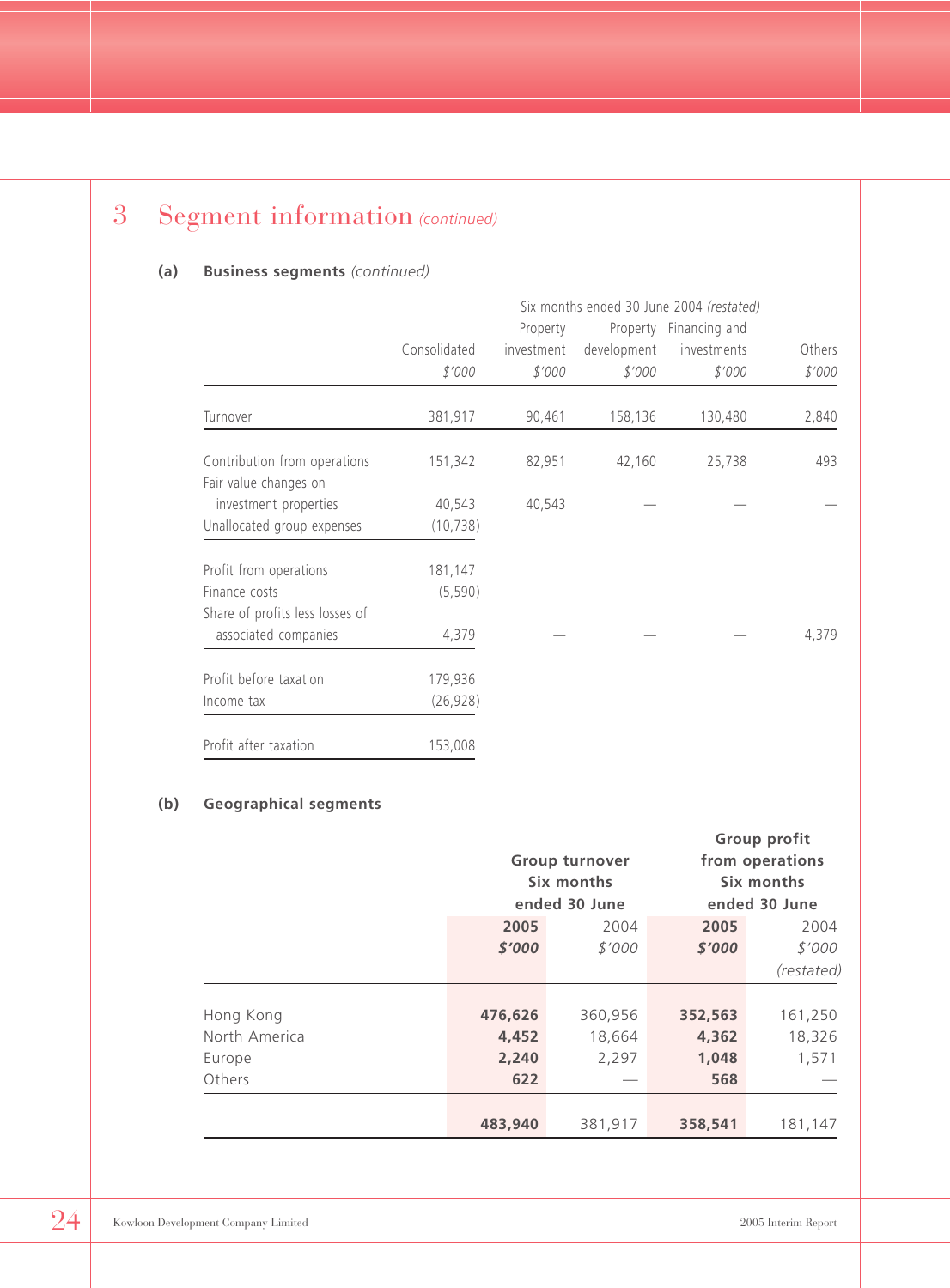### 4 Profit before taxation

Profit before taxation is arrived at after charging/(crediting):

#### **(a) Finance costs**

|                                                | Six months ended 30 June |         |  |
|------------------------------------------------|--------------------------|---------|--|
|                                                | 2005                     | 2004    |  |
|                                                | \$'000                   | \$'000  |  |
|                                                |                          |         |  |
| Interest on bank loans                         | 19,778                   | 10,338  |  |
| Interest on loan from ultimate holding company | 61                       | 788     |  |
| Less: Interest capitalized (Note)              | (16, 659)                | (4,982) |  |
|                                                | 3,180                    | 6,144   |  |
| Less: Interest expense included as             |                          |         |  |
| other operating expenses                       | (700)                    | (554)   |  |
|                                                |                          |         |  |
|                                                | 2,480                    | 5,590   |  |

*Note:* Borrowing costs were capitalized at the prevailing market interest rates.

#### **(b) Other items**

|                                                          | Six months ended 30 June |            |  |
|----------------------------------------------------------|--------------------------|------------|--|
|                                                          | 2005                     | 2004       |  |
|                                                          | \$'000                   | \$'000     |  |
|                                                          |                          | (restated) |  |
| Rentals receivable under operating leases less outgoings | (85, 768)                | (82, 812)  |  |
| Rental income                                            | (99, 142)                | (90, 461)  |  |
| Less: Outgoings                                          | 13,374                   | 7,649      |  |
|                                                          |                          |            |  |
| Amortization expenses                                    | 105                      | 105        |  |
| Amortization of land lease premium                       | 15,340                   | 15,340     |  |
| Less: Amortization capitalized                           | (15, 235)                | (15, 235)  |  |
| Provision for diminution in value of                     |                          |            |  |
| properties held for sale                                 |                          | 7,276      |  |
| Provision for bad and doubtful debts and                 |                          |            |  |
| bad debts written off                                    | 116                      | 6,220      |  |
| Income from listed securities                            | (3,383)                  | (1,670)    |  |
| Income from unlisted securities                          | (5,631)                  | (19, 549)  |  |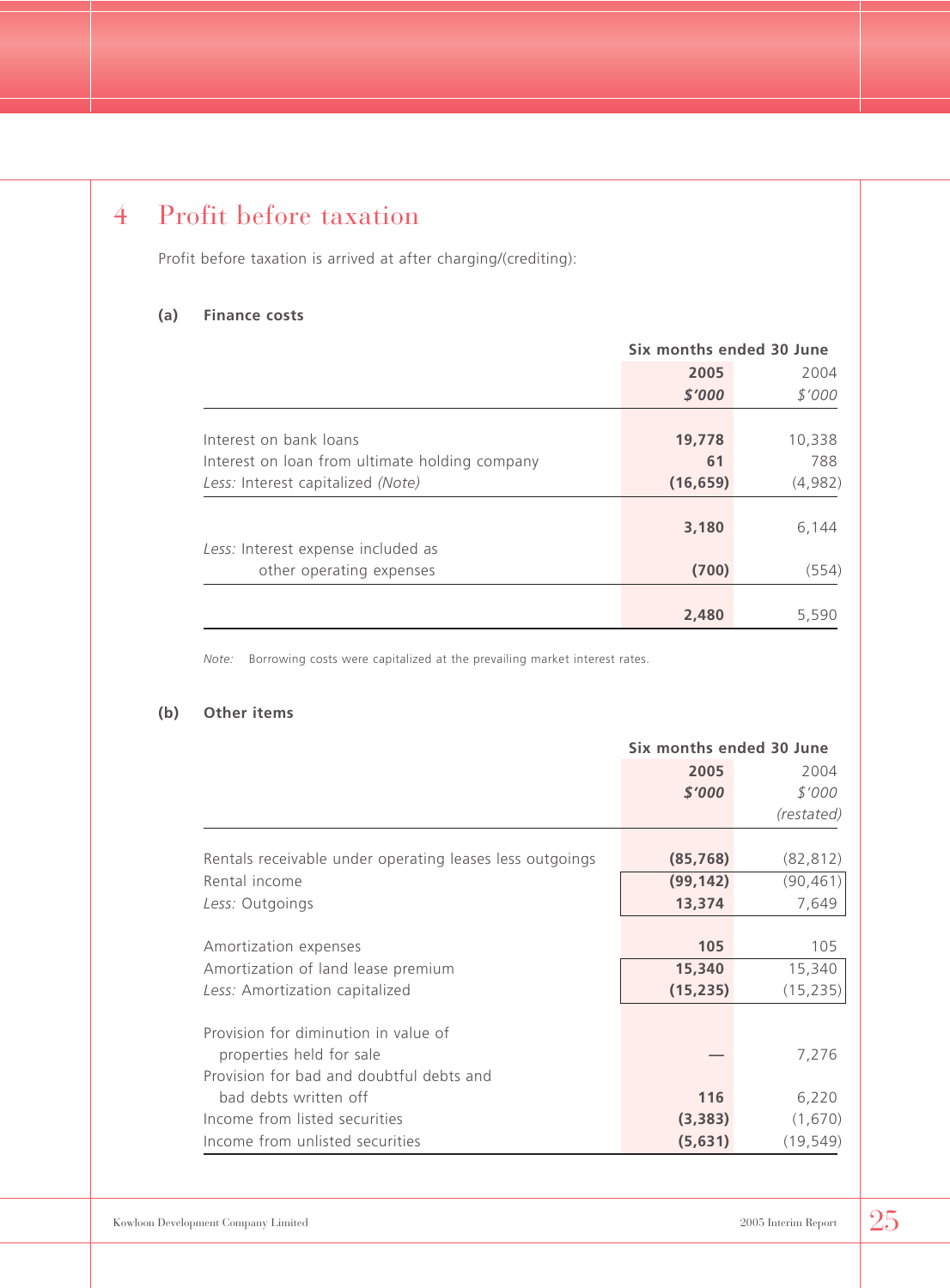### 5 Income tax

Taxation in the consolidated income statement represents:

|                                                          | Six months ended 30 June |            |  |
|----------------------------------------------------------|--------------------------|------------|--|
|                                                          | 2005                     | 2004       |  |
|                                                          | \$'000                   | \$'000     |  |
|                                                          |                          | (restated) |  |
| <b>Current tax</b>                                       |                          |            |  |
| Provision for Hong Kong profits tax at 17.5%             |                          |            |  |
| on the estimated assessable profits of the period        | 34,250                   | 18,883     |  |
| Underprovision/(Overprovision) in respect of prior years | 810                      | (1, 182)   |  |
|                                                          | 35,060                   | 17,701     |  |
| Deferred tax                                             | 25,135                   | 9,227      |  |
|                                                          | 60,195                   | 26,928     |  |

Overseas taxation of the associated companies has been provided for at the applicable tax rates ruling in the respective jurisdictions. Share of taxation attributable to the associated companies for the six months ended 30 June 2005 of \$1,679,945 (six months ended 30 June 2004: \$1,915,168) are included in the consolidated income statement under share of profits less losses of associated companies.

### 6 Dividends

#### **(a) Dividends attributable to the interim period**

|                                                                                             | Six months ended 30 June |        |
|---------------------------------------------------------------------------------------------|--------------------------|--------|
|                                                                                             | 2005                     | 2004   |
|                                                                                             | \$'000                   | \$'000 |
|                                                                                             |                          |        |
| Interim dividend declared after the interim period<br>of 10 cents (2004: 7 cents) per share | 56,677                   | 39.674 |

The interim dividend declared after the interim period end has not been recognized as a liability at the interim period end date.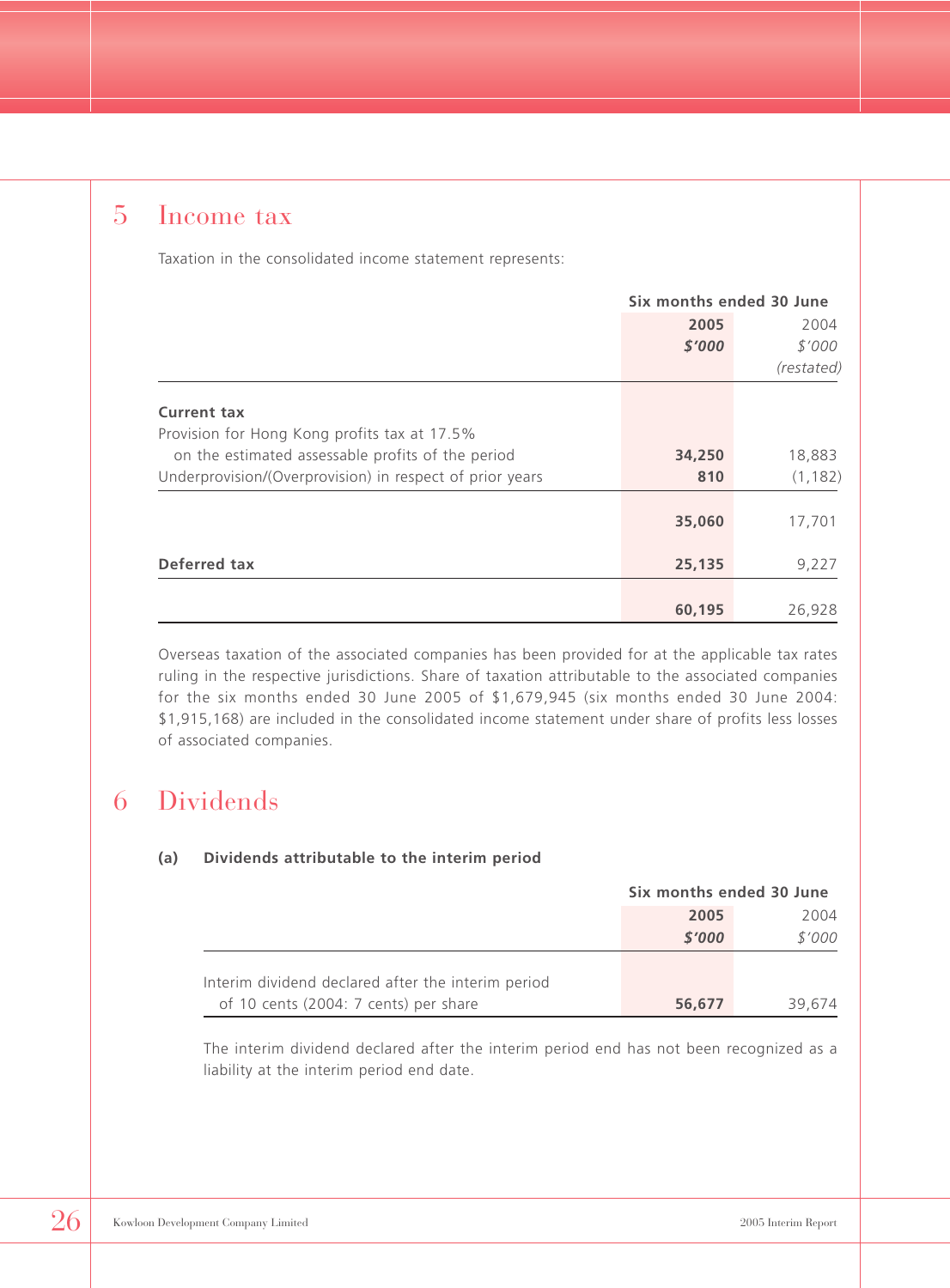### 6 Dividends *(continued)*

**(b) Dividends attributable to the previous financial year, approved and paid during the interim period**

|                                                                                                           | Six months ended 30 June |         |
|-----------------------------------------------------------------------------------------------------------|--------------------------|---------|
|                                                                                                           | 2005                     | 2004    |
|                                                                                                           | \$'000                   | \$'000  |
| Final dividend in respect of the previous financial year,<br>approved and paid during the interim period, |                          |         |
| of 25 cents (2004: 22 cents) per share                                                                    | 141,692                  | 124,689 |

### 7 Earnings per share

The calculation of earnings per share is based on the profit attributable to shareholders of the Company of \$300,509,526 (six months ended 30 June 2004 (restated): \$152,967,497) and number of ordinary shares of 566,767,850 (2004: weighted average number of 558,559,059 ordinary shares) in issue during the period.

No diluted earnings per share for the six months ended 30 June 2004 and 2005 have been presented as the Company has no dilutive potential ordinary shares for the period.

### 8 Fixed assets

The investment properties of the Group were revalued at 30 June 2005 by Vigers Appraisal and Consulting Limited, an independent firm of professional surveyors, on an open market value basis calculated by reference to net rental income allowing for reversionary income potential. A revaluation gain of \$143,435,752 (six months ended 30 June 2004: \$40,542,173) and deferred tax thereon of \$25,101,257 (six months ended 30 June 2004: \$7,094,880) have been included in the consolidated income statement.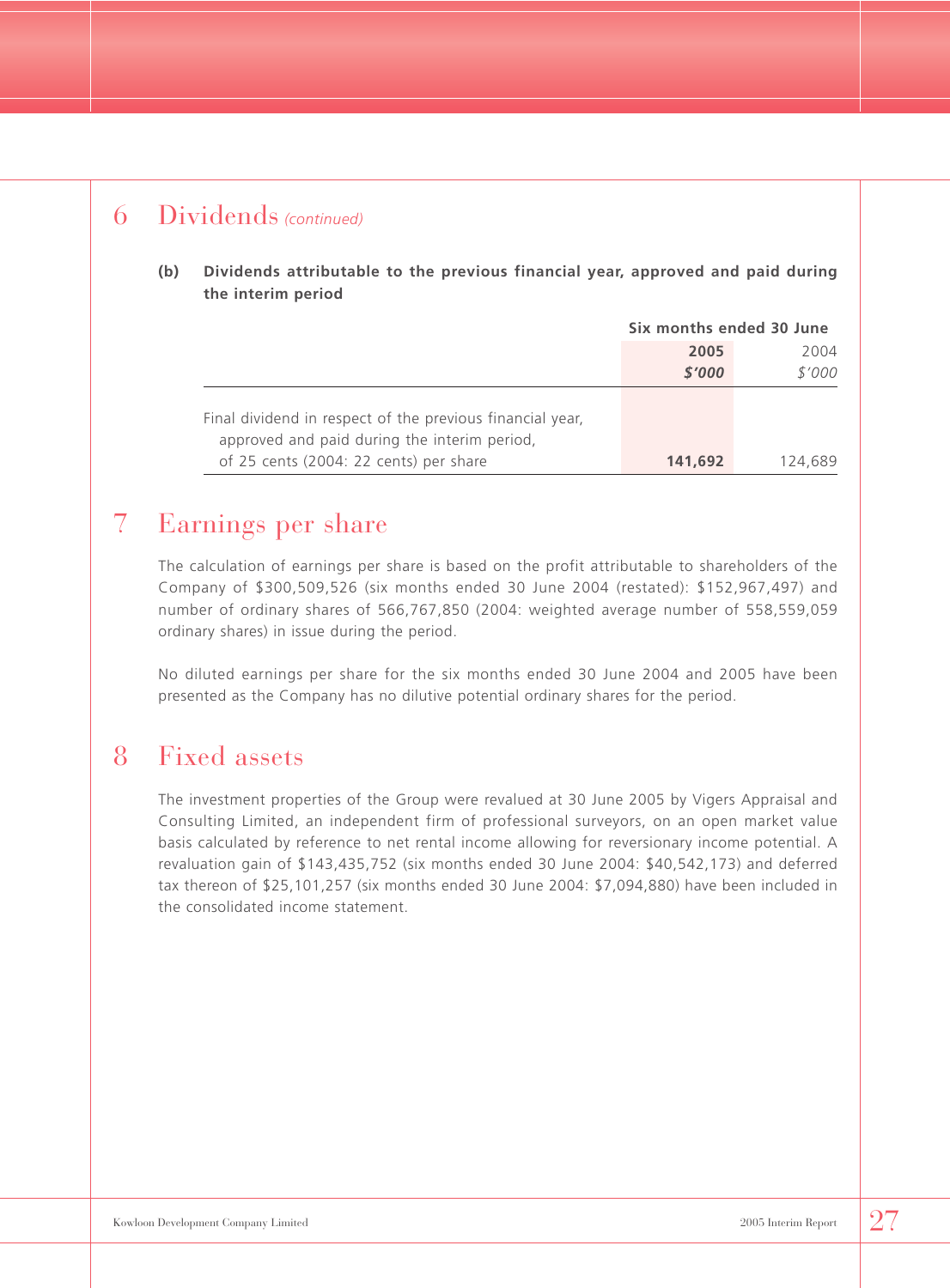### 9 Jointly controlled assets

The aggregate amounts of assets and liabilities recognized in the accounts relating to the Group's interest in the jointly controlled assets were as follows:

|                             | At      | At          |
|-----------------------------|---------|-------------|
|                             | 30 June | 31 December |
|                             | 2005    | 2004        |
|                             | \$'000  | \$'000      |
|                             |         |             |
| <b>Assets</b>               |         |             |
| Property under development  | 149,289 | 133,822     |
| Trade and other receivables | 156     | 102         |
|                             |         |             |
|                             | 149,445 | 133,924     |
|                             |         |             |
| <b>Liabilities</b>          |         |             |
| Bank loans                  | 83,300  | 69,300      |
| Trade and other payables    | 4,298   | 5,711       |
|                             |         |             |
|                             | 87,598  | 75,011      |

### 10 Interest in property development

Interest in property development represents the Group's interest in the development of a property at Macau under the co-investment agreement with a wholly owned subsidiary of the ultimate holding company, Polytec Holdings International Limited ("Polytec Holdings").

### 11 Inventories

|                                  | At        | At          |
|----------------------------------|-----------|-------------|
|                                  | 30 June   | 31 December |
|                                  | 2005      | 2004        |
|                                  | \$'000    | \$'000      |
|                                  |           | (restated)  |
|                                  |           |             |
| Land held for future development | 8,834     | 8,939       |
| Properties under development     | 2,072,585 | 1,991,538   |
| Properties held for sale         | 25,101    | 124,291     |
| Trading goods                    | 1,291     | 1,683       |
|                                  |           |             |
|                                  | 2,107,811 | 2,126,451   |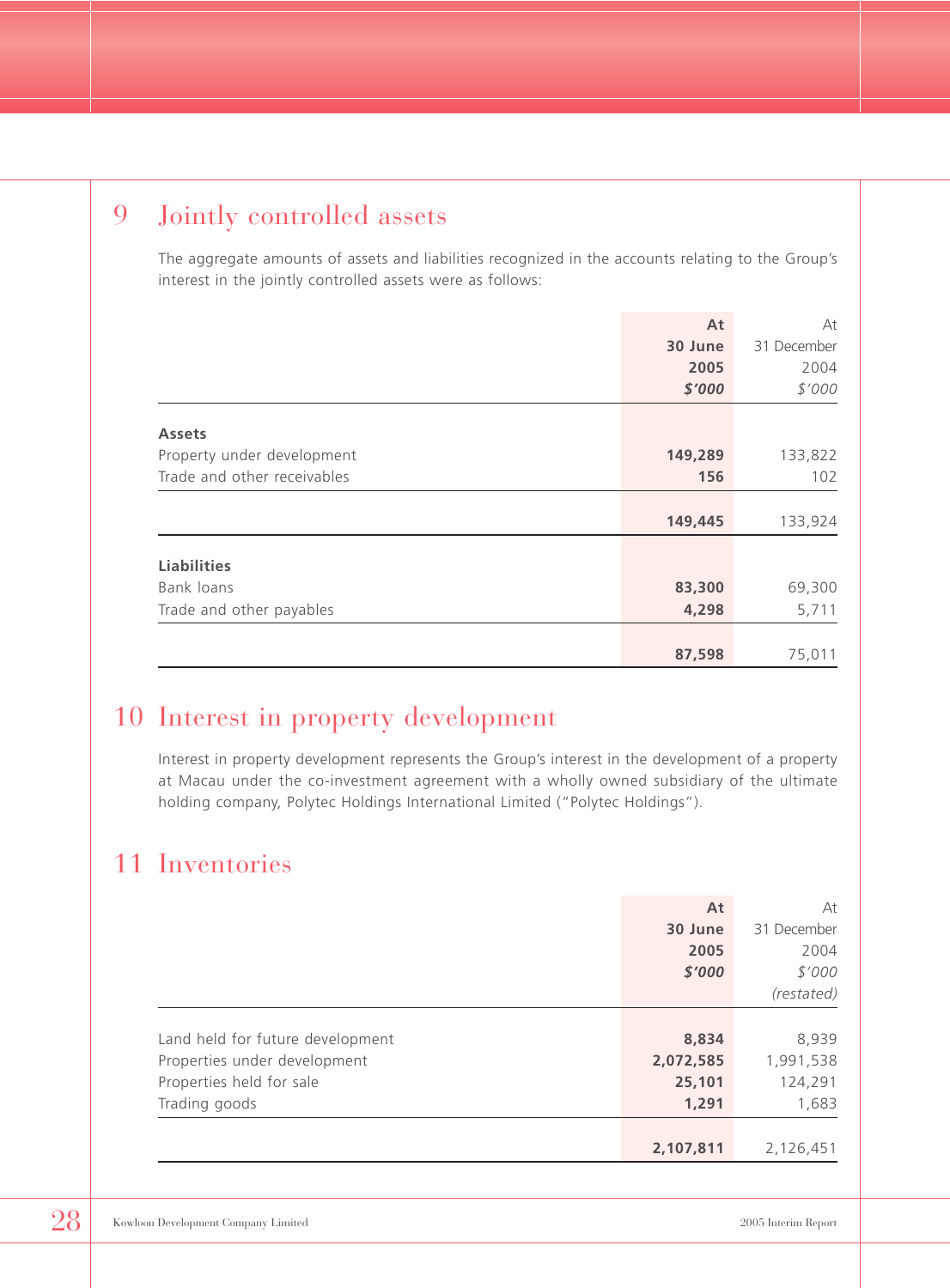#### 11 Inventories *(continued)*

Included in properties under development is an amount of \$1,369,002,479 (at 31 December 2004: \$1,328,250,578), which represents the Group's interest in the development of a property at Ngau Chi Wan. The Group has been granted the exclusive right for the development by The Little Sisters of the Poor ("The Little Sisters"). Pursuant to the development agreement with The Little Sisters, the Group is responsible for bearing all costs and expenses of carrying out the development and in return, the Group is entitled to all sales proceeds derived from the completed development. As at 30 June 2005, the Group had an outstanding payable to The Little Sisters under the development agreement of approximately \$143 million (at 31 December 2004: \$162 million) of which \$62 million (at 31 December 2004: \$62 million) is payable after one year.

### 12 Trade and other receivables

The following is an ageing analysis of trade receivables:

|                                     | At      | At          |
|-------------------------------------|---------|-------------|
|                                     | 30 June | 31 December |
|                                     | 2005    | 2004        |
|                                     | \$'000  | \$'000      |
|                                     |         |             |
| Current and overdue within 3 months | 106,832 | 44,480      |
| Overdue between 3 to 6 months       | 3,446   | 2,866       |
| Overdue more than 6 months          | 11,689  | 12,686      |
|                                     |         |             |
| Trade receivables                   | 121,967 | 60,032      |
| Utility and other deposits          | 3,751   | 3,455       |
| Other receivables and prepayments   | 254,183 | 145,656     |
|                                     |         |             |
|                                     | 379,901 | 209,143     |

Utility and other deposits of the Group of \$3,304,857 (at 31 December 2004: \$3,358,677) are expected to be recovered after more than one year.

Prepayments of the Group of an amount of \$183,866,000 (at 31 December 2004: \$134,200,000) represent the deposit paid for the acquisition of subsidiaries under an agreement.

Receivables and prepayments of the Group of \$2,068,728 (at 31 December 2004: \$306,498) are expected to be recovered after more than one year.

The Group maintains a defined credit policy. An ageing analysis of trade debtors is prepared on a regular basis and is closely monitored to minimize any credit risk associated with receivables.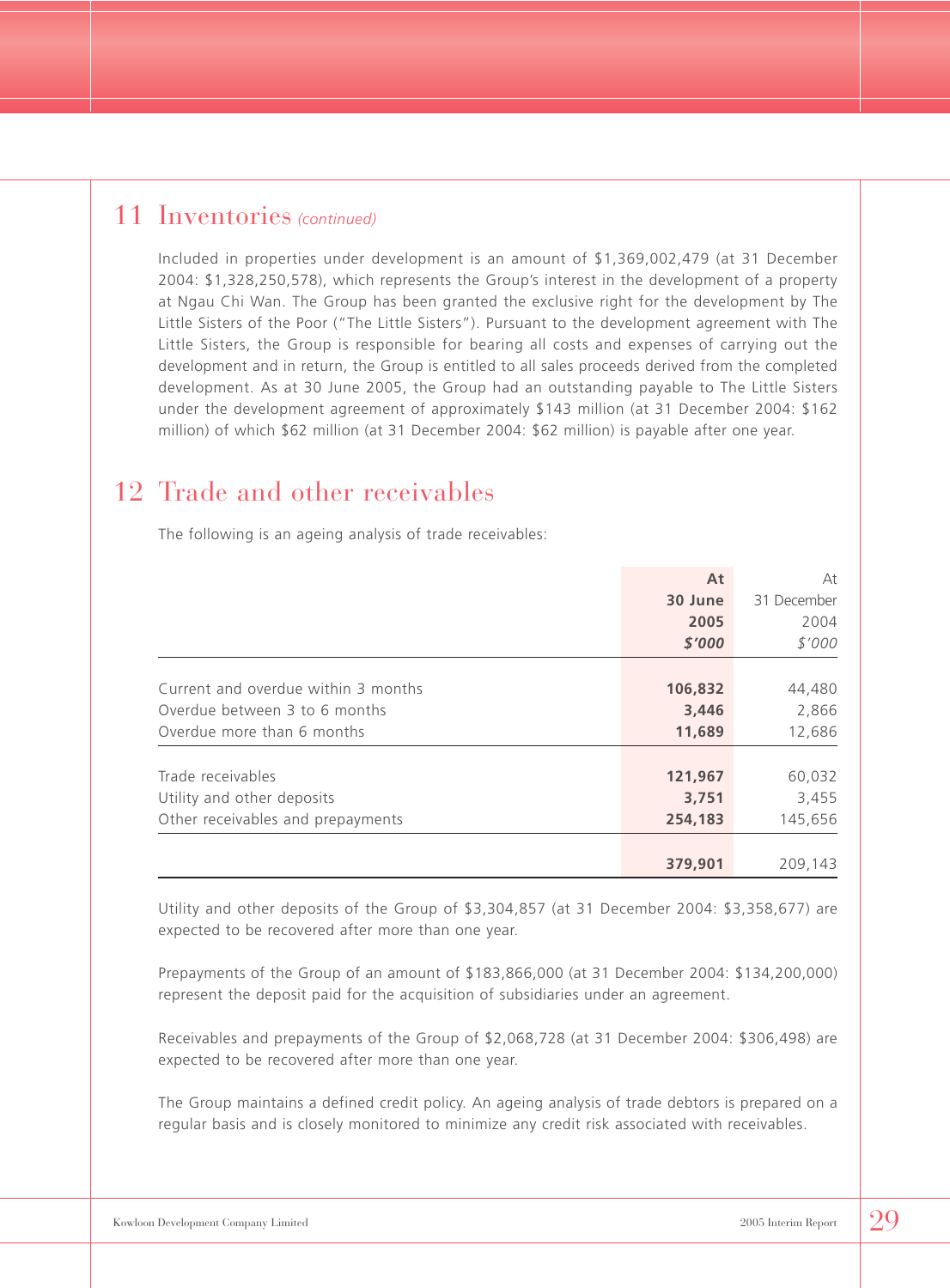### 13 Trade and other payables

The following is an ageing analysis of trade payables:

|                                         | At      | At          |
|-----------------------------------------|---------|-------------|
|                                         | 30 June | 31 December |
|                                         | 2005    | 2004        |
|                                         | \$'000  | \$'000      |
|                                         |         |             |
| Not yet due or on demand                | 32,045  | 29,892      |
| Overdue less than 3 months              | 5,549   | 7,715       |
| Overdue between 3 to 6 months           |         | 14          |
| Overdue more than 6 months              |         | 20          |
|                                         |         |             |
| Trade payables                          | 37,601  | 37,641      |
| Rental and other deposits               | 50,838  | 51,407      |
| Deposits received on sale of properties |         | 1,381       |
| Other payables and accrued expenses     | 135,294 | 401,541     |
|                                         |         |             |
|                                         | 223,733 | 491,970     |

Rental and other deposits of the Group of \$47,933,508 (at 31 December 2004: \$48,096,776) are expected to be refunded after more than one year.

Other payables of the Group at 31 December 2004 included an amount of \$240,700,000 received from a fellow subsidiary and \$240,000,000 was repaid during the period.

Payables and accrued expenses of the Group of \$6,119,354 (at 31 December 2004: \$1,006,122) are expected to be settled after more than one year.

### 14 Loan from ultimate holding company

Loan from ultimate holding company is unsecured, interest bearing and has fixed terms of repayment. Interest is charged at bank lending rates.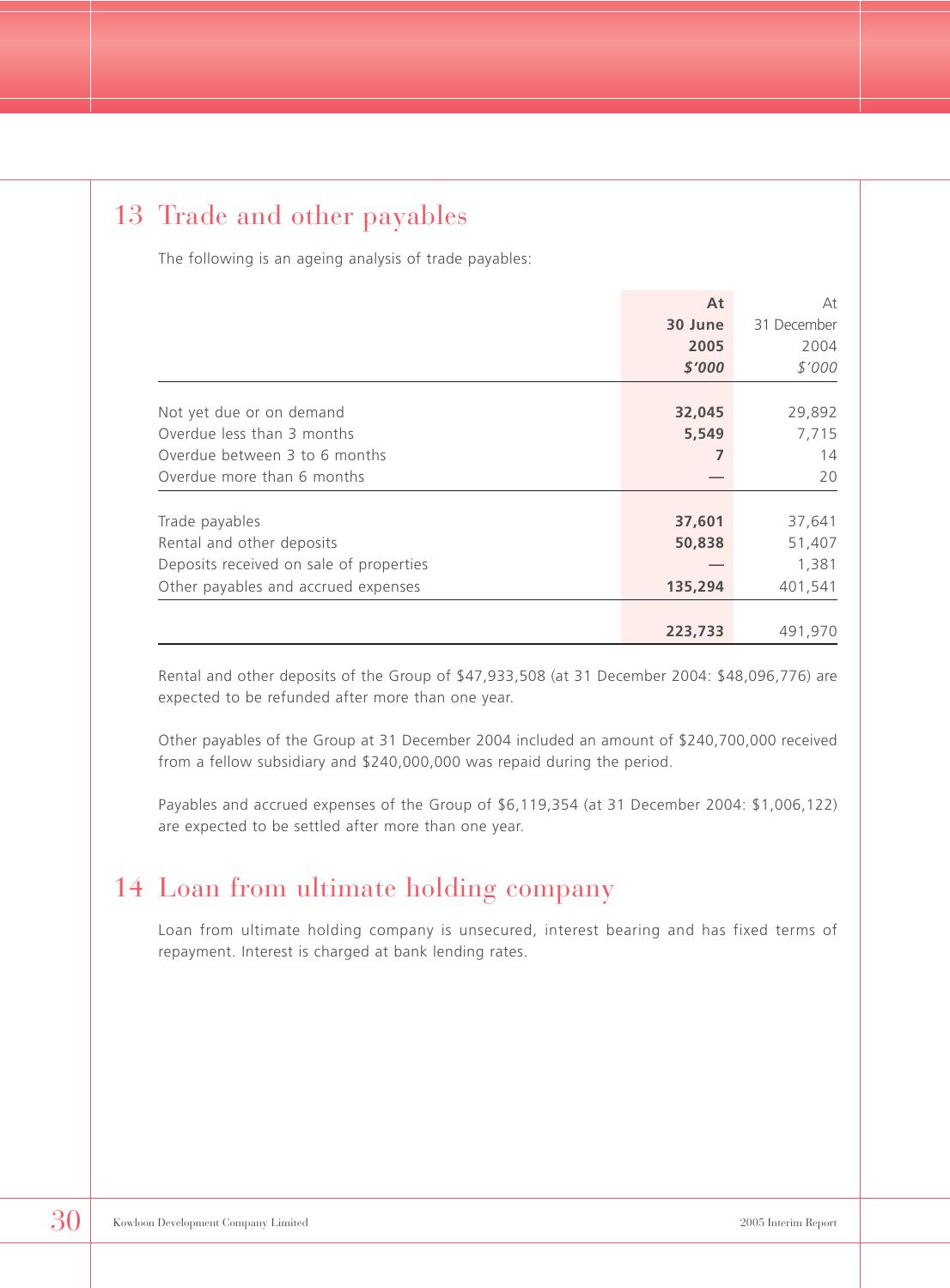### 15 Total equity

|                                                                                            |      | Attributable to shareholders of the Company |                            |                              |                                              |                                 |                               |                 |                                 |                           |
|--------------------------------------------------------------------------------------------|------|---------------------------------------------|----------------------------|------------------------------|----------------------------------------------|---------------------------------|-------------------------------|-----------------|---------------------------------|---------------------------|
|                                                                                            |      |                                             |                            |                              | Investment                                   |                                 |                               |                 |                                 |                           |
|                                                                                            | Note | Share<br>capital<br>\$'000                  | Share<br>premium<br>\$'000 | Capital<br>reserve<br>\$'000 | property<br>revaluation<br>reserve<br>\$'000 | Fair value<br>reserve<br>\$'000 | Retained<br>profits<br>\$'000 | Total<br>\$'000 | Minority<br>interests<br>\$'000 | Total<br>equity<br>\$'000 |
|                                                                                            |      |                                             |                            |                              |                                              |                                 |                               |                 |                                 |                           |
| At 1 January 2004<br>- as previously reported<br>- prior period adjustments in respect of: |      | 48,377                                      | 9,971                      | 2,154                        | 1,782,959                                    | (17, 736)                       | 1,461,048                     | 3,286,773       | 1,476                           | 3,288,249                 |
| - Leasehold land held for<br>development for sale<br>- Investment properties, net of       | 2(d) |                                             |                            |                              |                                              |                                 | (351)                         | (351)           |                                 | (351)                     |
| deferred tax                                                                               | 2(b) |                                             |                            |                              | (1, 782, 959)                                |                                 | 1,470,942                     | (312, 017)      |                                 | (312, 017)                |
| - as restated                                                                              |      | 48,377                                      | 9,971                      | 2,154                        | -                                            | (17, 736)                       | 2,931,639                     | 2,974,405       | 1,476                           | 2,975,881                 |
| Dividends approved in respect                                                              |      |                                             |                            |                              |                                              |                                 |                               |                 |                                 |                           |
| of the previous year                                                                       | 6(b) |                                             |                            |                              |                                              |                                 | (124, 689)                    | (124, 689)      |                                 | (124, 689)                |
| Issue of shares                                                                            |      | 8.300                                       |                            |                              |                                              |                                 |                               | 8,300           |                                 | 8,300                     |
| Premium on issue of shares                                                                 |      | $\overline{\phantom{0}}$                    | 560,250                    |                              |                                              |                                 |                               | 560,250         |                                 | 560,250                   |
| Expenses on issue of shares                                                                |      | $\overline{\phantom{0}}$                    | (12, 305)                  |                              |                                              |                                 | $\overline{\phantom{0}}$      | (12, 305)       | $\overline{\phantom{m}}$        | (12, 305)                 |
| Profit for the period (as restated)                                                        |      | $\overline{\phantom{0}}$                    | $\overline{\phantom{0}}$   | $\overline{\phantom{0}}$     | $\overline{\phantom{0}}$                     | $\overline{\phantom{0}}$        | 152,967                       | 152,967         | 41                              | 153,008                   |
| At 30 June 2004 (as restated)                                                              |      | 56,677                                      | 557,916                    | 2,154                        | $\overline{\phantom{0}}$                     | (17, 736)                       | 2,959,917                     | 3,558,928       | 1,517                           | 3,560,445                 |
| At 1 July 2004 (as restated)<br>Changes of fair value of equity                            |      | 56,677                                      | 557,916                    | 2.154                        | —                                            | (17, 736)                       | 2,959,917                     | 3,558,928       | 1,517                           | 3,560,445                 |
| securities available-for-sale                                                              |      |                                             |                            |                              |                                              | 14,218                          |                               | 14,218          |                                 | 14,218                    |
| Profit for the period (as restated)                                                        |      |                                             |                            |                              |                                              | -                               | 362,597                       | 362,597         | (309)                           | 362,288                   |
| Dividends declared in respect                                                              |      |                                             |                            |                              |                                              |                                 |                               |                 |                                 |                           |
| of the current year                                                                        | 6(a) |                                             |                            |                              |                                              |                                 | (39, 674)                     | (39, 674)       |                                 | (39, 674)                 |
| At 31 December 2004 (as restated)                                                          |      | 56,677                                      | 557,916                    | 2,154                        |                                              | (3, 518)                        | 3,282,840                     | 3,896,069       | 1,208                           | 3,897,277                 |

On 19 January 2004, the Company issued and allotted 83,000,000 new shares to its major shareholder at a price of \$6.85 per share after the placement of 83,000,000 old shares by the major shareholder at a price of \$6.85 per share to independent third parties.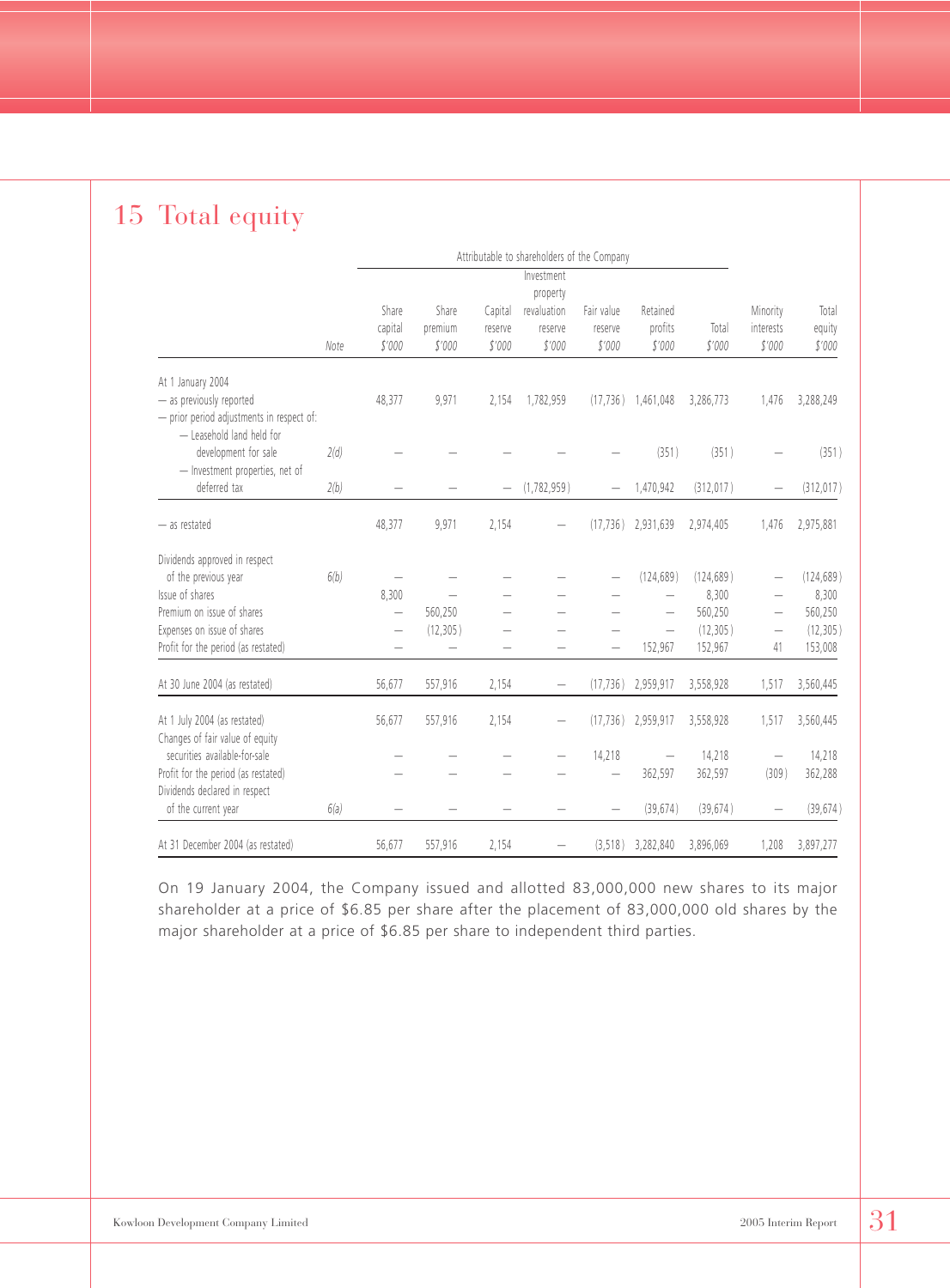## 15 Total equity *(continued)*

|                                                                                                                  |          | Attributable to shareholders of the Company |                   |                   |                                               |                                     |                     |                    |                     |                    |
|------------------------------------------------------------------------------------------------------------------|----------|---------------------------------------------|-------------------|-------------------|-----------------------------------------------|-------------------------------------|---------------------|--------------------|---------------------|--------------------|
|                                                                                                                  |          | Share                                       | Share             |                   | Investment<br>property<br>Capital revaluation | Fair value                          | Retained            |                    | Minority            | Total              |
|                                                                                                                  | Note     | capital<br>\$'000                           | premium<br>\$'000 | reserve<br>\$'000 | reserve<br>\$'000                             | reserve<br>\$'000                   | profits<br>\$'000   | Total<br>\$'000    | interests<br>\$'000 | equity<br>\$'000   |
| At 1 January 2005<br>- as previously reported<br>- prior period adjustments in respect of:                       |          | 56,677                                      | 557,916           | 2,154             | 2,040,751                                     |                                     | $(3,518)$ 1,599,781 | 4,253,761          | 1,208               | 4,254,969          |
| - Leasehold land held for<br>development for sale<br>- Investment properties,                                    | 2(d)     |                                             |                   |                   |                                               |                                     | (561)               | (561)              |                     | (561)              |
| net of deferred tax                                                                                              | 2(b)     |                                             |                   |                   | (2,040,751)                                   |                                     | 1,683,620           | (357, 131)         |                     | (357, 131)         |
| - as restated, before opening<br>balance adjustment<br>- opening balance adjustment<br>in respect of interest in |          | 56,677                                      | 557,916           | 2,154             |                                               | (3,518)                             | 3,282,840           | 3,896,069          | 1,208               | 3,897,277          |
| property development                                                                                             | 2(e)(ii) |                                             |                   |                   |                                               |                                     | 172,842             | 172,842            |                     | 172,842            |
| - as restated, after opening<br>balance adjustment                                                               |          | 56,677                                      | 557,916           | 2.154             |                                               | (3.518)                             | 3,455,682           | 4,068,911          | 1,208               | 4,070,119          |
| Dividends approved in respect<br>of the previous year<br>Changes in fair value of equity                         | 6(b)     |                                             |                   |                   |                                               |                                     | (141, 692)          | (141, 692)         |                     | (141, 692)         |
| securities available-for-sale                                                                                    |          |                                             |                   |                   |                                               | (5, 726)                            |                     | (5, 726)           |                     | (5, 726)           |
| Changes in fair value of interest<br>in property development<br>Profit for the period                            | 2(e)(ii) |                                             |                   |                   |                                               | 175,641<br>$\overline{\phantom{0}}$ | 300,510             | 175,641<br>300,510 | —<br>38             | 175,641<br>300,548 |
| At 30 June 2005                                                                                                  |          | 56,677                                      | 557,916           | 2,154             |                                               | 166,397                             | 3,614,500           | 4,397,644          | 1,246               | 4,398,890          |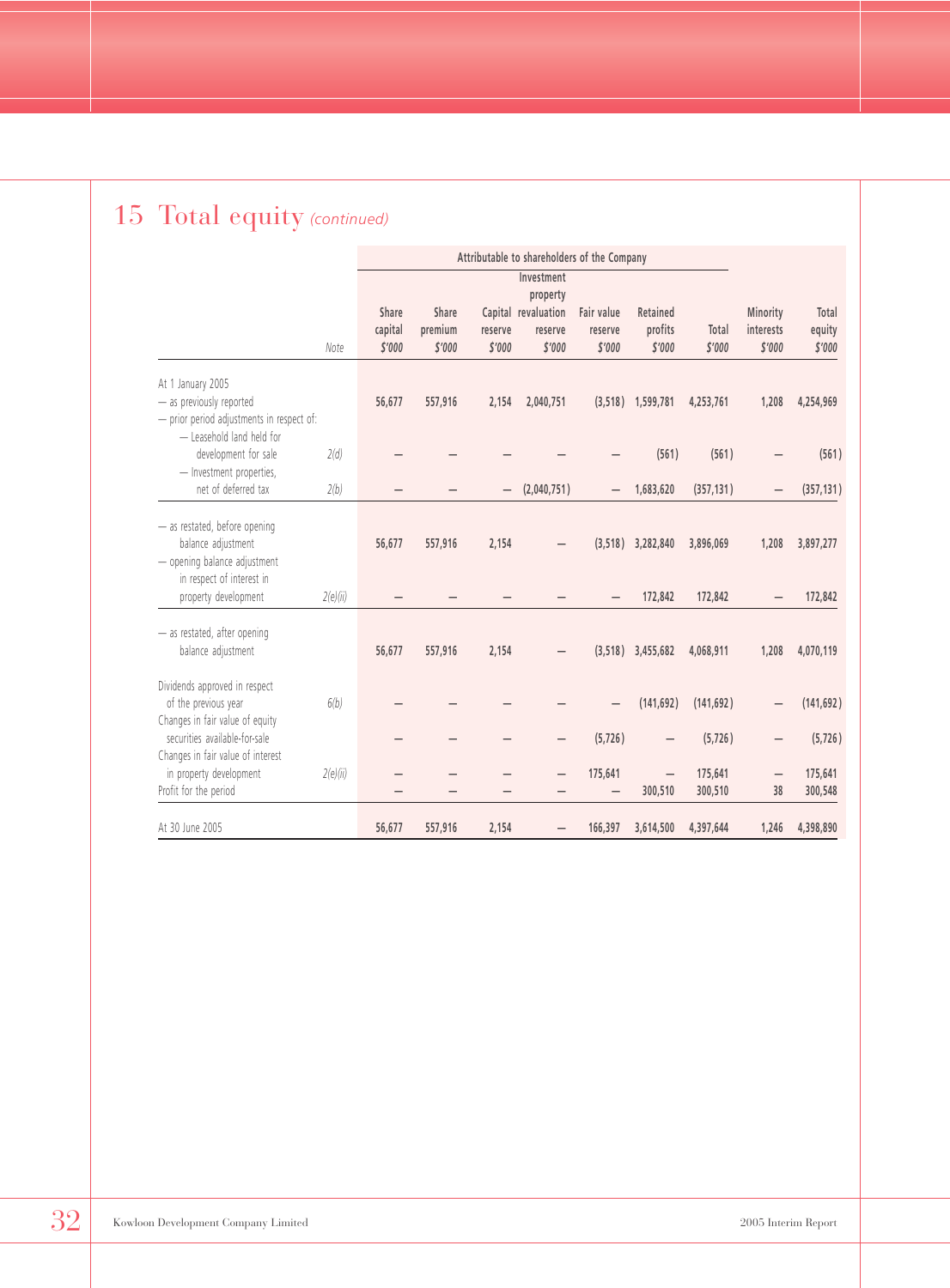### 16 Commitments

Commitments outstanding at the balance sheet date not provided for in the accounts were as follows:

|                                                              | At<br>30 June<br>2005<br>\$'000 | At<br>31 December<br>2004<br>\$'000 |
|--------------------------------------------------------------|---------------------------------|-------------------------------------|
| Contracted for                                               |                                 |                                     |
| - investment properties<br>- properties under development    | 5,474<br>553,835                | 24,756<br>610,470                   |
| - investments in securities<br>- acquisition of subsidiaries | 45,547<br>182,914               | 86,984                              |
| - acquisition of land                                        | 124,500                         |                                     |
|                                                              | 912,270                         | 722,210                             |
| Authorized but not contracted for                            |                                 |                                     |
| - properties under development                               | 1,255                           | 4,862                               |

### 17 Contingent liabilities

At 30 June 2005, the Group has given guarantees to insurance companies in respect of performance bonds entered into by certain associated companies to the extent of \$9,015,000 (at 31 December 2004: \$13,867,000).

### 18 Pledge of assets

At 30 June 2005, properties of the Group with carrying value of approximately \$4,107,583,000 were pledged to banks under fixed charges to secure banking facilities granted to the Group.

At 31 December 2004, properties and securities of the Group with carrying value of approximately \$3,960,362,000 were pledged to banks under fixed charges to secure banking facilities granted to the Group or as margin for Group's investments in securities.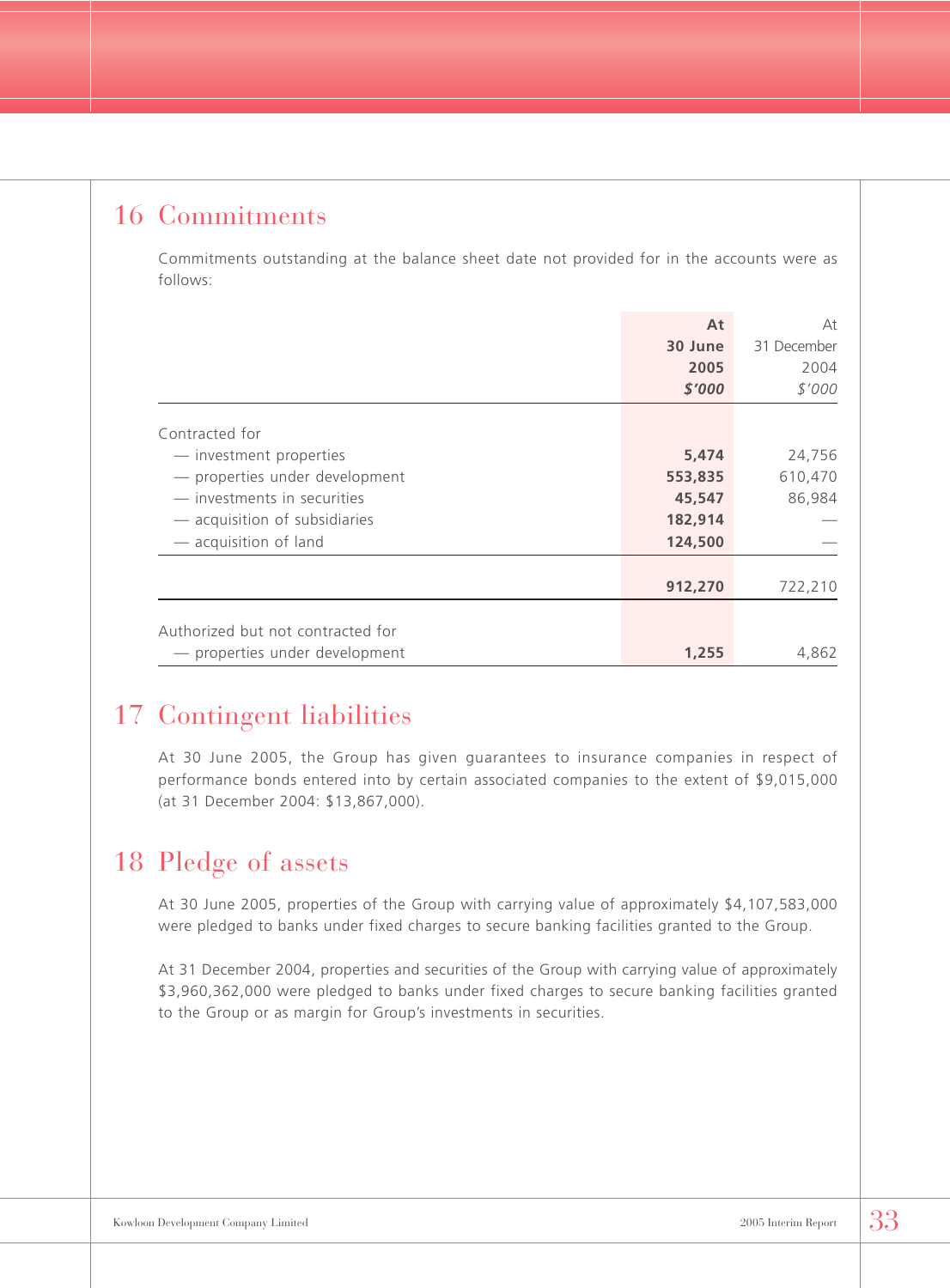### 19 Material related party transactions

- (a) Polytec Holdings has guaranteed the due performance of a subsidiary of the Group in respect of its obligations under the development agreement as stated in note 11.
- (b) Guarantees in respect of performance bonds provided for certain associated companies were disclosed in note 17.

### 20 Post balance sheet event

On 1 April 2005, an 85% owned subsidiary of the Company has entered into an agreement to acquire approximately 70.3% of the issued shares of Shenzhen Properties & Resources Development (Group) Limited (the "Acquisition") for an aggregate cash consideration of RMB459 million.

The Acquisition was approved by the shareholders of the Company on 20 July 2005 and the completion of the Acquisition is subject to the approval by the relevant regulatory authorities in the People's Republic of China.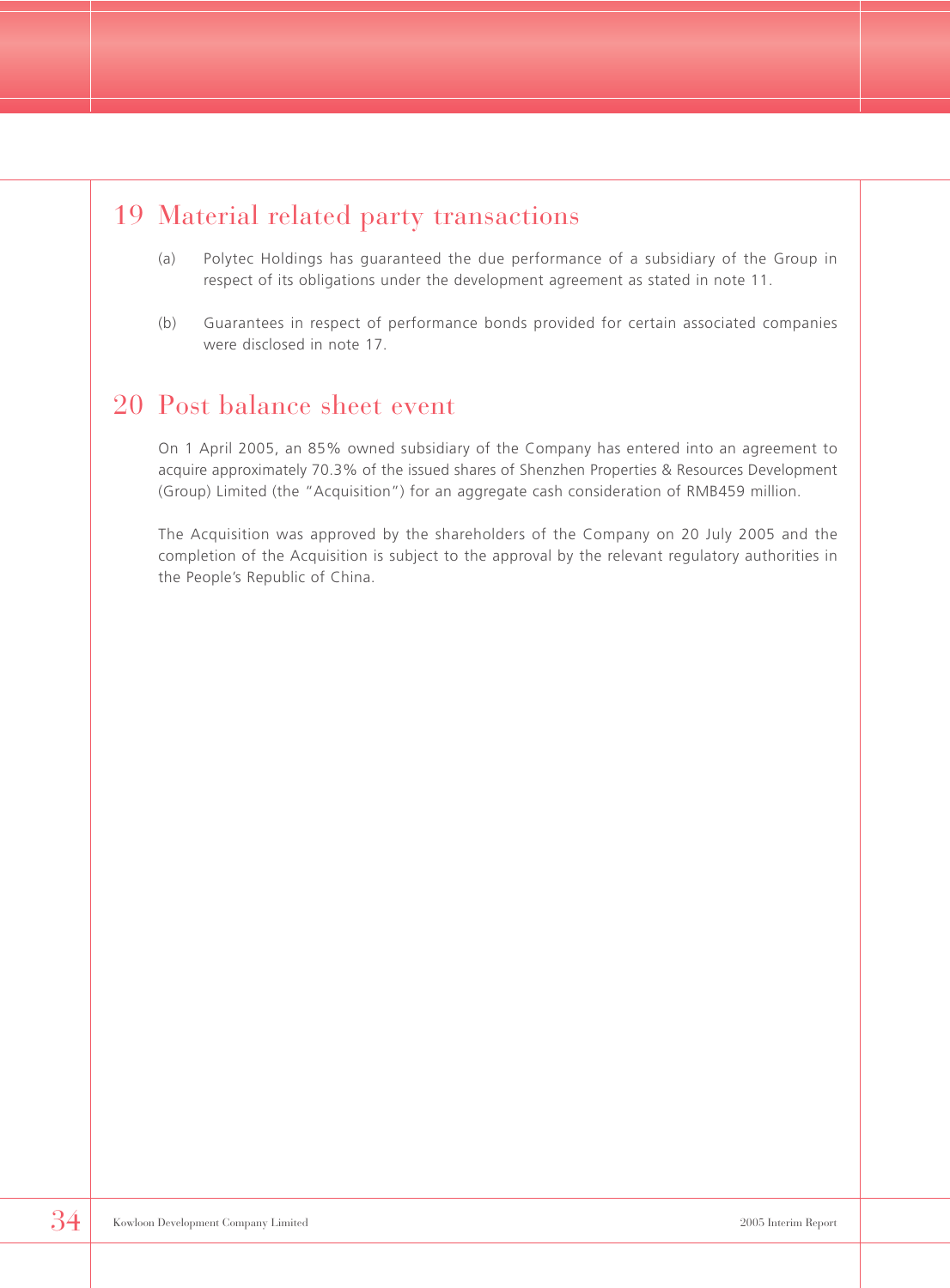# Independent Review Report of the Auditors

### Independent Review Report to the Board of Directors of Kowloon Development Company Limited



**Introduction**

We have been instructed by the Company to review the interim financial report set out on pages 7 to 34.

#### **Respective responsibilities of directors and auditors**

The Rules Governing the Listing of Securities on The Stock Exchange of Hong Kong Limited require the preparation of an interim financial report to be in compliance with the relevant provisions thereof and Hong Kong Accounting Standard 34, *Interim financial reporting* issued by the Hong Kong Institute of Certified Public Accountants. The interim financial report is the responsibility of, and has been approved by, the directors.

It is our responsibility to form an independent conclusion, based on our review, on the interim financial report and to report our conclusion solely to you, as a body, in accordance with our agreed terms of engagement, and for no other purpose. We do not assume responsibility towards or accept liability to any other person for the contents of this report.

#### **Review work performed**

We conducted our review in accordance with Statement of Auditing Standards 700, *Engagements to review interim financial reports* issued by the Hong Kong Institute of Certified Public Accountants. A review consists principally of making enquiries of group management and applying analytical procedures to the interim financial report and based thereon, assessing whether the accounting policies and presentation have been consistently applied unless otherwise disclosed. A review excludes audit procedures such as tests of controls and verification of assets, liabilities and transactions. It is substantially less in scope than an audit and therefore provides a lower level of assurance than an audit. Accordingly, we do not express an audit opinion on the interim financial report.

#### **Review conclusion**

On the basis of our review which does not constitute an audit, we are not aware of any material modifications that should be made to the interim financial report for the six months ended 30 June 2005.

#### KPMG *Certified Public Accountants*

Hong Kong, 7 September 2005

Kowloon Development Company Limited 2005 Interim Report 35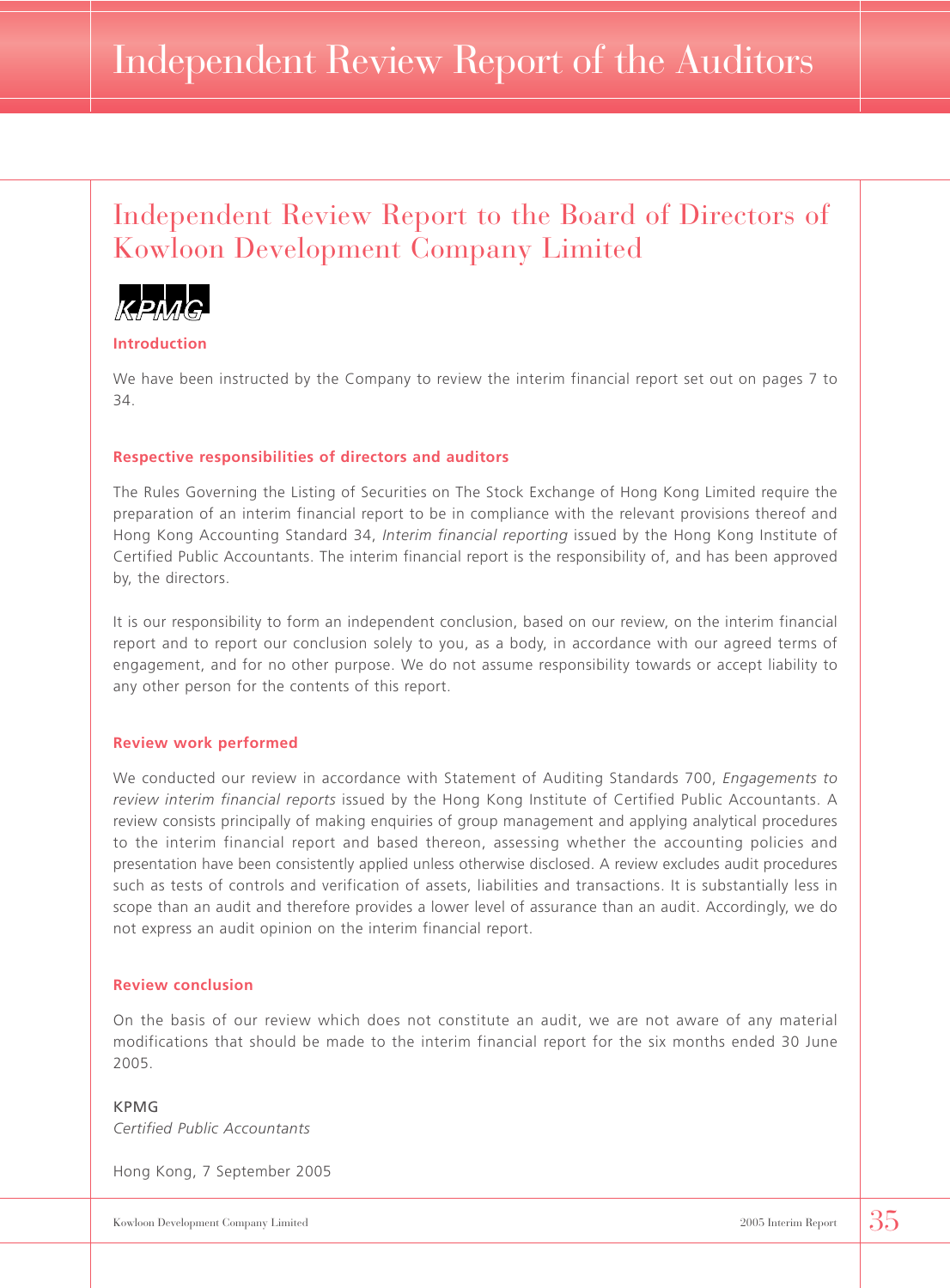### Share Option Scheme

The Company operates a share option scheme (the "Share Option Scheme") for the purpose of providing incentives and rewards to Eligible Persons who contribute to the success of the Group's operations. Eligible Persons include any employee, director, supplier, customer, business partner or business associate, trading agent, consultant or adviser, holder of any securities issued by any member of the Group or any entity in which the Group holds an equity interest ("Invested Entity") of any member of the Group or any Invested Entity who, in the discretion of the Board of Directors, has contributed or will contribute to the growth and development of the Group or any Invested Entity.

The Share Option Scheme was adopted by the Company on 21 May 2003 and complies with the requirements of Chapter 17 of the Rules Governing the Listing of Securities on The Stock Exchange of Hong Kong Limited ("Listing Rules"). Unless otherwise terminated or amended, the Share Option Scheme will remain in force for a period of 10 years.

The total number of shares which may be issued pursuant to the Share Option Scheme is 48,376,785 shares, being 10% of the total number of shares of the Company in issue as at the date of approval of the Share Option Scheme. No option has been granted under the Share Option Scheme to any person since its adoption and the total number of shares available for issue remains at 48,376,785 representing 8.5% of the issued share capital of the Company at the date of this report.

### Corporate Governance

#### **Compliance with the Code on Corporate Governance Practices**

The Company has complied with the code provisions (with the exception of Code Provision C.2 on internal controls which will apply to accounting periods commencing 1 July 2005) set out in Appendix 14 Code on Corporate Governance Practices of the Listing Rules throughout the accounting period for the six months ended 30 June 2005, except for the following deviations:

Code Provision A.2.1 —

This Code stipulates that the roles of chairman and chief executive officer should be separate and should not be performed by the same individual.

The position of the Chairman of the Board is currently held by Mr Or Wai Sheun, and the Company does not have any chief executive officer. As such, the roles of chairman and chief executive officer are performed by the same person. The Board considers that this structure is beneficial to the Company as it enables the Company to make prompt and efficient decisions. The Board comprises of experienced and high calibre individuals who meet regularly to discuss issues and make decisions on transactions that are material in nature to the Company. Hence, the operations of the Board ensure the balance of power and authority. The corporate governance principles of the Company emphasise a quality Board and accountability to all shareholders.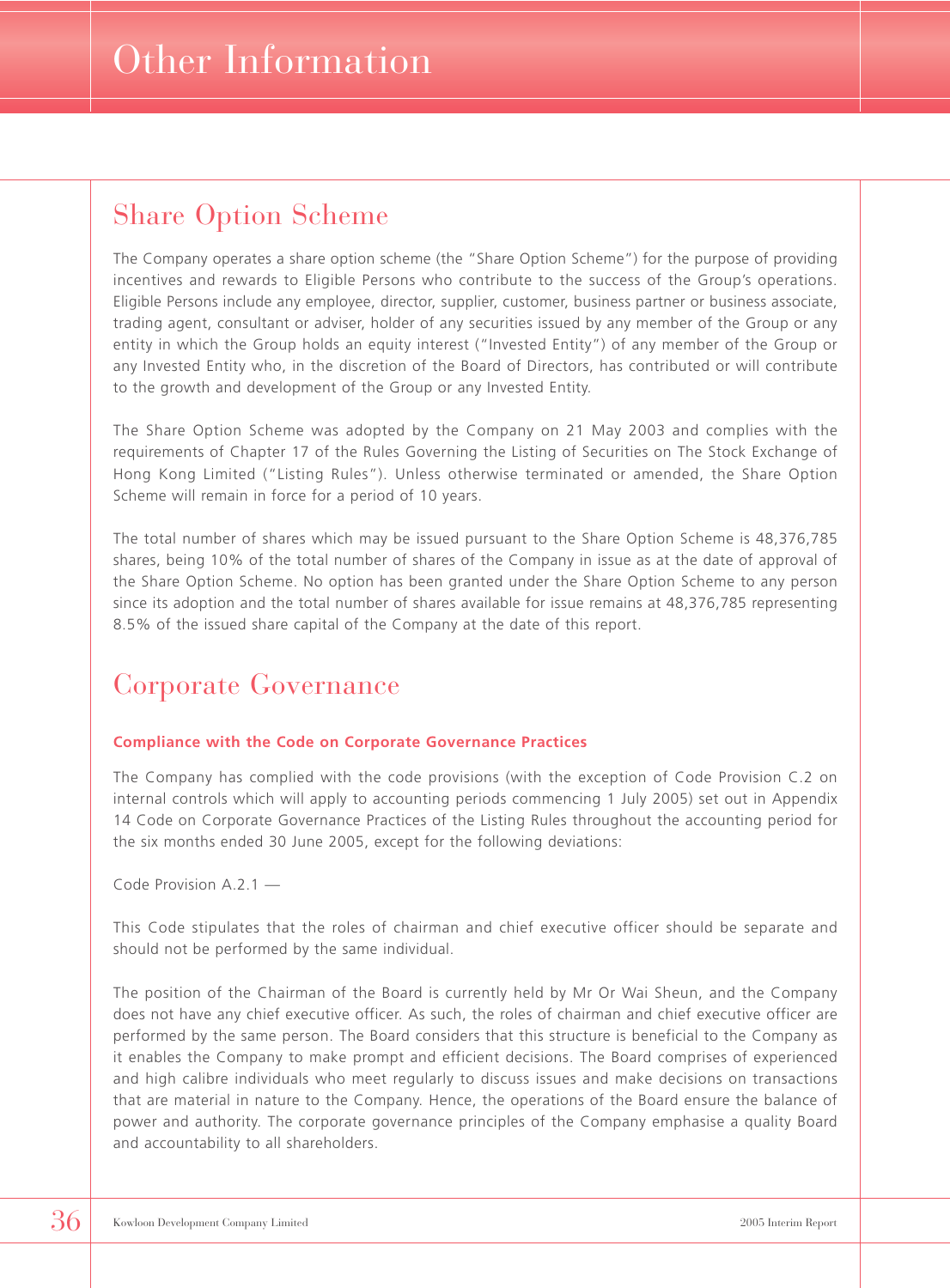Code Provision A.4.1 and A.4.2 (last sentence) —

Code A.4.1 stipulates that non-executive directors should be appointed for a specific term, subject to re-election.

Code A.4.2 (last sentence) stipulates that every director, including those appointed for a specific term, should be subject to retirement by rotation at least once every three years.

Non-executive Directors of the Company do not have a specific term of appointment. However, in accordance with Article 105(A) of the Articles of Association of the Company, at every annual general meeting one-third of the Directors for the time being or, if their number is not three or a multiple of three, then the number nearest one-third, who have been longest in office since their last election shall retire from office, provided that no Director holding office as executive chairman or as a managing director shall be subject to retirement by rotation or taken into account in determining the number of Directors to retire. The retiring Directors shall be eligible for re-election.

The Board will ensure the retirement of each Director by rotation at least once every three years in order to comply with the Code Provisions.

Code Provision B.1.1 —

Code B.1.1 requires the establishment of a remuneration committee with specific written terms of reference which deal clearly with its authority and duties. A majority of the members of the remuneration committee should be independent non-executive directors.

The remuneration committee as required under Code Provision B.1.1 was not yet in place during the period under review, but it was established by the Company on 20 July 2005 with terms of reference complying with Code Provision B.1.3.

Code Provision C.3.3 —

Code C.3.3 stipulates that the terms of reference of the audit committee should include at least the duties set out therein.

A set of revised terms of reference for the Audit Committee of the Company incorporated with, among others, the duties set out in Code C.3.3 was approved by the Board on 20 July 2005.

#### **Compliance with the Model Code for Securities Transactions by Directors**

The Company has adopted the Model Code for Securities Transactions by Directors of Listed Issuers (the "Model Code") as set out in Appendix 10 of the Listing Rules. The Company has made specific enquiry of all Directors regarding any non-compliance with the Model Code during the period under review and they have all confirmed that they had fully complied with the required standard set out in the Model Code.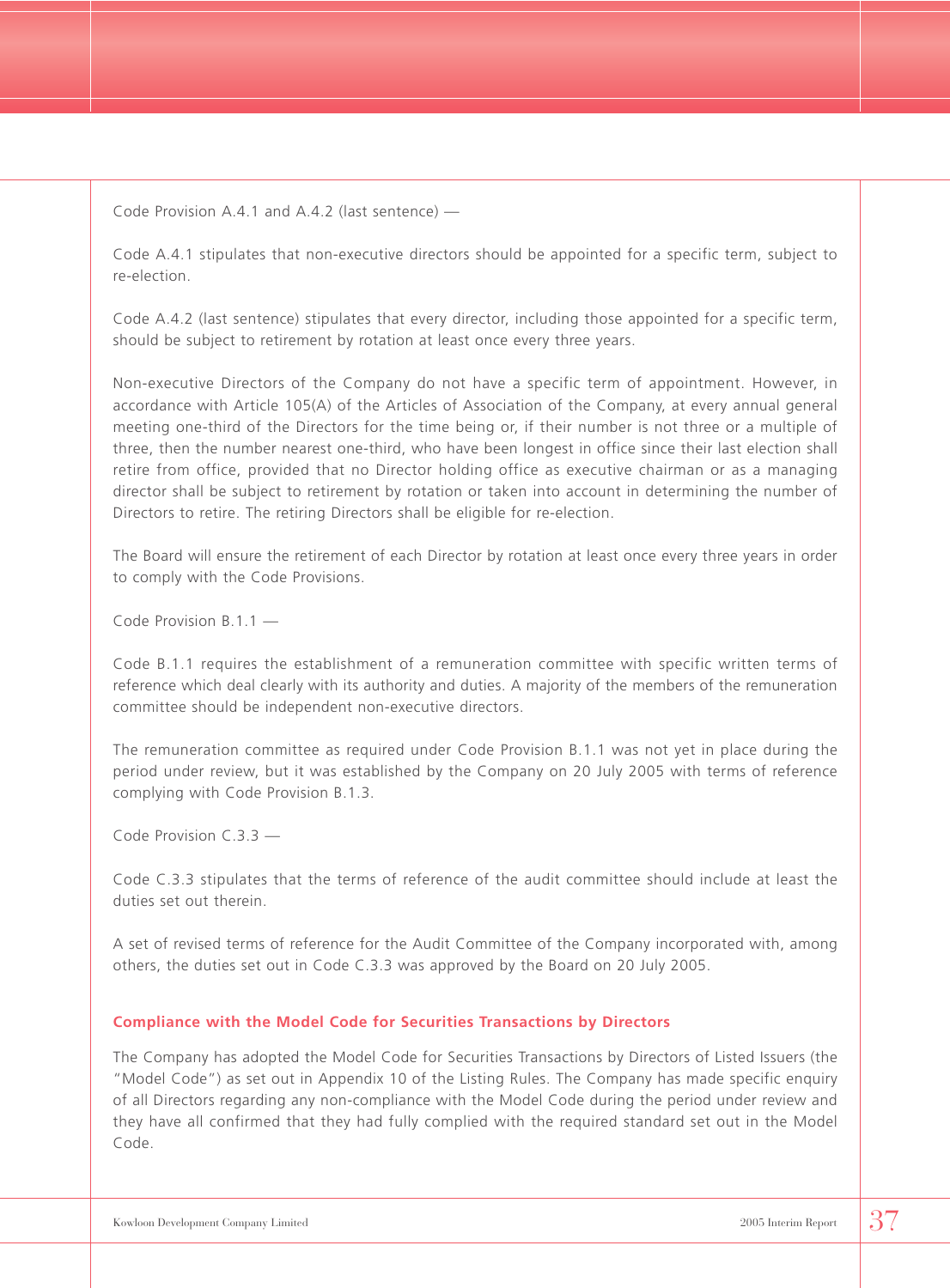### Purchase, Sale or Redemption of Shares

There was no purchase, sale or redemption by the Company, or any of its subsidiaries, of the Company's listed shares during the six months ended 30 June 2005.

### Directors' Interests and Short Positions

As at 30 June 2005, the following Directors of the Company were interested, or deemed to be interested in, the following long and short positions in the shares of the Company as recorded in the register required to be kept under Part XV (s.352) of the Securities and Futures Ordinance ("SFO"):

|                         | Shares of HK\$0.10 each in the capital of the Company |              |                     |                |  |  |  |
|-------------------------|-------------------------------------------------------|--------------|---------------------|----------------|--|--|--|
|                         | Long                                                  | <b>Short</b> | Percentage of       |                |  |  |  |
| <b>Name of Director</b> | position                                              | position     | total issued shares | Note           |  |  |  |
|                         |                                                       |              |                     |                |  |  |  |
| Or Wai Sheun            | 353,023,083                                           |              | 62.29%              | $\mathcal{I}$  |  |  |  |
| Ng Chi Man              | 352,838,083                                           |              | 62.25%              | 2              |  |  |  |
| Tam Hee Chung           | 750,000                                               |              | $0.13\%$            | 3              |  |  |  |
| Lai Ka Fai              | 282,000                                               |              | $0.05\%$            | $\overline{A}$ |  |  |  |
| Lok Kung Chin, Hardy    | 200,000                                               |              | $0.04\%$            | 5              |  |  |  |
| Keith Alan Holman       | 140,000                                               |              | $0.02\%$            | $\overline{4}$ |  |  |  |
| Yeung Kwok Kwong        | 100,000                                               |              | 0.02%               | $\overline{A}$ |  |  |  |

*Notes:*

1. Mr Or Wai Sheun was deemed to be interested in 352,838,083 shares ultimately wholly-owned by a discretionary family trust of which Mr Or is the founder and a beneficiary. These shares were the shares disclosed under the section of Ms Ng Chi Man in the above table and in the Note of the section on "Interests of Substantial Shareholders and Other Persons".

Mr Or Wai Sheun was deemed to be interested in 185,000 shares owned by China Dragon Limited due to his corporate interest therein.

- 2. Ms Ng Chi Man is the spouse of Mr Or Wai Sheun. Ms Ng was deemed to be interested in 352,838,083 shares as a beneficiary of the discretionary family trust referred to in Note 1 above.
- 3. Mr Tam Hee Chung was the beneficial owner of 250,000 shares and was deemed to be interested in 500,000 shares owned by Larry H.C. Tam & Associates Limited by virtue of his 48% interest therein.
- 4. Shares were held by the respective Directors in their capacity as beneficial owner.
- 5. Mr Lok Kung Chin, Hardy was taken to be interested in 200,000 shares owned by a discretionary trust of which Mr Lok is the founder.

Other than the holdings disclosed above, no interests and short positions were held or deemed or taken to be held under Part XV of the SFO by any Director of the Company or their respective associates in the shares, underlying shares and debentures of the Company or any of its associated corporations (within the meaning of Part XV of the SFO) which were required to be notified to the Company and The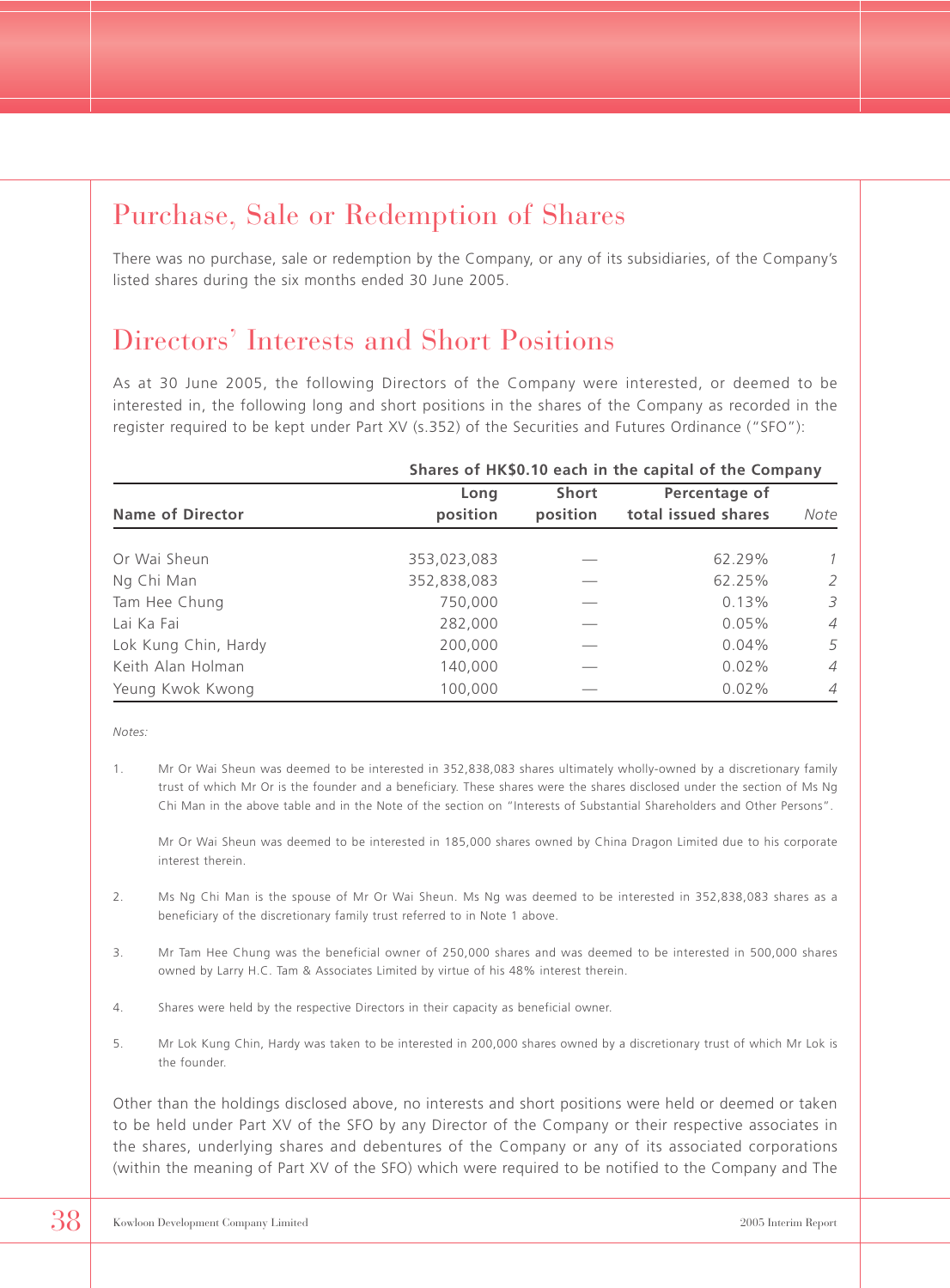Stock Exchange of Hong Kong Limited pursuant to Part XV of the SFO or pursuant to the Model Code for Securities Transactions by Directors of Listed Issuers or which are required pursuant to Section 352 of the SFO to be entered in the register referred to therein. None of the Directors (including their spouses and children under the age of 18) had, as at 30 June 2005, any interest in, or had been granted any right to subscribe for the shares and options of the Company and its associated corporations within the meaning of the SFO, or had exercised any such rights.

### Interests of Substantial Shareholders and Other Persons

As at 30 June 2005, the interests and short positions of persons, other than Directors in the shares and underlying shares of the Company as recorded in the register required to be kept under Part XV (s.336) of the SFO were as follows:

|                                    | Shares of HK\$0.10 each in the capital of the Company |          |                     |  |  |  |
|------------------------------------|-------------------------------------------------------|----------|---------------------|--|--|--|
|                                    | Long                                                  | Short    | Percentage of       |  |  |  |
| Name of Shareholder                | position                                              | position | total issued shares |  |  |  |
| HSBC International Trustee Limited | 354.074.433                                           |          | 62.47%              |  |  |  |
| The Or Family Trustee Limited Inc  | 352,838,083                                           |          | 62.25%              |  |  |  |

*Note:*

Of the 354,074,433 shares in which HSBC International Trustee Limited was interested as trustee of certain discretionary trusts that it manages, 352,838,083 shares were the shares held by The Or Family Trustee Limited Inc as trustee disclosed in the above table and referred to in Note 1 of the section on "Directors' Interests and Short Positions".

### Human Resources

As at 30 June 2005, the Group (excluding associates) employed a total of 197 employees. The Group ensures that pay levels of employees remain competitive and employees are rewarded based on their performance. Employee benefits include medical insurance, life insurance, retirement schemes, in-house training courses as well as subsidies for external education and training programmes. A share option scheme is also in place to provide incentives and rewards to eligible persons, including Directors and employees.

### Closure of Register of Members

The Register of Members of the Company will be closed from Wednesday, 19 October 2005 to Friday, 21 October 2005. To qualify for the interim dividend, all transfers accompanied by the relevant share certificates must be lodged with the Company's Registrars, Computershare Hong Kong Investor Services Limited, at Rooms 1712-6, 17th Floor, Hopewell Centre, 183 Queen's Road East, Wanchai, Hong Kong not later than 4:00 p.m. on Tuesday, 18 October 2005.